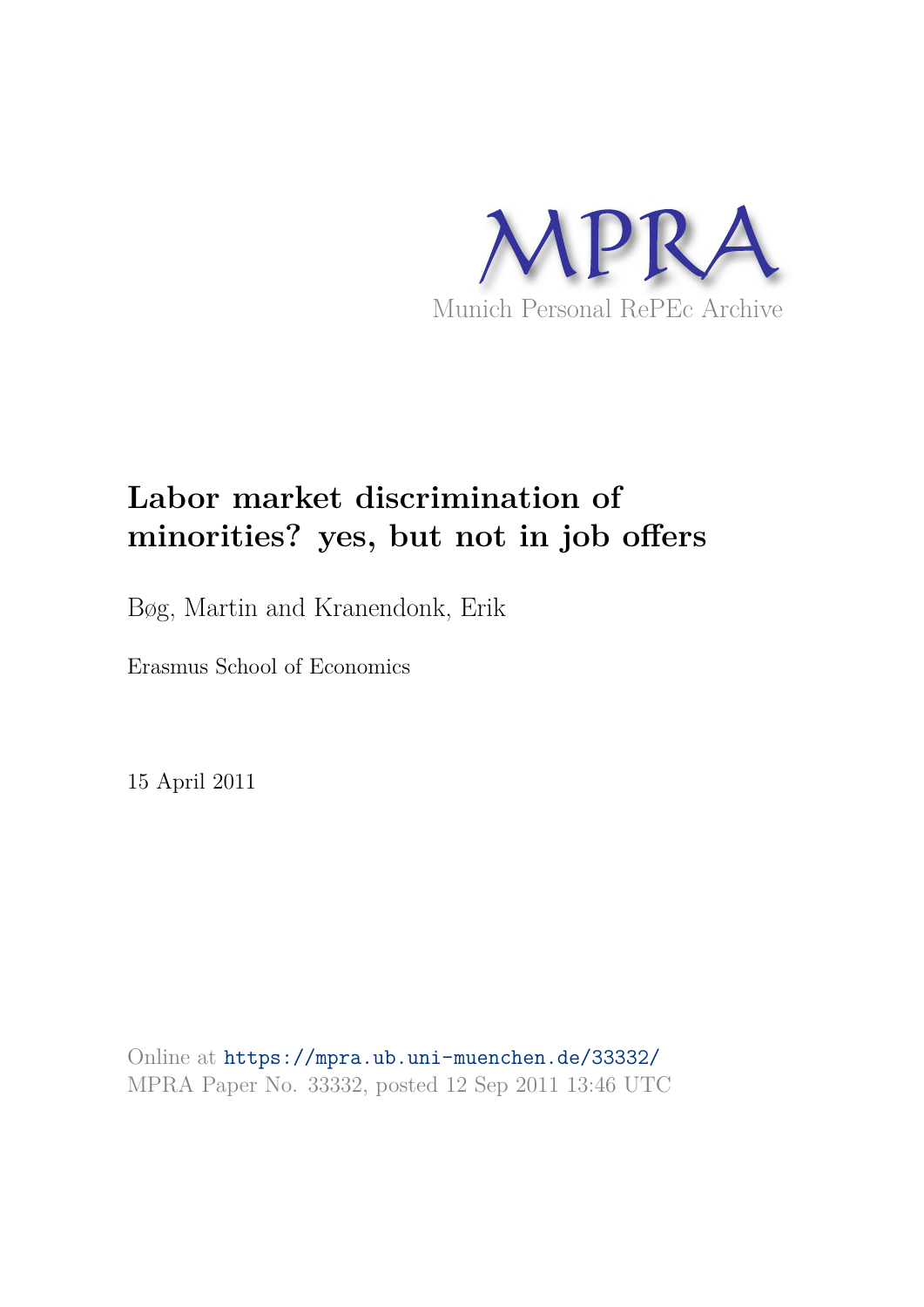# Labor Market Discrimination of Minorities? Yes, but not in Job Offers<sup>∗</sup>

Martin Bøg<sup>†</sup>, Erik Kranendonk<sup>‡</sup>

April 15, 2011

<sup>∗</sup>We gratefully acknowledge the assistance of the city of Nijmegen in providing us with the data.

<sup>❸</sup>Corresponding Author. Erasmus University Rotterdam, Department of Economics, Room H08-01, Postbox 1738, 3000 DR Rotterdam, Netherlands. Ph.: +31 (0)104081479. Email: mbog@ese.eur.nl

<sup>‡</sup>Current Affiliation: Dutch Ministry of Social Affairs and Employment. Postbus 90801, 2509 LV Den Haag, Netherlands. This paper was written while the author was affiliated with Erasmus University Rotterdam. The views expressed are those of the author and do not necessarily represent the views of the Dutch Ministry of Social Affairs and Employment.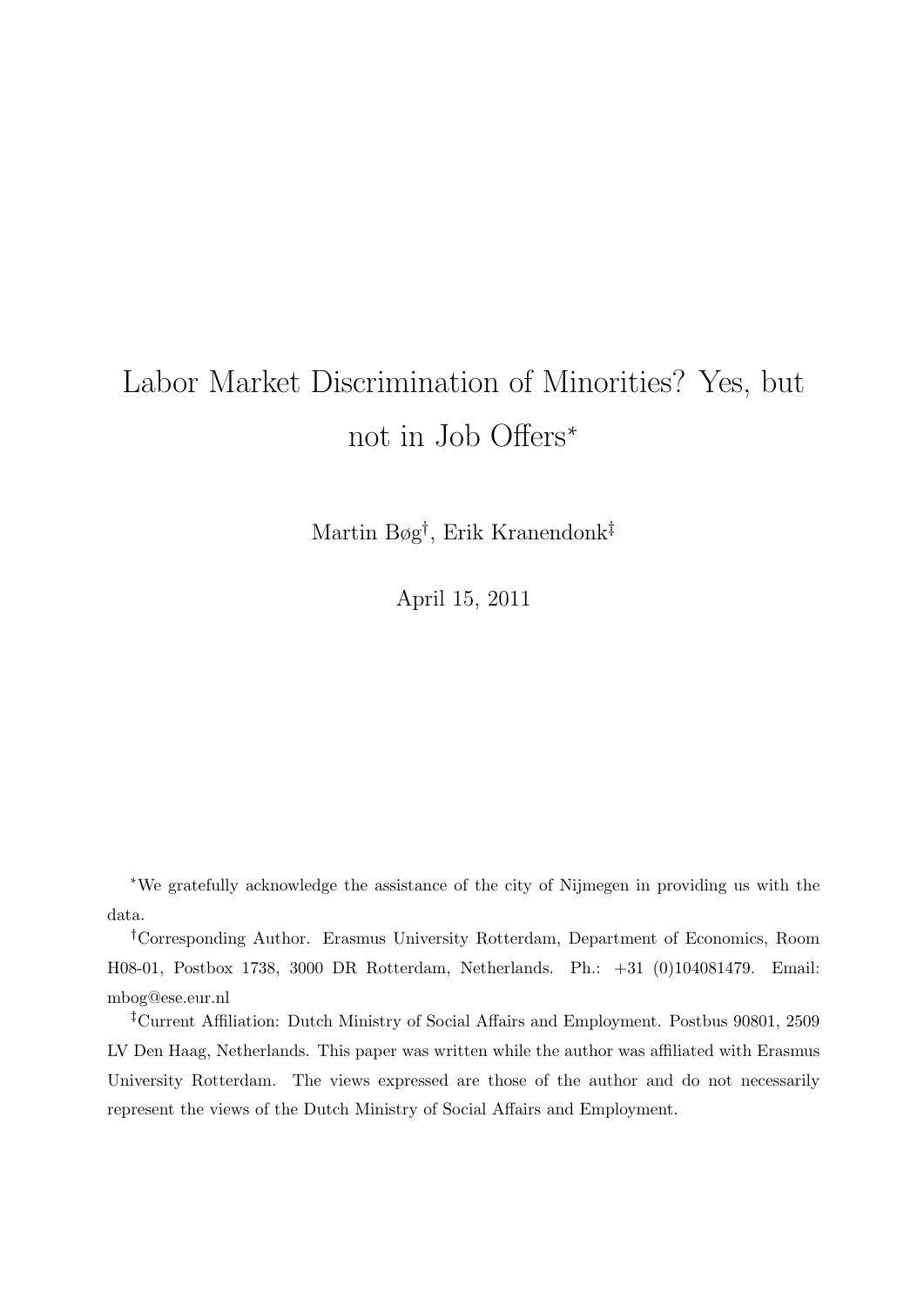## 1 Introduction

Anecdotal evidence and a quick look at employment statistics suggest large differences in group outcomes as measured by the accumulation of skills, earnings and employment rates. This phenomenon is prevalent and persistent across developed economies. Field evidence and wage decomposition exercises alike support these observations (Riach and Rich 2002).

Broadly speaking there are two explanations for the large group discrepancies in labor market participation and employment rates. The first view holds that the labor market is essentially free of racial stereotyping, instead the cause can be traced back to differences in "initial conditions", that is differences in pre-market factors valued by the market(Neal and Johnson 1996). Proponents of the second view hold that ethnic stereotyping is persistent and substantial in the market. When differential treatment of identical agents is present in a market, the decisions of economic agents will be distorted. In the context of the labor market such distortions affect the incentives to apply for jobs and to invest in human capital (Coate and Loury 1993, Lundberg and Startz 1983). While differential treatment may be efficient if informational asymmetries are severe (Norman 2003), the distribution of income in such a society will be characterized by inequality. The policy implications from these two views are radically different. The former view implies that scarce resources should be directed towards correcting inequalities in pre-market conditions, whereas the second view focuses on market regulation.

The present study contributes to this debate by providing evidence from a field experiment conducted in the public sector of a major Dutch city<sup>1</sup>. The experiment was a policy experiment designed to test the efficacy of anonymous application procedures. The main ingredient of such a procedure is to hide group membership from recruiters at the initial stage of application, that is the stage where recruiters decide whom to interview. Although the policy evaluation is of separate interest in itself, more importantly we observe outcomes for both stages of the application process, namely first the selection of the pool of candidates invited for interview, and secondly those candidates who receive a job offer. The experiment has a classic control/treatment design. In the control group recruitment procedures are unchanged<sup>2</sup>. Recruiters in the control group base their interview decision

<sup>&</sup>lt;sup>1</sup>The context and institutional background is described in section 3.

<sup>2</sup>Recruiters in the control group were aware that there was an experiment, see section 3.2.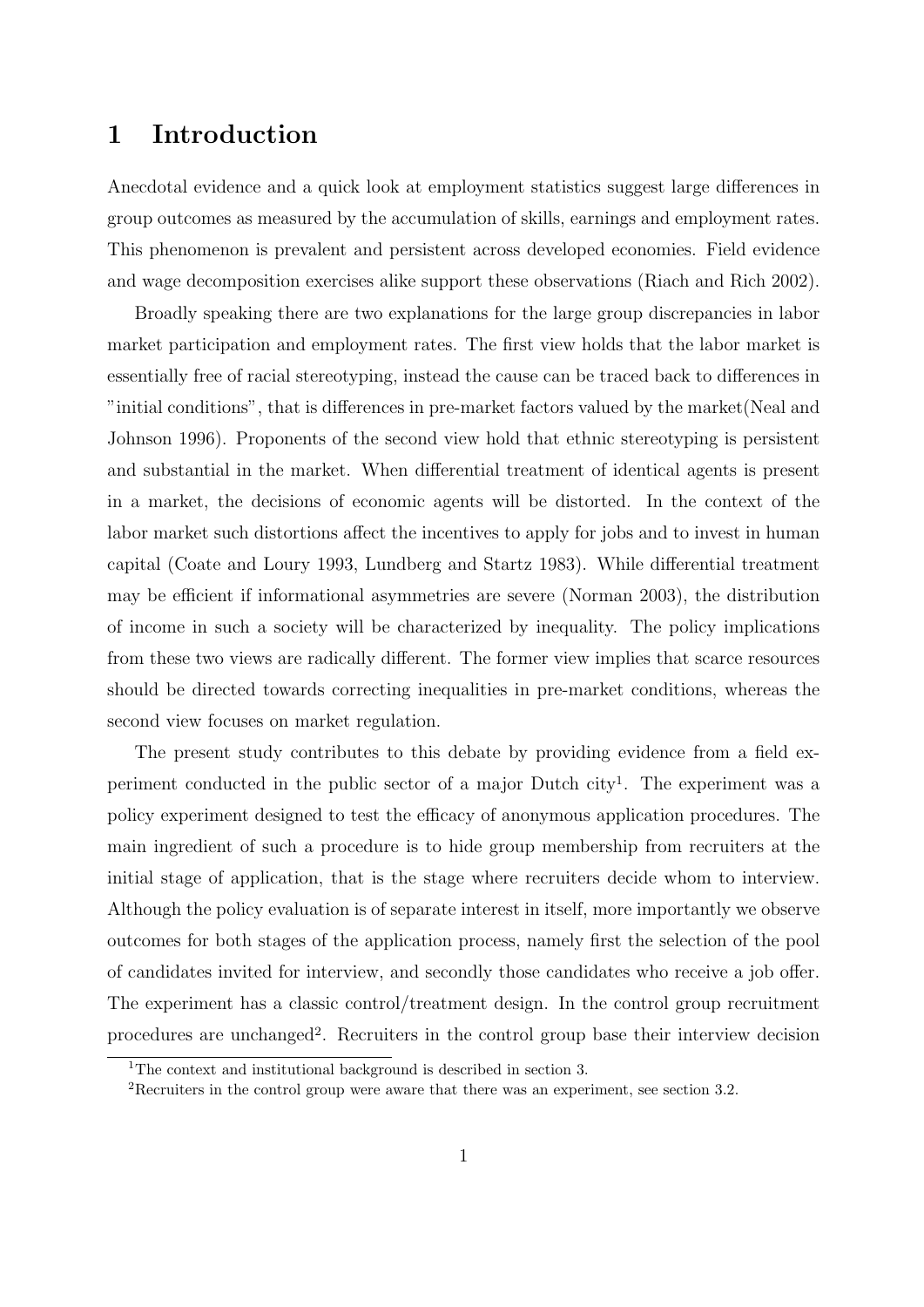on their assessment of a resume and an accompanying letter. In the treatment group the experimental manipulation consists of removing information from the application package that is perceived to be markers of group membership (such as name and email address. See section 3.2 for details). Recruiters who are treated make interview decisions under a (partial) veil of ignorance. By comparing the decisions made in the control and treatment group we can quantify the role of group membership in the interview decision.

The experimental manipulation used in this field experiment differs from other field experiments designed to detect differential treatment in the labor market. Two other designs have prominence in the literature: audit and correspondence studies. In audit studies the experimenter trains/instructs actors to attend job interviews. The actors are matched on observable characteristics, except the group marker. A comparison of (net- )success rates then allows for a measure of differential treatment. The main concerns raised in the literature regarding this research design centers around the presence of experimenter effects, and whether the two candidates used look identical (apart from group membership) in the eyes of the recruiter. The advantage of the audit design is that it allows for the possibility to observe the job offer decision. Correspondence studies<sup>3</sup> make a different tradeoff. At the cost of focusing on the interview decision only, they gain additional experimental control. In particular correspondence studies rely on sending fictitious resumes in response to job openings. Group membership is randomly assigned to a resume and pairs of resumes are then sent in response to job openings. The measure of differential treatment is then based on differences in the (net) call back rate.

While correspondence studies retain substantial experimental control, they are prone to the critique that in equilibrium minority members will not send applications to discriminating employers. Therefore these studies tend to overestimate the extent of differential treatment present in the market (Heckman 1998). The present study avoids this problem. We observe all applications submitted by market actors in a specific local labor market over a 6 month period. In addition the fact that the experimental design has a classic control/treatment element allow us to rule out a number of competing explanations for the differential treatment we observe.

In our study as opposed to audit and correspondence studies the pool of applicants

<sup>3</sup>See e.g. Bertrand and Mullainathan (2004) for a recent field experiment utilizing this research design.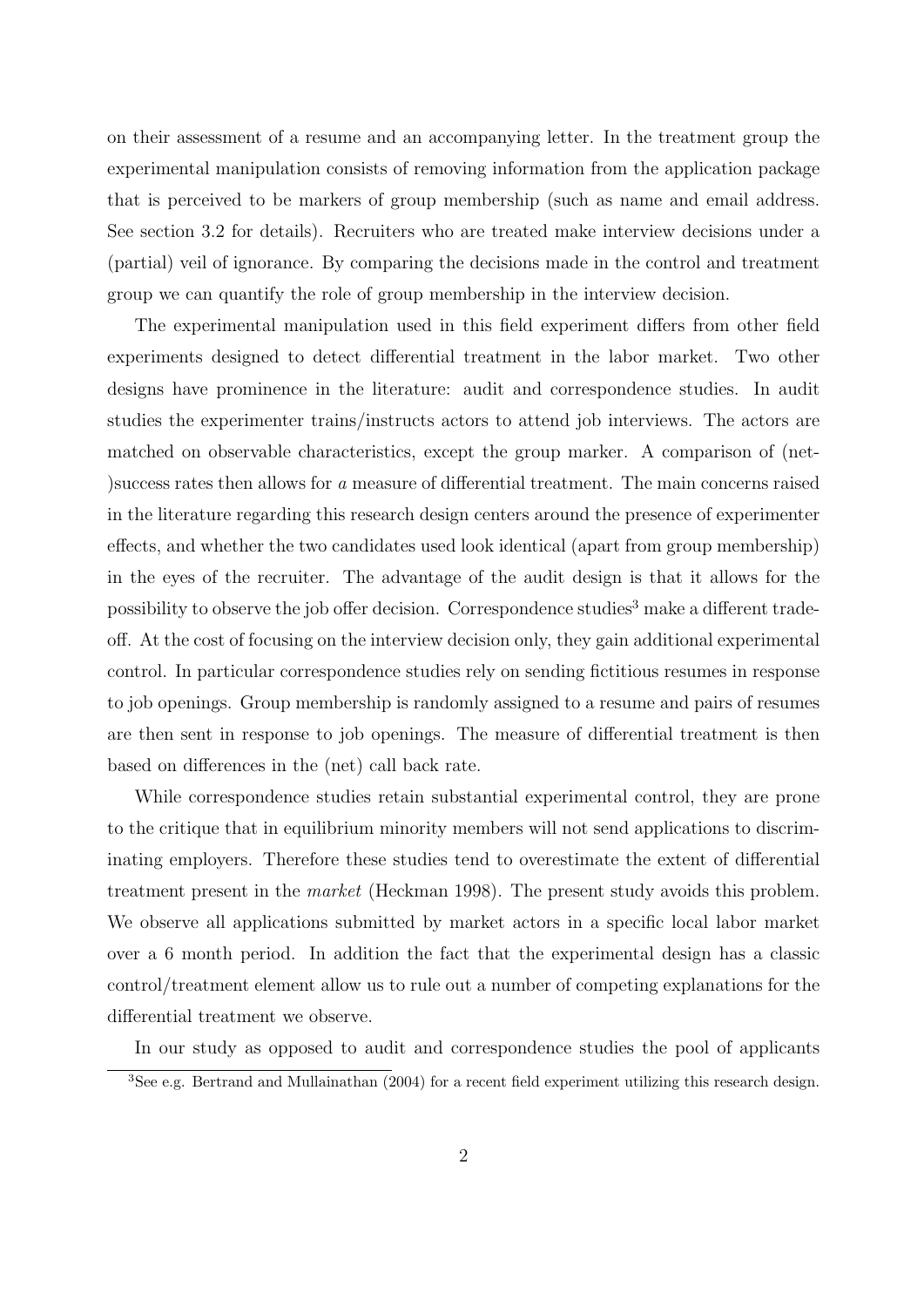is the population of interest. Also our measure of discrimination can be interpreted as a measure of (local) market discrimination that is discrimination at the margin. Since we observe all applications in a local labor market its is reasonable to expect that market actors have internalized any differential treatment in their (costly) search decision. An additional advantage is that we have data for the second stage where job offers are made.

We find robust and statistically significant evidence for differential treatment based on group membership in call back rates. The estimates are economically meaningful. For an applicant with average characteristics this amounts to a majority applicant having to send around 6 applications to land an interview whereas her minority counterpart needs to send roughly 13 applications. These results are in line with the findings of Bertrand and Mullainathan (2004), who use a correspondence methodology, for the US of a racial gap of 50%. An interesting question remains whether these large differences translate into different offer rates? One interpretation of the differential treatment we observe is that minority workers face tougher standards. Conditional on making it to the interview stage we would thus expect the pool of minority workers to be better qualified than the workers in the majority pool. Indeed our estimates suggest that once at the interview stage the minority worker faces positive differential treatment (although this effect is not statistically significant). We do not find statistically significant evidence for differential treatment based on ethnicity in the unconditional offer rates, although our point estimates suggest a small advantage bestowed upon majority workers.

These findings are interesting for several reasons. First, we credibly estimate a large group gap in the call back rate. While we are not the first to do so, the methodology of the experiment allow us to partially side step critiques based on market sorting. Indeed since we observe all "attempts to trade" we would expect sorting to have already taken place. Second the experimental setup allow us to rule out a number of possible explanations for the differential treatment. Since we cannot condition on all information contained in the CV's and application letters a genuine concern is that the group marker is correlated with some variable that the recruiter observes and which is directly related to productivity, but this variable is not available to the econometrician<sup>4</sup>. The experimental setup allow us to rule out that such an omitted variable is the driver of our findings. Indeed in the treatment where

<sup>4</sup>Essentially explanations relying on omitted variable bias (Heckman 1998).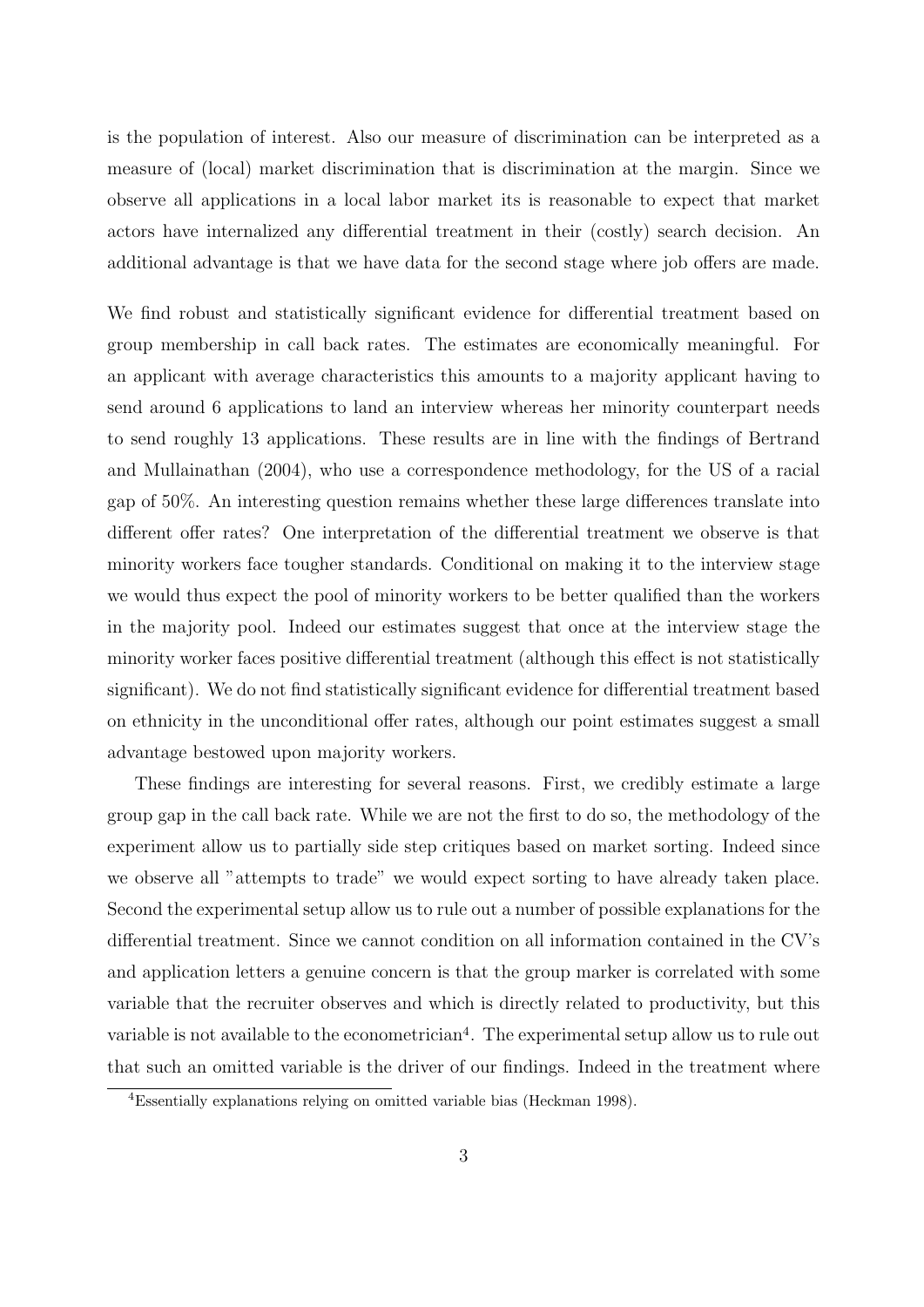recruiters cannot see the group marker we find no evidence of differential treatment. Third, an advantage of giving up the experimental control of e.g. a correspondence study is that we are able to look beyond the call back stage. One of the most interesting conclusions from our study is that while there is significant differential treatment at the call back stage, group membership is not important in explaining the unconditional offer decision. Significant discrimination in the call back rates may be consistent with no discrimination at the offer stage. From this observation one cannot draw the conclusion that differential treatment at the call back stage has no economic effects. Indeed the incentive to acquire skills will be distorted. Moreover minority workers will have to search more than their majority counterparts to land an interview. This suggests important distortions between the two groups e.g. in the time between jobs. Finally, this paper contains the evaluation of a policy which aims to remove differential treatment at the call back stage. A few other papers exist (which we review in the next section) but these studies tend to suffer from selection effects, mainly because in these studies recruiters choose whether to participate, and in what role they would participate (as control or treatment). Since our study covers the full labor market for local public sector jobs, the participation decision is exogenously imposed. Also recruiters do not themselves choose whether to be in control or treatment. In addition the design minimizes applicant selection effects. It is not announced which departments are assigned to control or treatment, although the experiment itself is announced. We find that no differential treatment can be detected when operating under the policy, as such the primary aim of the policy: to remove any differential treatment, is successful.

The remainder of this paper is organized as follows. Section 2 discusses related evidence in more detail. Section 3 describes the experimental setting and the design of the experiment. In section 4 we describe and analyze the data. Section 5 discusses related evidence from a follow up experiment. Finally section 6 concludes.

### 2 Related Evidence

There is a relative large literature exploring group differences in labor market outcomes. The literature has been particularly interested in differences based on gender and "race" (Altonji and Blank 1999). Two research methodologies are used to identify and quantify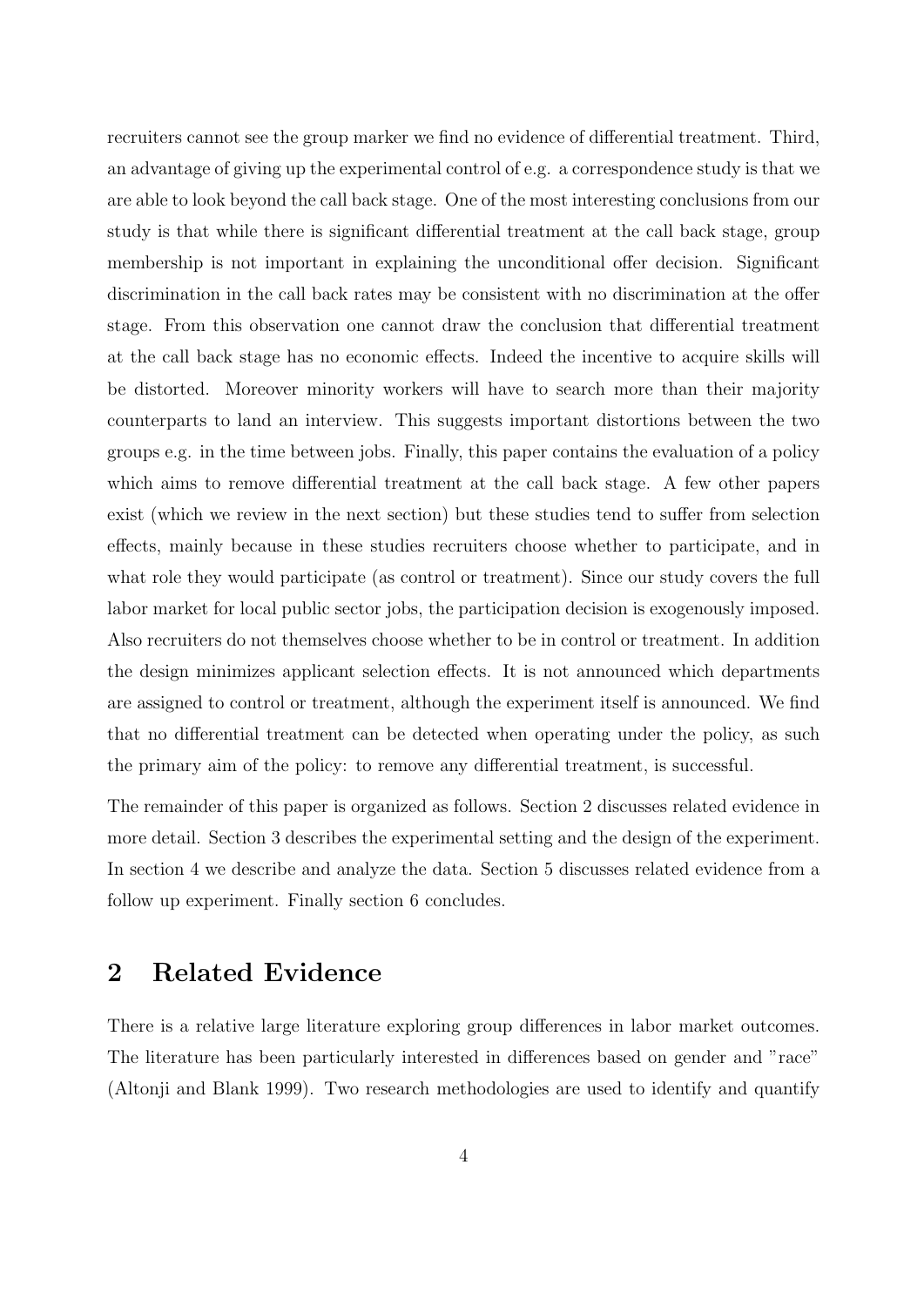group differences: observational and experimental studies.

Observational studies typically utilize large administrative data sources to quantify groups differences in outcomes<sup>5</sup>. For US data large and persistent differences in earnings, the so called racial wage gap, have been found. While few disputes these differences, the literature differs on the cause. One strand of the literature attribute these differences to group differences in pre-market productivity related factors (Neal and Johnson 1996)<sup>6</sup>; the other strand argues that differences can be traced back to discriminating recruiters. The latter studies frequently make use of experimental methods to assess the extent of discriminatory practices at one or more layers of the recruitment process.

Experimental studies fall in two categories: audit and correspondence studies. In audit studies the experimenter trains two actors from different ethnic groups. Actors are chosen to be similar on all observable characteristics to allow for a "ceteris paribus" comparison. This methodology has revealed substantial net racial discrimination (Riach and Rich 2002). A potential problem with audit studies, apart from the significant costs needed to get a sufficiently large data set, is that the actors are informed about the nature of the study. Thus although employers are not aware that an experiment is ongoing, the measure of discrimination could be affected by experimenter effects, e.g. actors may consciously or sub-consciously try to confirm the experimenters conviction. An additional issue is what is actually measured. The discrimination measure is typically the average discrimination (averaged over employers) per audit pair. An overall measure of discrimination is then computed by averaging over pairs. The sample average may not be the population average of interest.

Correspondence studies avoid experimenter effects by relying on fictitious applicants<sup>7</sup>. Similar resumes are constructed and the experimenter manipulates the racial markers of

<sup>5</sup>A common approach to quantify group differences, is a racial dummy in an Oaxaca wage decomposition. However other approaches are used in this tradition. E.g. in the context of the Swedish labor market Eriksson and Lagerström (2007) uses a large internet-based database of resumes of the Swedish Public Employment Office. Marrying this data with administrative data they find that minority membership is correlated with a fewer number of approaches by employers and a fewer number of offers.

<sup>&</sup>lt;sup>6</sup>Neal and Johnson (1996) cleverly circumvent the endogeneity problem that all observational studies must "solve", and instead ask how much of the racial gap can be explained by pre-market initial conditions only, as measured by AFQT tests.

<sup>7</sup>This method was pioneered by UK sociologists to measure the extent of labor market discrimination.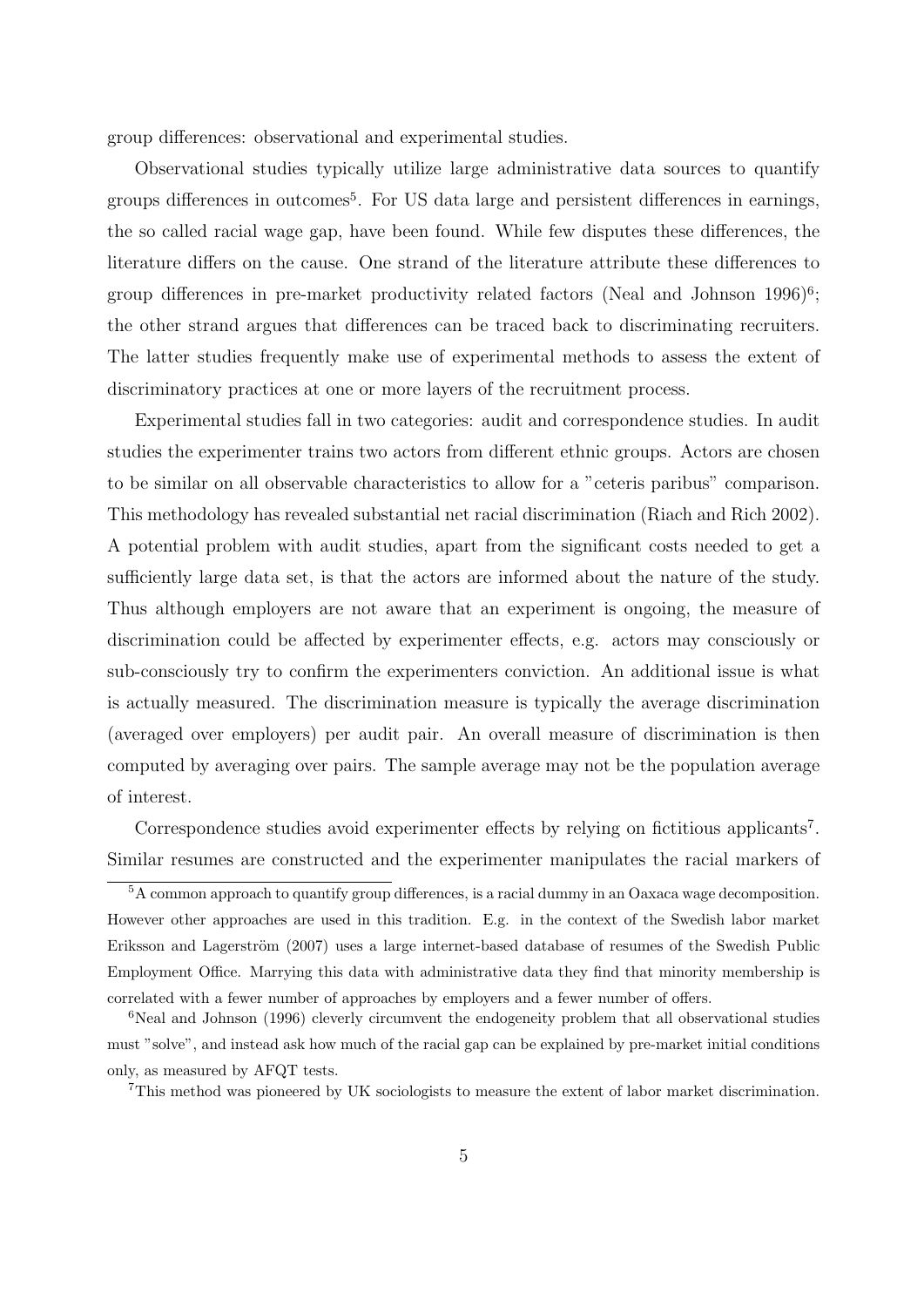the resumes. Bertrand and Mullainathan (2004) uses this methodology in their study of labor market discrimination in Chicago and Boston. In response to help wanted ads they send fictitious resumes. Since group membership is typically not included in an application they instead use "stereotypical" African-American and White names in the experimental manipulation. They find large and statistically significant differences in call back rates. The African-American marker results in a 50% lower callback rate compared to the White marker. Our findings for call back rates match these findings. In a European setting Carlsson and Rooth (2007) used correspondence testing to investigate discrimination in the Swedish labor market. They use a similar manipulation to that of Bertrand and Mullainathan (2004): they randomly assigned native and Middle-Eastern "sounding" names to fictitious resumes and sent them in response to help wanted ads in Gothenburg and Stockholm. They find a 10% lower callback rate for the minority group, matching the findings of Bertrand and Mullainathan (2004) of a call back rate which is 50% lower for minorities<sup>8</sup>.

A drawback of correspondence studies is that market transactions are never consummated, indeed since there are no real applicants the measure of differential treatment is the (net) difference in call back rates. The question of interest may not be whether the interview decision is distorted, but rather whether as a result of facing a lower chance of landing an interview minority candidates also have a lower chance of receiving job offers. By construction a correspondence study cannot address this issue. Our study speaks to this question. Indeed we find statistically significant large effects of race on the call back rate, but we only find weak evidence of differential treatment based on group membership in unconditional offers. This is consistent with a selection procedure with tougher initial standards for minorities and reverse discrimination at the interview stage (conditional offer rates).

This paper also contains an evaluation of a policy specifically aimed at addressing unequal treatment in job applications. The policy seeks to achieve this goal by concealing the group

<sup>8</sup>Carlsson and Rooth (2008) includes three groups: natives, native workers with Middle-Eastern sounding names and Middle-Eastern immigrant workers. They find a 17% lower callback rate for native applicants with a Middle-Eastern sounding name and a 21% lower callback rate for the immigrated applicants compared with native applicants. They conclude that the foreign name of an applicant explains 77% of the discrimination by employers.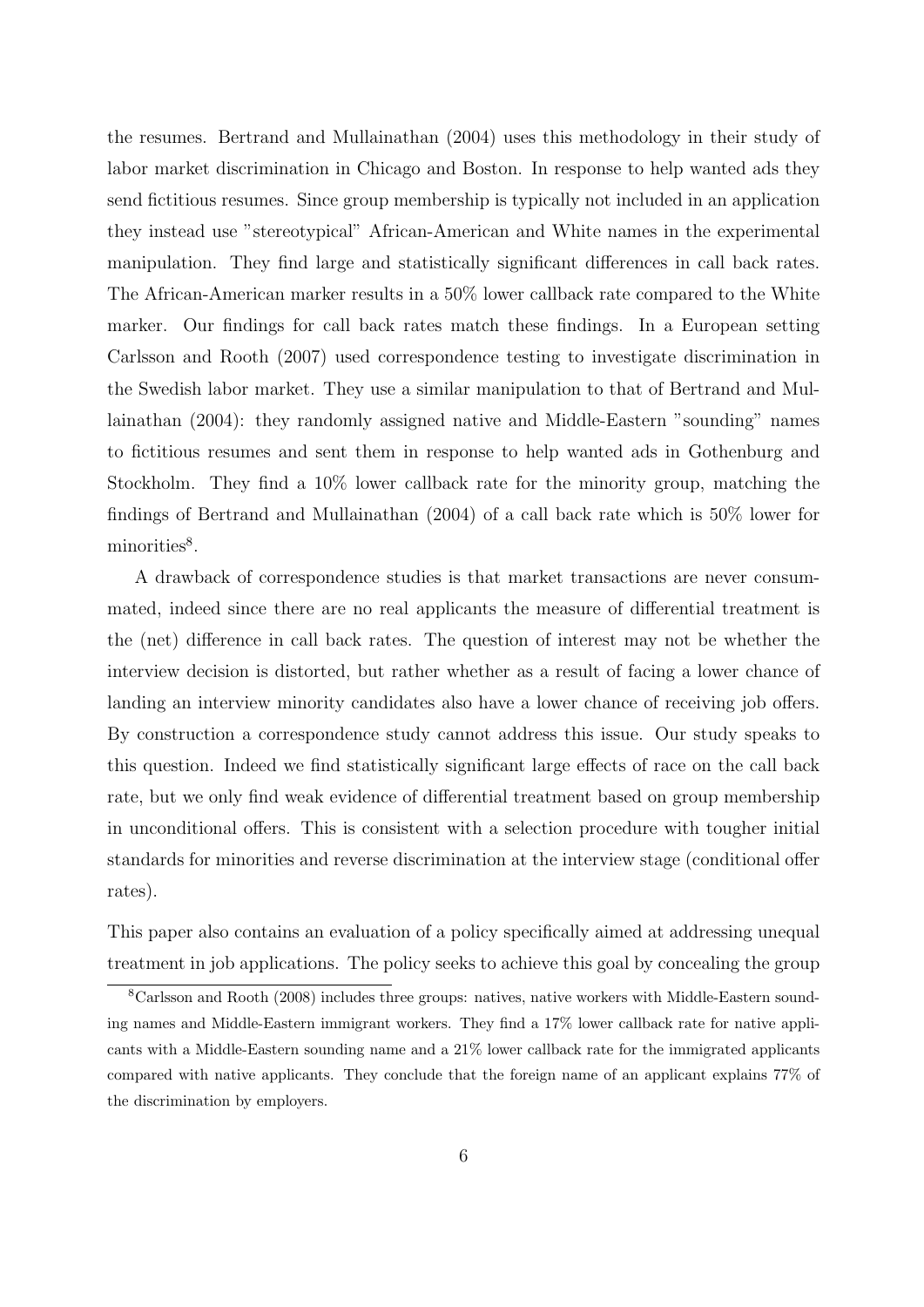membership at the initial stage of application.

Goldin and Rouse (2000) uses variation in the use of screens in auditioning for large symphony orchestras in the US to test for the efficacy anonymous application procedures. They are interested in the question whether the chances of females to progress increase when screens are used. They find that the use of screens increase a female's chance of progressing by 50%. In addition the use of screens in the preliminary round also increases the likelihood that a female applicant wins the final by 30% (the final round is typically not blind).

Closer to our setting Aslund and Skans (2007) perform a field experiment on the use of anonymous application procedures in the public sector of 3 districts in the city of Gothenburg, Sweden. In the treatment group both ethnicity and gender was hidden from recruiters. They find evidence of differential treatment of non-western immigrant and female applicants at both the interview and the offer stage. Non-western immigrants have a 8.9% lower probability to be invited for an interview and a 2.1% lower probability to be hired. For women the probability to be invited for an interview is 6% lower and the probability to be hired is 3.8% lower. The anonymous job application procedure increases both the probability of immigrants and women to be invited for an interview by approximately 8%. The hiring probability for females increase by 7%, but no such effect is found for immigrants. The experimental procedures of Åslund and Skans (2007) differ from ours in several important aspects. The three districts in their sample are recruited among all city districts. In addition districts are allowed to self-select into control (comparison) or treatment. This affects interpretation of their estimates. Job ads for vacancies in the treatment group indicate that an experiment is in progress and in addition to submitting a normal application applicants must fill in a special application form which does not contain information on gender and ethnicity. Recruiters in the treatment group make their decision based on the special form only, and only after a decision has been made do they receive the full application package. A complication arises here since recruiters in comparison and treatment groups do not have access to the same information over and above ethnicity and gender variables. In addition the announcement that a vacancy was in the treatment group raises concerns about possible applicant selection effects. Our experimental design avoids these potential problems.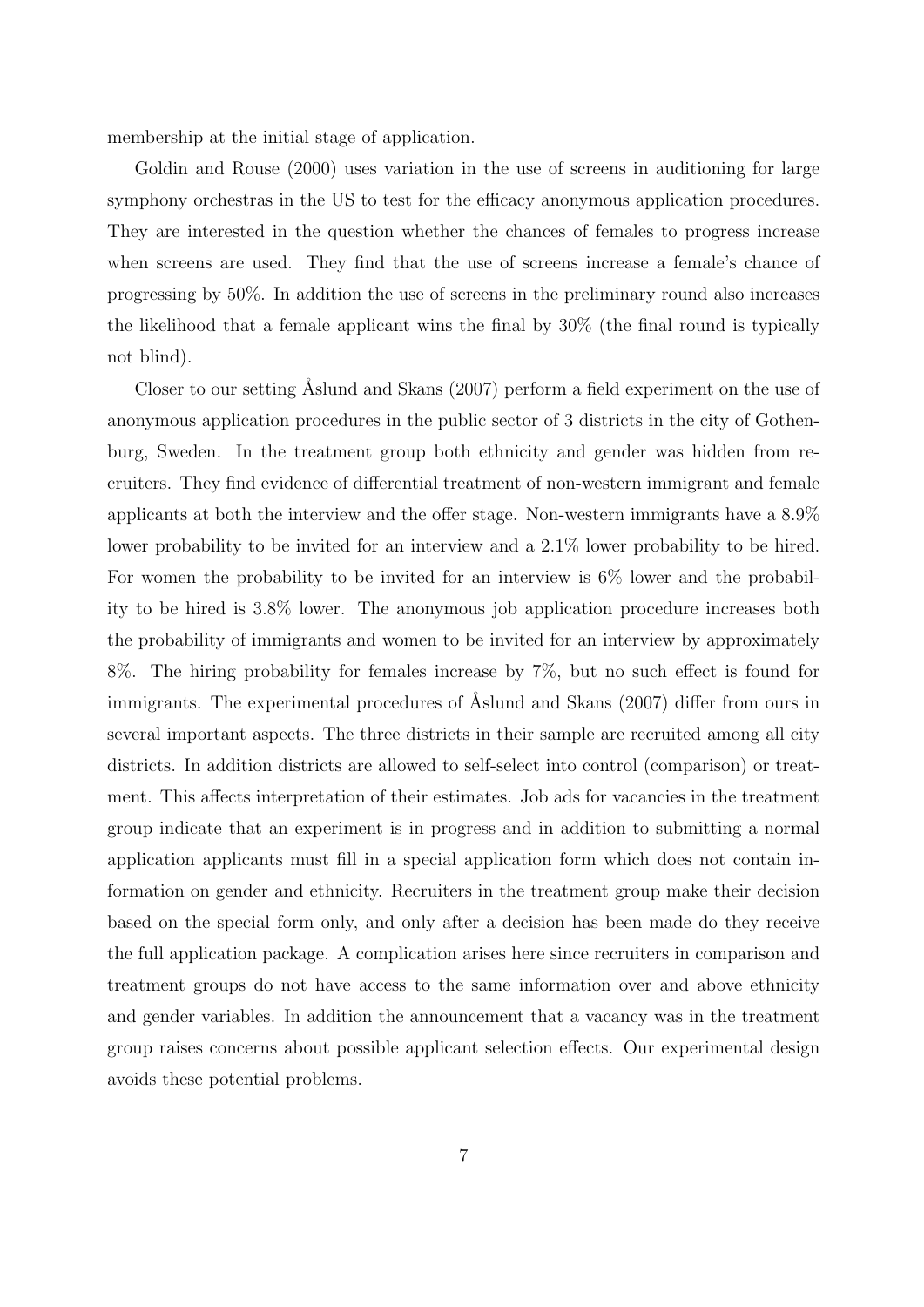# 3 Experimental Design

#### 3.1 Setting and Institutional Background

The Netherlands is a small open economy with approximately 16 million inhabitants. The Netherlands is and has been ethnically mixed for an extended period of the modern era. In addition in the late post-war period there was a significant inflow of labor migration to the Netherlands. The Netherlands remains one of the most ethnically mixed European countries. Roughly 80% of the Dutch population is ethnically Dutch<sup>9</sup>. The largest nonwestern immigrant groups are composed of Dutch Indonesians<sup>10</sup>, Turks, Surinamese and Moroccans (each group is approximate 2% of the total population).

In spite of a long history of integration survey evidence suggests that discrimination and stereotyping is not uncommon, both in the population at large and among recruiters. Surveys of the attitudes of the Dutch population towards minorities (Scheepers, Eisinga, and Linssen 1994, Verberk, Scheepers, and Felling 2002) find that 20% have strong negative stereotypes, and 48% have "subtle" negative stereotypes about immigrants. Unsurprisingly these negative stereotypes about minorities can also be found among employers. Kruisbergen and Veld (2002) survey employer attitudes towards young immigrant workers. They find that 6% of employers would never fill a vacancy with an immigrant worker, 18% would only hire an immigrant worker if no native worker applies.

More direct evidence on differential treatment comes from correspondence and audit studies. Bovenkerk, Gras, Ramsoedh, Dankoor, and Havelaar (1995) used audit tests to assess the extent of discrimination against males of Moroccan and Surinamese origin. For both groups significant levels of net discrimination in the call back rate was identified (bearing in mind that these are not direct measures of market discrimination). Their study show a minimum net rate of discrimination during the first phase of the job assignment process of 32% for low educated male applicants of Moroccan origin and a rate of 40% for the same group of applicants from Surinamese origin. Using correspondence tests the authors find that highly educated male applicants of Surinamese face a minimum net rate of discrimination of 18%.

 $9F$ or comparison the UK has approximately 90% white majority.

 $10$ This group is considered to be western immigrants in official statistics.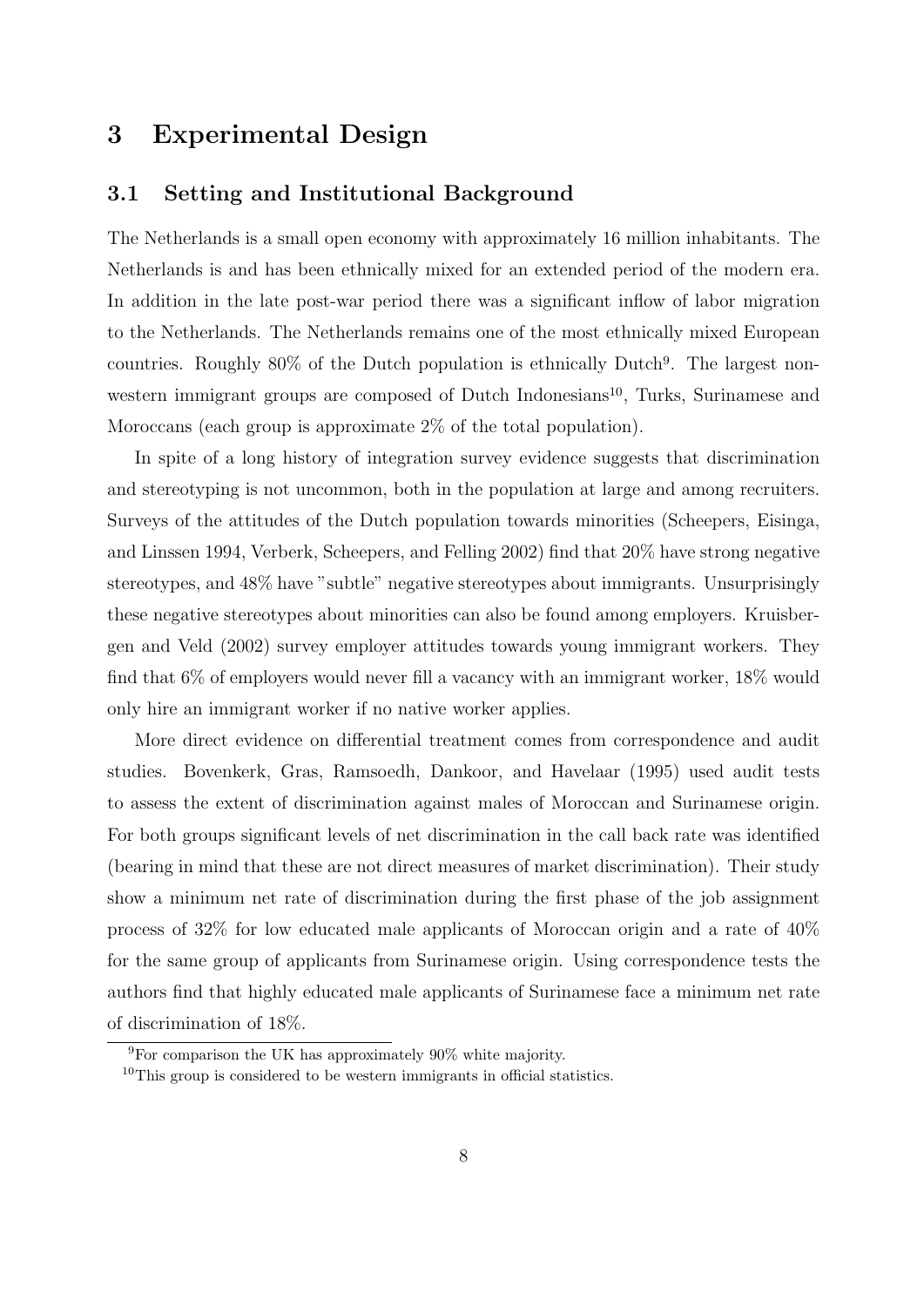The findings for the labor market stand in contrast to Article 1 of the Dutch Constitution which asserts equal treatment of its citizens. Perhaps for this reason several Dutch cities have been willing to experiment with job assignment procedures which attempt to ensure equal treatment of equally qualified candidates. Cities including Amsterdam, Nijmegen and The Hague have experimented with versions of anonymous applications procedures  $(AAP)$ .

The Dutch city where this field experiment was conducted is in the top 10 of Dutch cities as measured by population size. The composition of the city population is close to the Dutch average. In 2007 8.3% of the population were of non-western origin, compared with a national average of 10.3%. The largest non-western immigrant groups are Turks (24.3%), Antillians  $(10.7\%)$ , Surinames  $(10.7\%)$ , Former-Yugoslavia  $(8.6\%)$  and Moroccans  $(6.9\%)$ <sup>11</sup>. In 2007 the unemployment rate in the council was low (5.9% for 2006/2008 compared with  $7.1\%$  for  $2005/2007$ <sup>12</sup>. This is in line with the general trend in unemployment rates for the Netherlands in that  $period<sup>13</sup>$ .

#### 3.2 Experimental Procedures

In July 2006 the city council and the mayor approved the experiment with anonymous application procedures. The experiment ran for a 6 month period from August 1st 2006 until February 1st 2007. During this period all new vacancies were included in the experimental sample either as control or treatment. In the taxonomy of Harrison and List (2004) this experiment is a framed field experiment. The recruiters who participate in the experiment take on the roles that they normally have. If assigned to treatment not all information that is normally available to recruiters is present, but the task itself, that of scrutinizing application letters and resumes and deciding who to interview is familiar to recruiters. The second stage of the applicant screening, the interview, is not affected by the experiment. In particular recruiters from departments that are assigned to treatment also meet face-toface with candidates at the interview stage. For an overview of the application procedure

<sup>11</sup>Source: Dutch Statistical Agency (CBS). http://www.cbs.nl.

 $12$ Source: http:\www.cbs.nl.

<sup>&</sup>lt;sup>13</sup>Unemployment rates for the Netherlands as a whole was  $5.5\%$  (2006),  $4.5\%$  (2007) and  $3.8\%$  (2008). In 2007 and 2008 the unemployment rate was considered to be below the natural rate of unemployment by the CBS.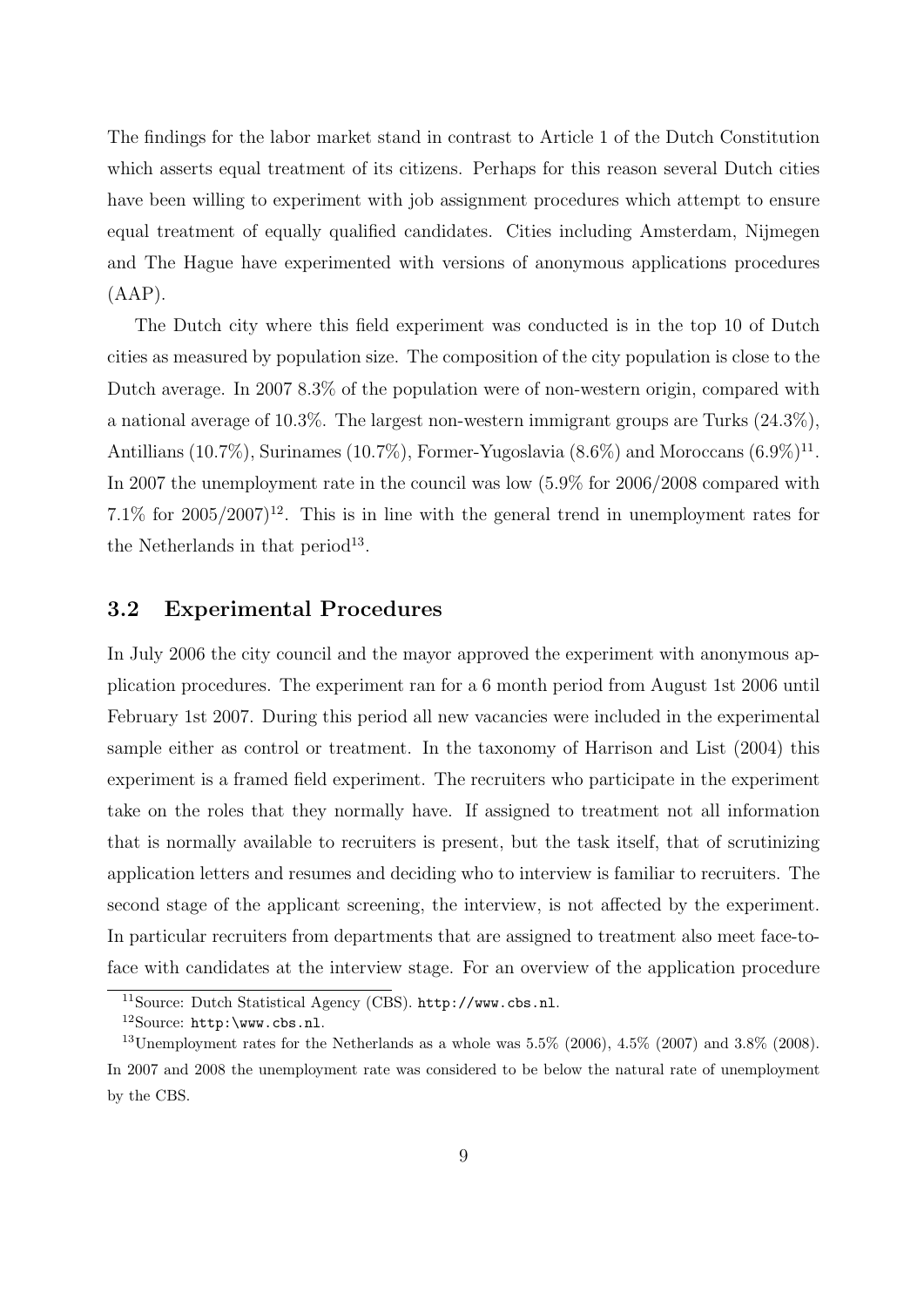

and the experimental intervention see figure 1.

Figure 1: Job Application Procedure. Experimental Intervention in dashed box.

Experimental Assignment The local public administration consists of 7 departments. Each department is assigned to either control or treatment for the duration of the exper $j$  iment<sup>14</sup>. It is important to stress that the assignment to treatment or control was not random, rather it was decided administratively. The decision was exogenous to participating departments, but as indicated below the joint characteristics of the two groups were matched. The experiment designers made the decision whether a particular department should be assigned to control or treatment. The only objective for assignment to either treatment or control was to get two groups that were comparable in size in terms of total employment and in fraction of non-western immigrants employed. After experimental assignment the treatment (control) group consisted of a group of departments with 1055 (909) employees, and an immigrant stock of  $6\%$  (9%). We stress at this point that it is crucial for the interpretation of our results that departments cannot themselves influence

<sup>14</sup>The 7 different departments were: "Stadsbedrijven" (Public enterprizes), "Grondgebied" (Territory), "Wijk en Stad" (District and City), "Inwoners" (Resident services), "Bestuursstaf" (Groups Staff), "Concernstaf" (Administrative Staff), "Brandweer" (Fire department). The first 3 departments were assigned to the treatment group, while the remaining 4 departments were assigned to the control group.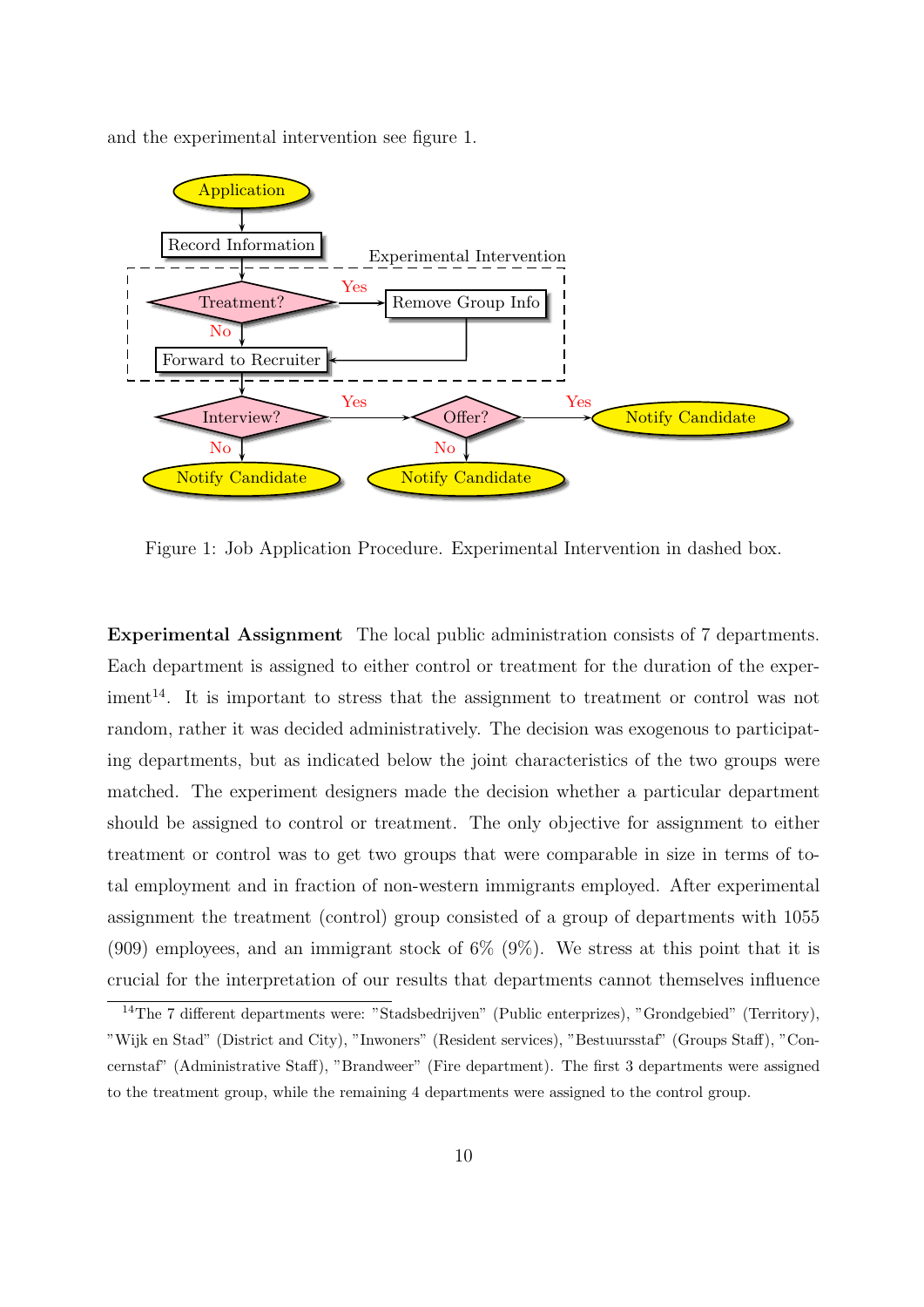whether they are in treatment or control<sup>15</sup>.

Posting of Vacancies and Informational Setting During the experimental period vacancies were posted through normal job channels. Job advertisements did not mention that an experiment was in progress. However the experiment did receive press coverage, both in local radio, tv and newspapers<sup>16</sup>. Therefore we cannot exclude that applicants were aware that an experiment was in progress. Importantly it was not made public whether a department had been assigned to treatment or control. The experimental design allows us to exclude applicant selection effects as a possible driver of our results. Such effects would be present if an applicant's decision on whether to apply for a position depended on her knowledge of whether the vacancy was in control or treatment. We cannot rule out that the public announcement of an experiment has affected the sample on the extensive margin. That is the public announcement may crowd in applicants who would not otherwise apply, perhaps due to the belief that differential treatment is prevalent in the application procedure.

Processing of Applications An application consists of a letter and a resume. During the experimental period all applications for vacancies goes directly to a working unit who processes the applications and encodes information. The task of the unit is essentially twofold: (1) Note down information about applicants and vacancies, including classifying applicants into minority status or not (see below), (2) Process applications for vacancies in the treatment group.

The unit collects the information about the applicants. This information consists of gender, age, educational level, and whether the candidate is an external candidate or not. Importantly the perceived minority status of the candidate has to be determined. Whether the candidate has minority status or not is typically not revealed directly in the application. Furthermore the mapping between having official minority status and the perception of such is not one-to-one<sup>17</sup>. Instead for the purpose of the experiment an applicant has minority

<sup>15</sup>To be precise our estimates would still be meaningful but only as e.g. an intention-to-treat population estimator.

 $16$ For instance the experiment was mentioned in an article in the national newspaper NRC-Handelsblad on 25th January 2006 http://archief.nrc.nl/?modus=l&text=anoniem+solliciteren+ nijmegen&hit=6&set=2&check=Y.

 $17$ Applications do not typically list e.g. nationality or place of birth which is typically used by adminis-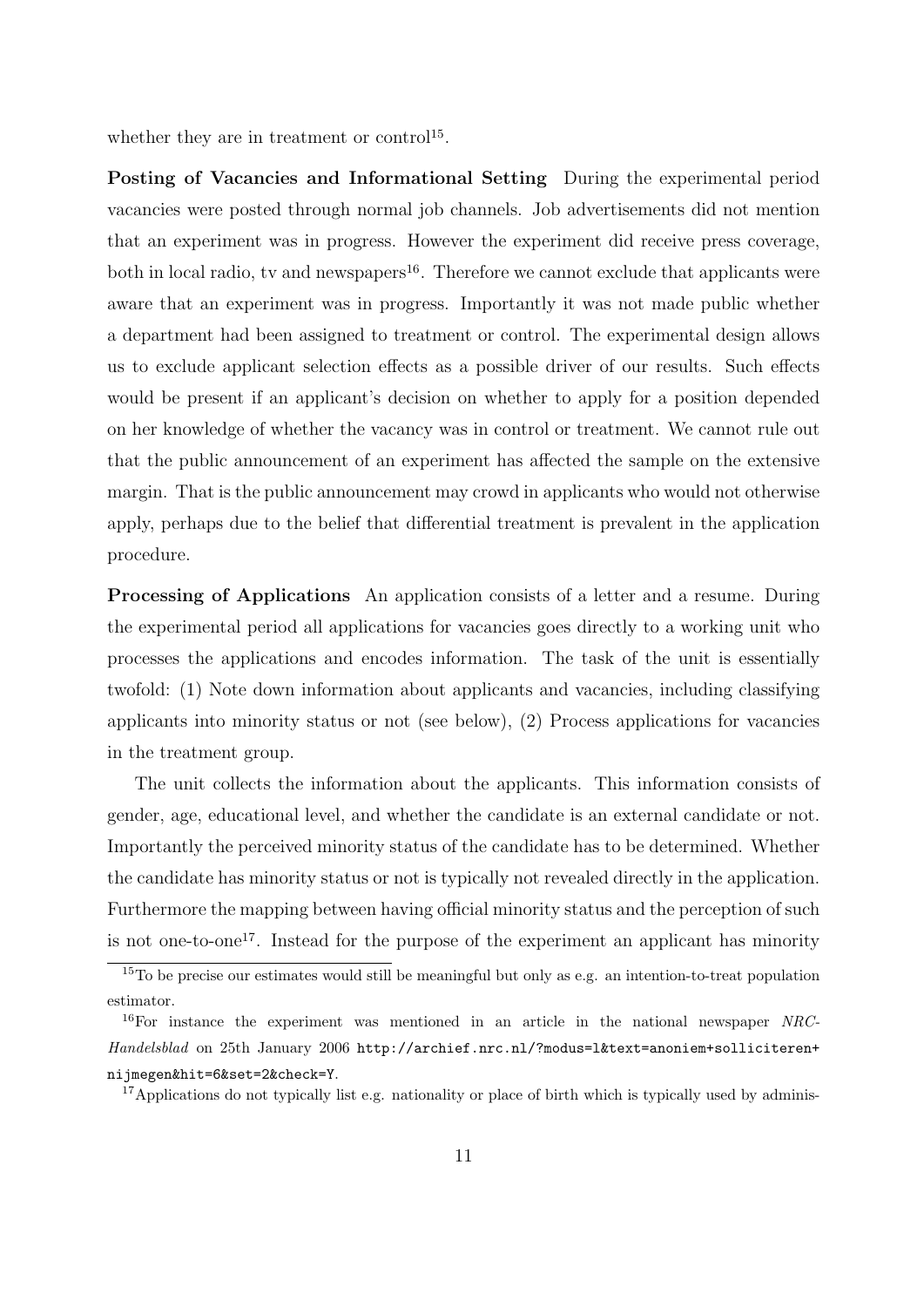status if s/he has a non-western foreign "sounding" last name. Thus e.g. applicants with a German, French or English last name are not classified as having minority status. This classification differs from the classification applied both by Dutch Authorities and the Dutch Statistical Agency (CBS)<sup>18</sup>. Applicants are not asked to self-identity rather a team of 3 independent testers determines whether the name is foreign "sounding" in the sense described above.

In addition the two outcome variables are collected. That is whether or not the candidate is invited to attend a job interview, and if so whether a job offer is made following the interview.

The team also collects summary information about the vacancy. The following information is collected: job title, announced educational requirements, whether vacancy is permanent or temporary, date of vacancy and whether the vacancy is in control or treat $ment<sup>19</sup>$ .

Whether applications are manipulated further before recruiters have a chance to look at the applications depends on whether the vacancy is in the treatment or the control group. If the application is in the control group the application is forwarded "as is" to the relevant recruiters. On the other hand if the application is in the treatment group then the following steps are undertaken before the application is forwarded to recruiters. Information on name, email address, birthplace, country or origin and nationality of the applicant is "tippexed" (whitened out). Only after this manipulation has been completed is the application forwarded to the relevant recruiters.

The next step in the application procedure for a vacancy is the ranking of the set of submitted applications. This step is identical for vacancies in the control and treatment group, except for the fact that some information has been whitened out for applicants to vacancies in the treatment group. Recruiters make a decision on whom to interview (typically more than one candidate is called for an interview, see table 2). After compiling their ranking of candidates, recruiters then communicate their decision to the experimental unit who contacts candidates. Once at the interview stage there is no interaction between

trative bodies as the basis for ethnic classification.

<sup>&</sup>lt;sup>18</sup>The classification is similar to the one used in the correspondence study of Bertrand and Mullainathan  $(2004).$ 

<sup>19</sup>Information about which department had the vacancy was not recorded.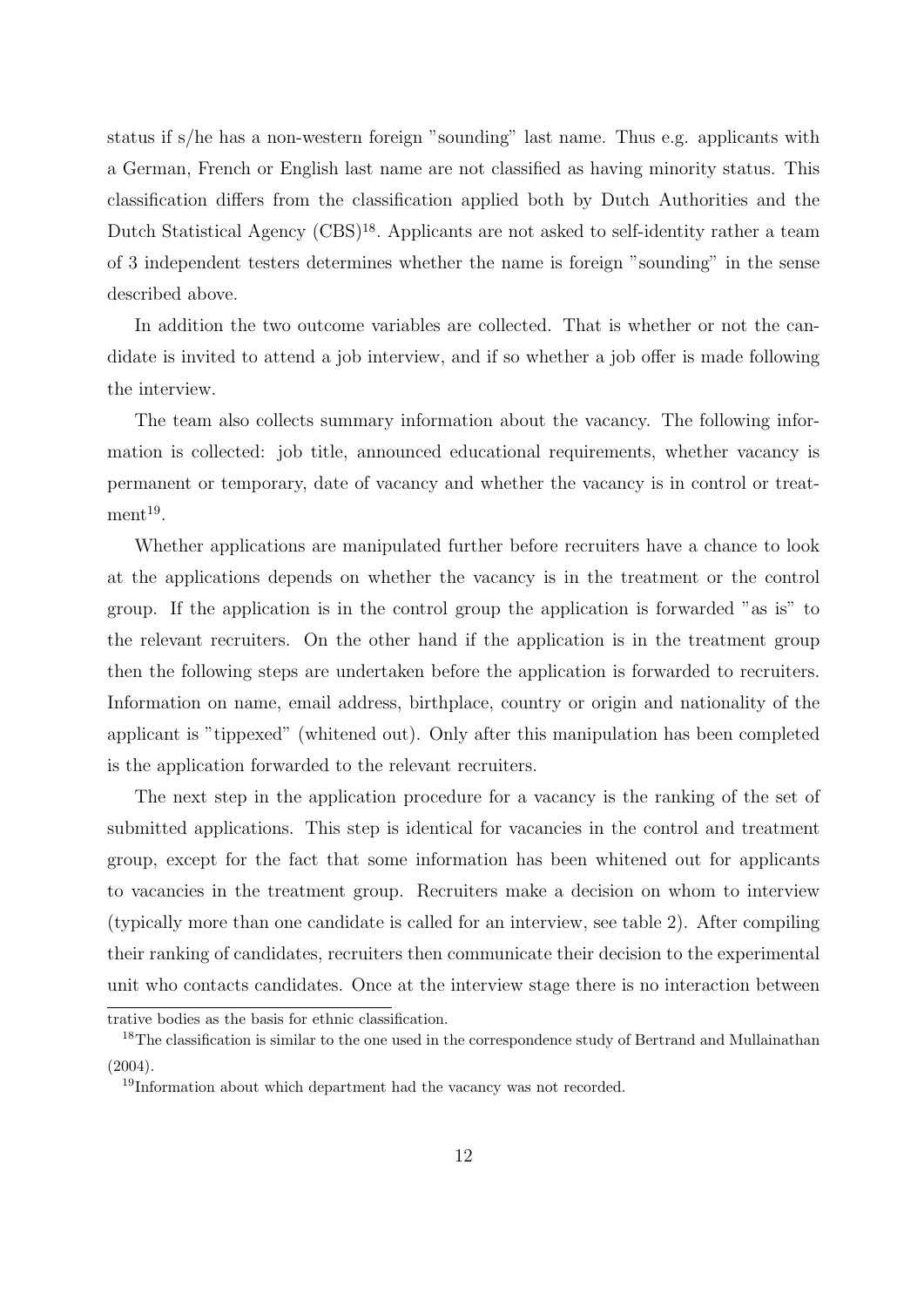the experimental work unit and the recruiters apart from taking note of the outcome of the interviews. To be clear once at the interview stage there is no experimental intervention taking place; the experimental manipulation is only indirect through the selection of candidates.

#### 3.3 Comments on Experimental Setup

At first look the ideal experimental setup randomly assigns each vacancy to either control or treatment. This would allow the analyst to average out vacancy specific effects. For practical reason such a setup was not feasible. Instead in our analysis we shall take account of vacancy specific effects. A more fundamental reservation against the "ideal" experimental setup is the following. Suppose that recruiters harbor belief-based negative stereotypes against the minority, while in reality a minority applicant is equally qualified viz-a-viz her majority counterpart. Such beliefs may lead the recruiter to abstain from further scrutinizing minority applicants. Since under normal recruitment procedures the recruiter seldom encounters a qualified minority applicant, she can harbor these stereotypes. However by being exposed to minority applicants (as she would very likely be under an anonymous application procedure) the recruiter may gain new information about applicant qualifications and update her beliefs accordingly. If recruiters adapt their hiring procedures fairly fast to this new information the proposed "ideal" experimental procedure which randomizes within-departmental vacancies could fail to detect discrimination although present and accordingly would also conclude that the anonymous application procedures policies is unnecessary.

#### 3.4 Potential Confounds

Applicant Margin Although the city council itself did not undertake considerable specific efforts to make the experiment known to all potential applicants, the fact that such a large scale experiment was about to be put into place naturally received attention in the local press. Although we do not have access to data that would allow us to quantify an effect of the "announcement" we cannot exclude that applicants react to this information. Applicants on the margin may have been crowded either in or out of the experimental sample. A majority marginal candidate (marginal to applying that is) who expects to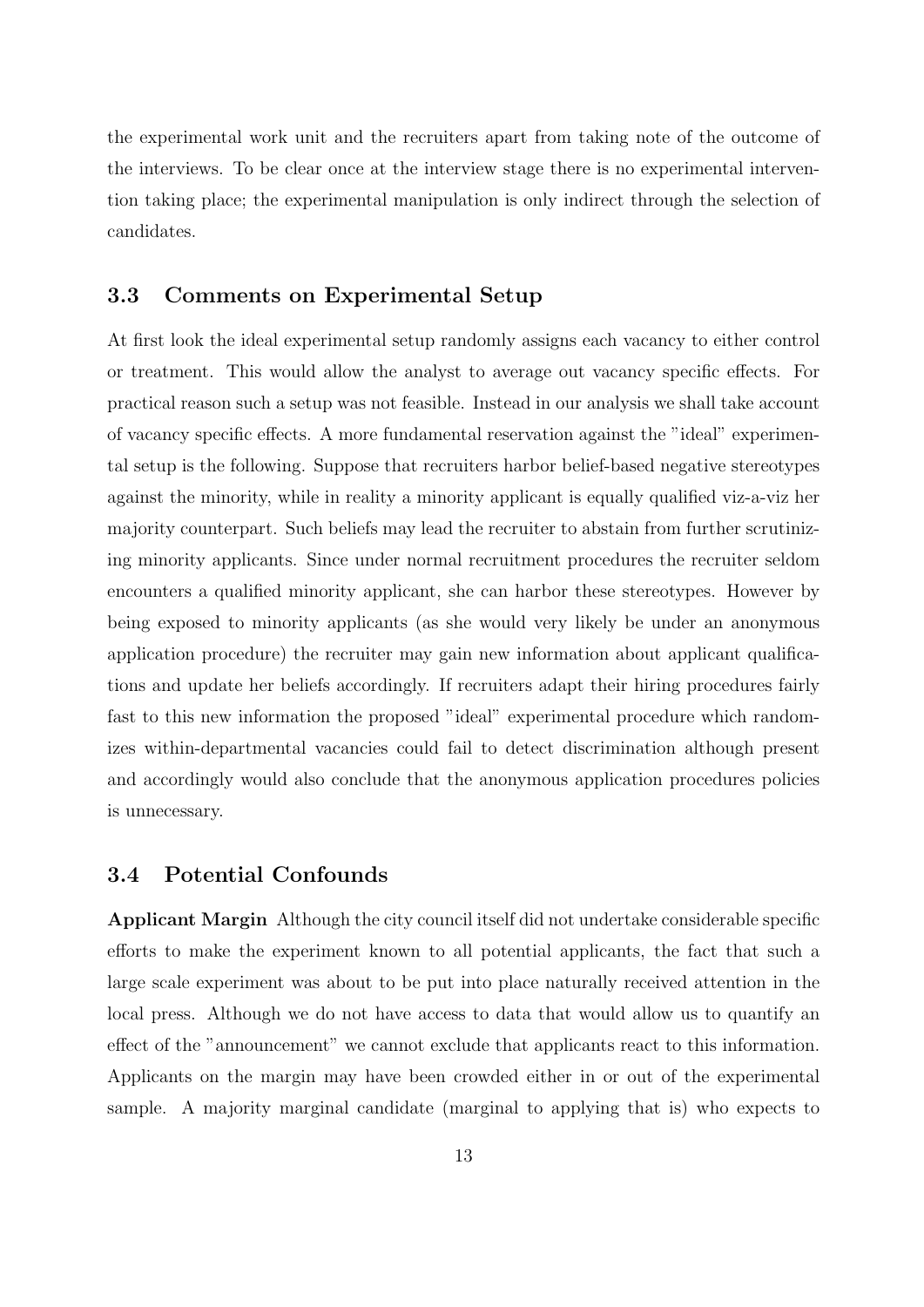benefit from standard recruitment practices may choose to abstain from applying when s/he is aware that there is approximately 50% chance that the vacancy is in the treatment group. Symmetrically the announcement may crowd in applications on the margin from minority workers who expect equal treatment if the vacancy is in the treatment group.

A related concern is that our estimates may be affected by applicant selection effects. Such an effect would be present if applicants sort into vacancies depending on whether they are in the treatment or the control group. Our estimates are not affected by this effect. First, job adverts did not mention that there was an experiment in place<sup>20</sup>. Second, and more importantly it was never made public which departments were assigned to treatment and which to control. Therefore by design we can exclude applicant selection effects.

Recruiter Margin Recruiters whether assigned to treatment or control were aware that there was an experiment<sup>21</sup>.

Two well known experimental effects may thus affect the interpretation of our estimates. A well known experimental effect is the John Henry effect. This experimental effect suggest that subjects assigned to the control group would work harder at behaving like the treatment group. This would tend to bias our measure of differential treatment  $downwards<sup>22</sup>$ .

A second potential experimental effect is the Hawthorne effect. This effect suggest that any change in the environment of agents improve their behavior (in the direction of the principals goals). The presence of this effect would suggest that our measure of differential treatment would be biased downwards. Indeed in this experiment the mere fact that the principal clearly signals something about her objective function would suggest that recruiters work harder at applying standards which do not depend on group membership. If the Hawthorne effect is present in our study we would therefore expect it to bias our estimates downwards. It may be argued that the treatment group received more attention than the control group, and that the effect of an anonymous application procedure

<sup>&</sup>lt;sup>20</sup>As opposed to other experimental studies in this class applicants were not asked to fill out additional forms declaring minority status, etc.

 $21$ We return to this issue in section 5.

<sup>&</sup>lt;sup>22</sup>Post-experimental surveys and interviews with recruiters were also conducted. According to these interviews recruiters believed that they did not treat applications differently depending on the ethnicity of the applicant.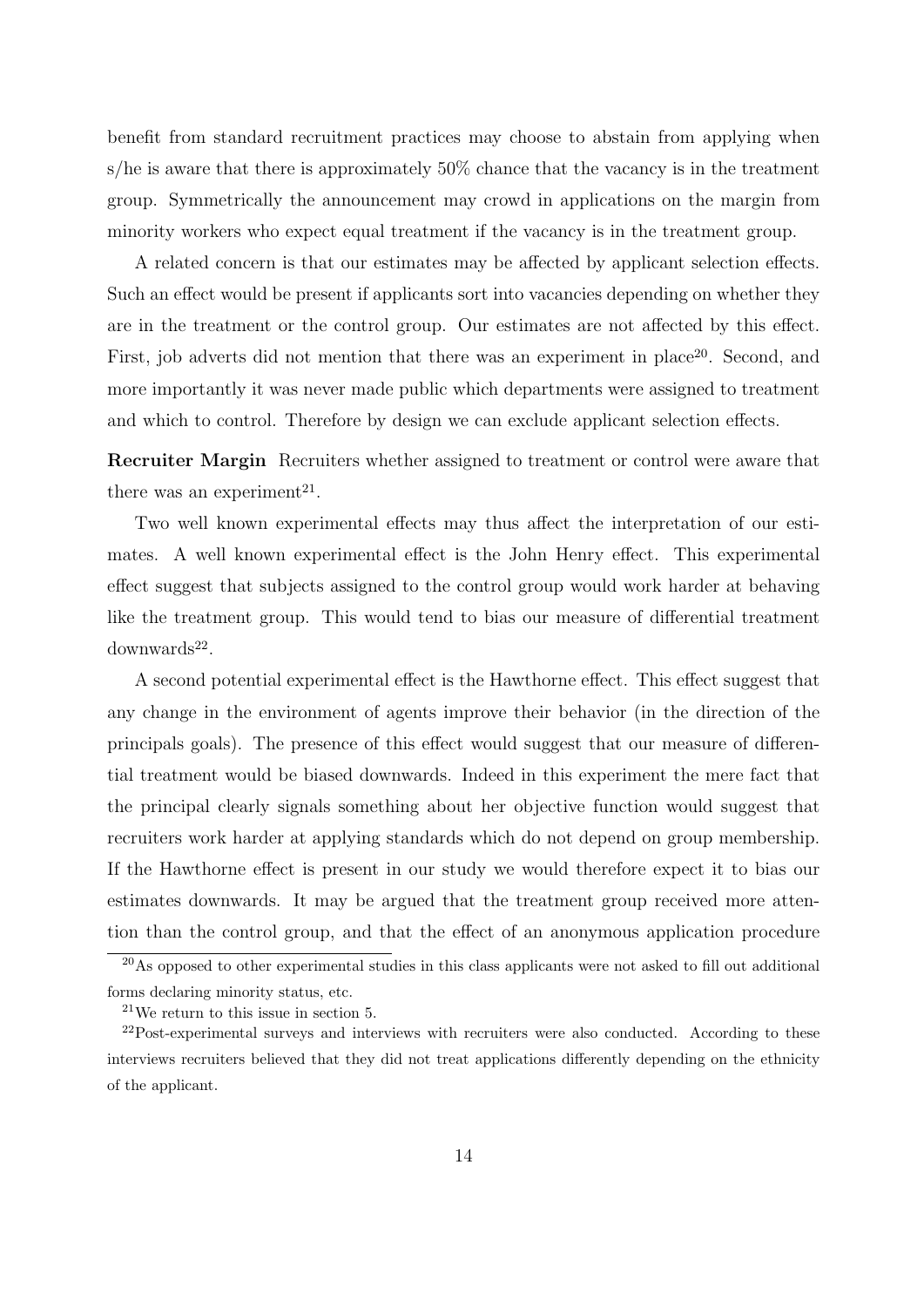would vanish over time. It may be that "tippexing" the most salient group membership information is not sufficient to hide the ethnic identity of the applicant. E.g. recruiters may use clues from the letter style or the residence of the applicant to deduce her ethnic identity. It could affect the long run efficacy of anonymous application procedures as it was implemented in the present study. If the Hawthorne effect is present, we may surmise that after anonymous application procedures are implemented across the board, and experimental "attention" vanishes, then clues would again become salient. This concern, does not affect, however, the extent of differential treatment as measured by the experiment.

### 4 Empirical Analysis

This section contains our main empirical results. We first provide a summary overlook of our sample and then we proceed to estimation. Finally we explore whether the experimental design allow us to shed any light on which type of differential treatment is at work in our data.

#### 4.1 Data

The data generating process for the data used in this study is as follows. Each application sent for a vacancy generates a data point. For each data point the information disclosed to us fall in three categories<sup>23</sup>: (1) applicant covariates, (2) vacancy covariates and (3) outcome variables. The applicant covariates includes: age category (broken down in three categories: below 30 years of age, between 30 and 45 years of age, and above 45 years of age), educational attainment of candidate (grouped into low, middle and high), gender of the applicant, whether applicant is an internal or external candidate and group membership of the candidate (based on the method of classification outlined in section 3.2). The vacancy covariates includes: job title, posted educational requirement for the vacancy, whether the vacancy is permanent or temporary, date that vacancy was posted and whether the vacancy is assigned to treatment or control. Finally we observe two (binary) outcome variables, namely whether the candidate is invited for interview, and whether the candidate received a job offer. Our data set contains a total of 1200 applicants spread over 37 vacancies.

 $^{23}$ Before we got access to the data it was anonymized and screened for confidentiality.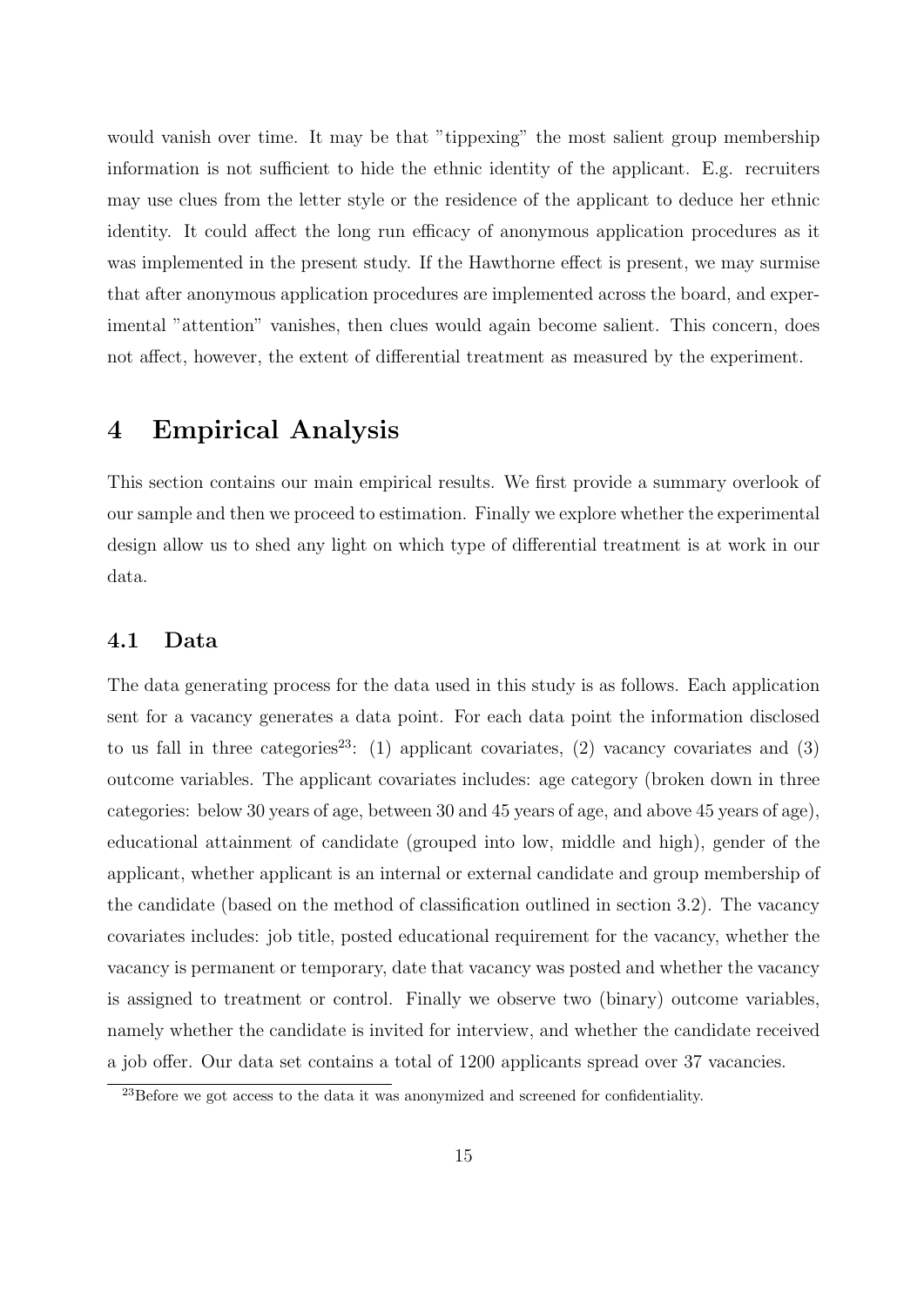#### 4.2 Descriptives

#### 4.2.1 Vacancies

Table 1 gives a first look at the data, in terms of the number of vacancies posted in treatment and control group and the number of applicants. The table is also broken down on the educational requirements for the vacancies.

During the experimental period 17 vacancies were posted in the treatment group, while in the control group 20 vacancies were posted. When breaking these numbers down by educational level required the main difference is that the control group has a slightly higher number of vacancies for the highest educational level. These differences are not statistically significant<sup>24</sup>. Turning to the number of applicants the sample contains a total of 1200 applicants. 663 applicants applied for the vacancies in the treatment group, while 537 applicants applied for the vacancies in the control group. When these differences are broken down by educational requirements we do see some heterogeneity across treatment and control in terms of number of applicants and these differences are statistically significant<sup>25</sup>. For some posted vacancies several positions are available. Although we do not know the exact number of available positions per vacancy the number of offers made provide a lower bound on the number of positions (for all vacancies at least one job offer was made). For the posted vacancies in the treatment group a total of 20 job offers were made, while for the control group a total of 36 job offers were made. These differences highlight the importance of controlling for vacancy specific effects when we proceed to estimation.

| Required        | <b>Number of Vacancies</b> |    |    | <b>Number of Applicants</b>               |     |       |  |
|-----------------|----------------------------|----|----|-------------------------------------------|-----|-------|--|
| Education       |                            |    |    | Treatment Control Total Treatment Control |     | Total |  |
| $_{\text{LOW}}$ | 10                         | 11 | 21 | 479                                       | 356 | 835   |  |
| Medium          | 5                          | 5  | 10 | 155                                       | 80  | 235   |  |
| High            | 2                          | 4  | 6  | 29                                        | 101 | 130   |  |
| Total           |                            | 20 | 37 | 663                                       | 537 | 1200  |  |

Table 1: Vacancies and Applicants by Required Education Level

Table 2 provides a closer look at the variation within vacancies across control and treatment

 $24p = .814$  using Fisher Exact test.

 $^{25}\chi^2 = 69.47, p = 0.000.$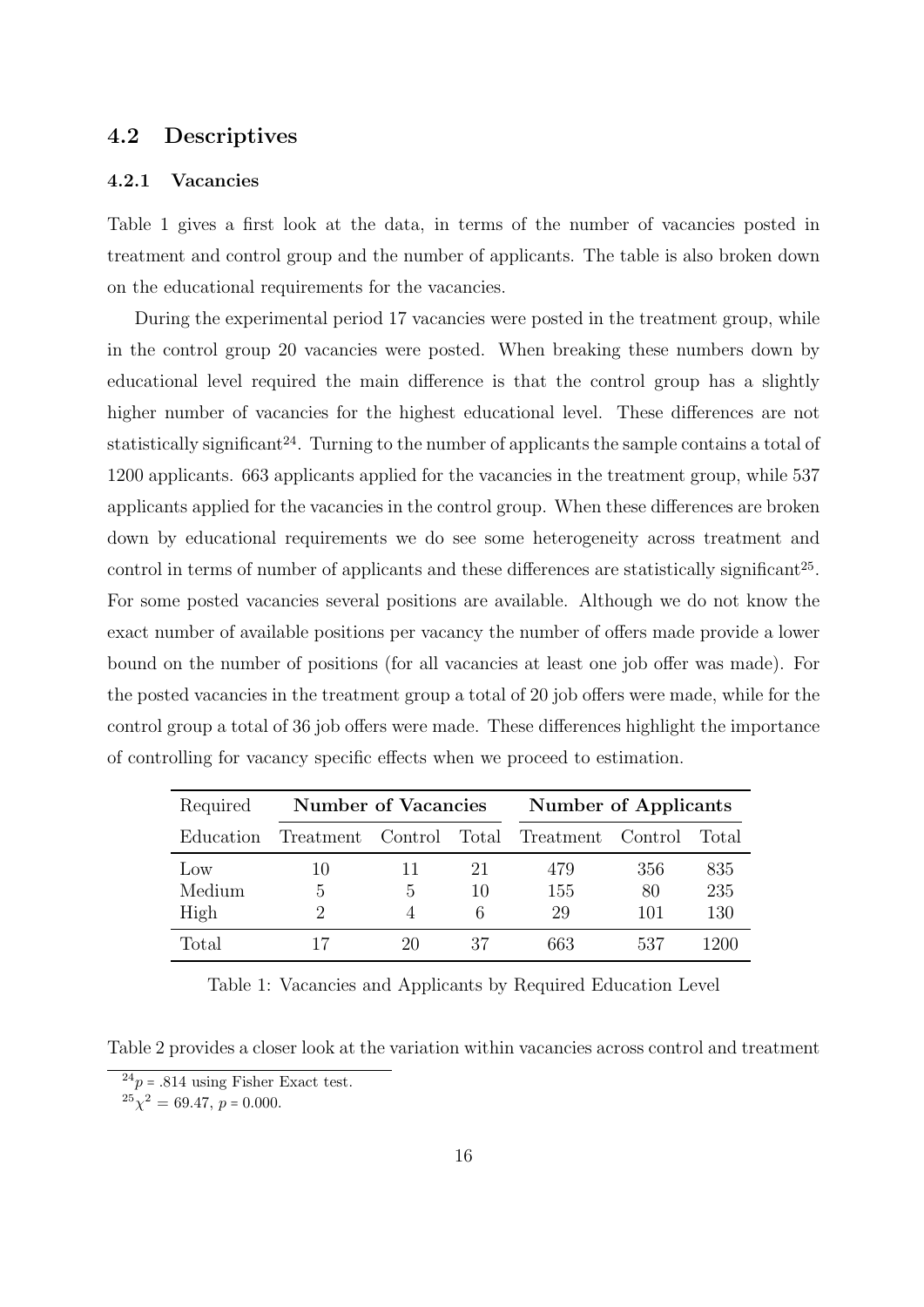broken down by educational level required. It is worth noticing that there is substantial variation in the number of applicants per vacancy (partially explained by the earlier observation of several openings per posted vacancy). Vacancies at the lower educational levels tend to receive more applicants. None of the differences, between control/treatment and within control/treatment are statistically significant (Mann-Whitney test).

| Required  | Treatment  |         |         | Control    |         |         |  |
|-----------|------------|---------|---------|------------|---------|---------|--|
| Education | Applicants | Invited | Offered | Applicants | Invited | Offered |  |
| Low       | 47.9       | .173    | .098    | 35.5       | .185    | .112    |  |
|           | (37.262)   | (.163)  | (.152)  | (26.082)   | (.127)  | (.108)  |  |
| Medium    | 31         | .175    | .072    | 16         | .223    | .093    |  |
|           | (39.956)   | (.106)  | (.049)  | (5.788)    | (.143)  | (.035)  |  |
| High      | 14.5       | .338    | .101    | 25.25      | .251    | .071    |  |
|           | (4.950)    | (.164)  | (.014)  | (19.414)   | (.206)  | (.055)  |  |
| Total     | 39         | .193    | .091    | 28.211     | .209    | .098    |  |
|           | (36.418)   | (.150)  | (.117)  | 21.984)    | (.143)  | 0.083)  |  |

Notes: Means reported for vacancies with more than 1 applicant. Invitation and Offer fractions are means of vacancy specific chances. Let j be a vacancy,  $n_i$  be the number of applicants for position j and  $m_j$  the number of invited applicants. Then  $\mu = \sum_{j=1}^{J} (m_j/n_j)/J$ . Standard deviations in parentheses.

Table 2: Vacancy Heterogeneity by Required Education Level

#### 4.2.2 Applicant Characteristics

We now turn to describing applicant characteristics. Table 3 presents descriptive applicant statistics for the treatment and control group. The sample is broken down by the listed educational requirement for the vacancy. In the control group 19% of applicants are minority workers, whereas the 15% of the applicants in the treatment group are minority workers. This difference is statistically significant (Mann-Whitney ranksum test,  $p = .069$ ). Broken down by required education level, the only significant difference is for low education vacancies, where a significantly higher fraction of minority workers applied for vacancies in the control group  $(22\% \text{ vs. } 17\%, p = .079)$ . Turning to gender the fraction of female applicants are not significantly different for the total sample. In the control group 57% of applicants are females and 60% in the treatment group. For the low education level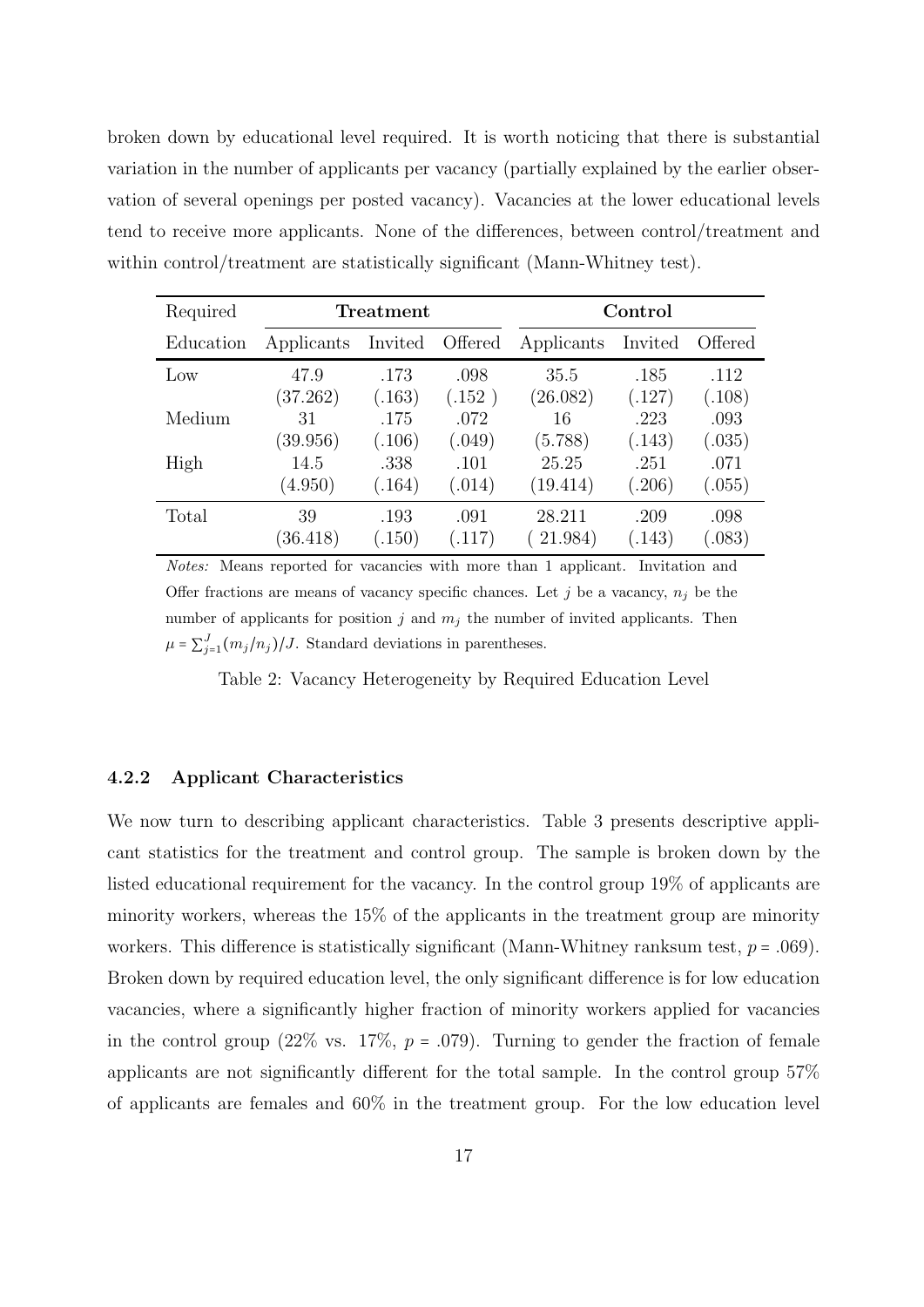the fraction of female applicants are significant larger in the treatment group (76% vs. 69%,  $p = .025$ ). The modal age for both the treatment and control fall in the age category 30-45 years of age (49% and 40% for the control and treatment group respectively). The age composition of applicants differs significantly across treatment and control (Pearson test,  $p = .003$ ). Conditioning on required education these differences are driven by the low and middle education requirements ( $p = .093$  and  $p = .000$  respectively). Finally the table also provides summary information about the level of education of candidates. The modal education is "high" in the control group (52%) while middle educational level is modal in the treatment group (55%). It is worth noting that for the low and middle educational requirement vacancies applicants tend to have better qualifications than required for the vacancy, e.g. for the low education vacancies the modal educational level is middle (54% vs. 64% for control and treatment respectively). Likewise for the middle educational requirement vacancies the modal educational level is high (80% and 54% for control and treatment respectively). The educational composition of candidates differ significantly between groups ( $p = .000$ ). When we condition the sample on the required educational level the differences across groups remain significant ( $p = .000$ ,  $p = .000$ ,  $p = .067$  for low, middle and high respectively).

Table 4 shows a different break down of the data. In particular the table conditions on group membership and whether in treatment/control.

Compared to the majority group there is a larger fraction of minority applicants who are females. Within groups but between treatment/control there is no significant differences for either of the groups. Turning to the age distribution, there is no difference between treatment and control for the minority group. For the majority on the other hand there is a significant difference  $(p = .018)$ . These differences are mainly driven by differences in the age composition of candidates for vacancies in the middle education category. Within this vacancy category the treatment group is significantly more senior  $(p = .000)^{26}$ .

The columns invited and offer gives the percentage of candidates invited for interview and offered a job broken down on group membership and treatment/control. The fraction of minority candidates invited does not differ substantially between treatment and control; in both the control and treatment group roughly 9% of the applicants were invited. On

 $26$ Table with breakdown per vacancy category not shown. Available upon request.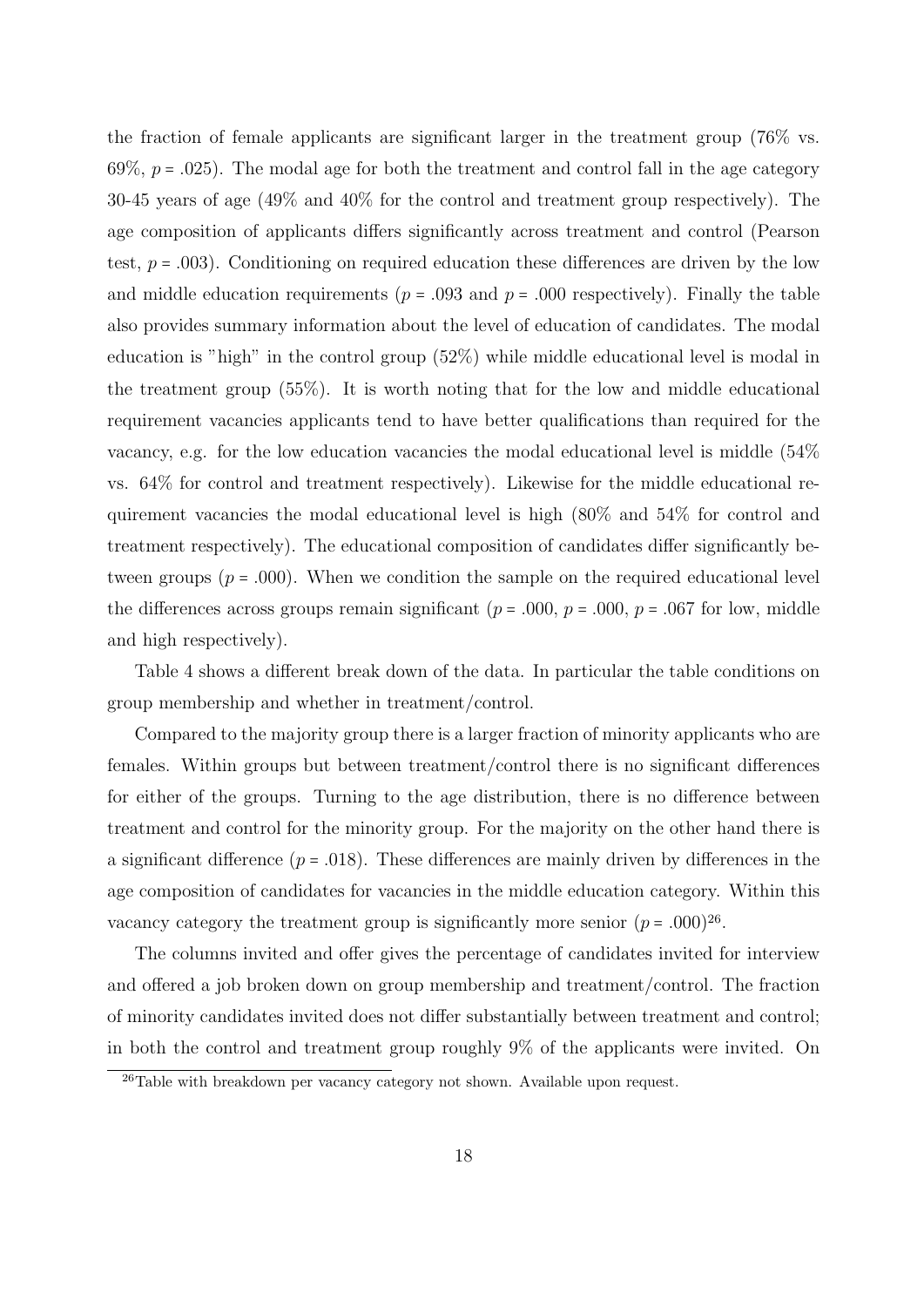| Required  |           |                    |                 |                     | Age             |                     |                       | Education       |                     |     |
|-----------|-----------|--------------------|-----------------|---------------------|-----------------|---------------------|-----------------------|-----------------|---------------------|-----|
| Education |           | Majority           | Female          | $<$ 30              | $30 - 45$       | $45 - 65$           | Low                   | Medium          | High                | N   |
|           | Control   | $.778*$            | $.688**$        | .25                 | .486            | $.242*$             | .0955                 | .542            | $.331***$           | 356 |
| Low       |           | (.416)<br>.827     | (.464)<br>.758  | (.434)<br>.273      | (.501)<br>.401  | (.429)<br>.299      | (.294)<br>.148        | (.499)<br>.637  | (.471)<br>$\cdot$ 2 |     |
|           | Treatment | (.379)             | (429)           | (0.446)             | (.491)          | (.458)              | (.356)                | (.481)          | (.401)              | 479 |
| Middle    | Control   | $.813**$<br>(.393) | .3<br>(.461)    | $\cdot$ 2<br>(.403) | .588<br>(.495)  | $.2***$<br>(.403)   | .0125<br>(.112)       | .163<br>(.371)  | $.8***$<br>(.403)   | 80  |
|           | Treatment | .916<br>(.278)     | .206<br>(0.406) | .0839<br>(278)      | .361<br>(.482)  | .523<br>(.501)      | .0645<br>(.246)       | .374<br>(.485)  | .542<br>(.5)        | 155 |
|           | Control   | .901<br>(.3)       | .366<br>(0.484) | .208<br>(.408)      | .406<br>(494)   | .347<br>(.478)      | $\overline{0}$<br>(0) | .0297<br>(.171) | $.96**$<br>(.196)   | 101 |
| High      | Treatment | .793<br>(412)      | .241<br>(435)   | .138<br>(.351)      | .586<br>(.501)  | .276<br>(.455)      | $\Omega$<br>(0)       | .138<br>(.351)  | .862<br>(.351)      | 29  |
|           | Control   | $.806*$<br>(.396)  | .57<br>(0.496)  | .235<br>(424)       | .486<br>(.5)    | $.255***$<br>(.436) | .0652<br>(.247)       | .389<br>(.488)  | $.52***$<br>(.5)    | 537 |
| Total     | Treatment | .846<br>(.361)     | .606<br>(0.489) | .223<br>(.417)      | $.4\,$<br>(.49) | .35<br>(.477)       | .122<br>(.328)        | .554<br>(.498)  | .309<br>(0.463)     | 663 |

Notes: Variable means. Standard deviations in parenthesis. Mann-Whitney ranksum means test for majority andgender variables. Pearson's test for age and education categories. \*\*\*  $p \lt 0.01$ , \*\*  $p \lt 0.05$ , \*  $p \lt 0.1$ . 31 observations has missing age category. <sup>24</sup> observation has missing education category.

Table 3: Applicant Descriptive Statistics by Required Education Level (Means). Full Sample.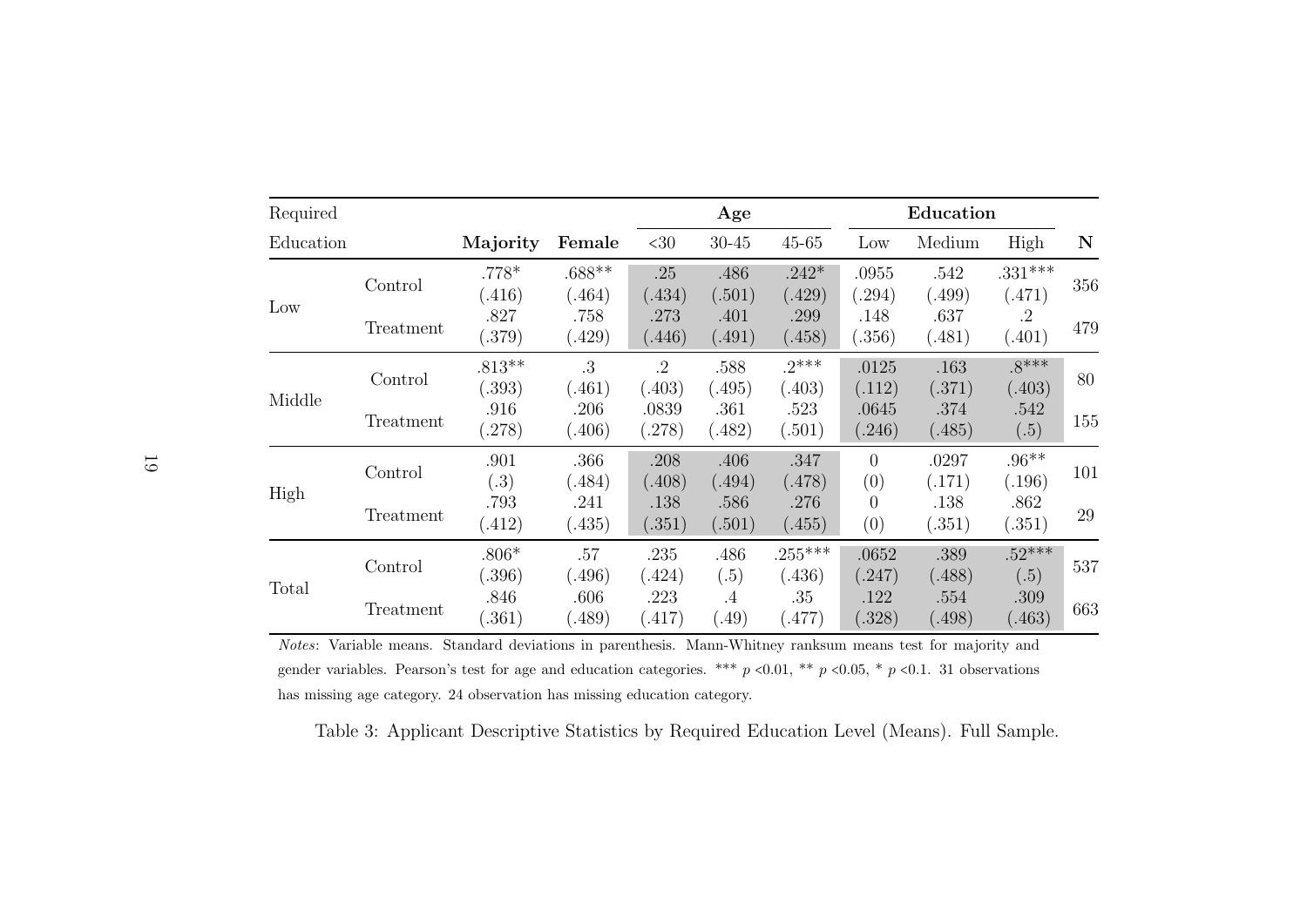the other hand for majority applicants treatment has a significant effect on the fraction invited. In the control group 16% of majority applicants are invited, while in the treatment group only 10% are invited for an interview ( $p = .004$ ). The same differences between the two groups are visible when looking at the fraction of applicants who receive a job offer. In the minority group  $4\%$  receive an offer in control, to be compared with  $3\%$  for those in treatment (not statistically significant). For majority applicants the fraction offered a job drops from 7% to 3% when in treatment (statistically significant,  $p = .002$ ). This suggests that treatment (if effective) works by lowering the chances for majority workers but not for minority workers. However since the treatment group has more applicants, the overall chance of invitation has decreased, but this does not take into account that there was on average more applicants for vacancies in the treatment group (see table 2). We return to this point later.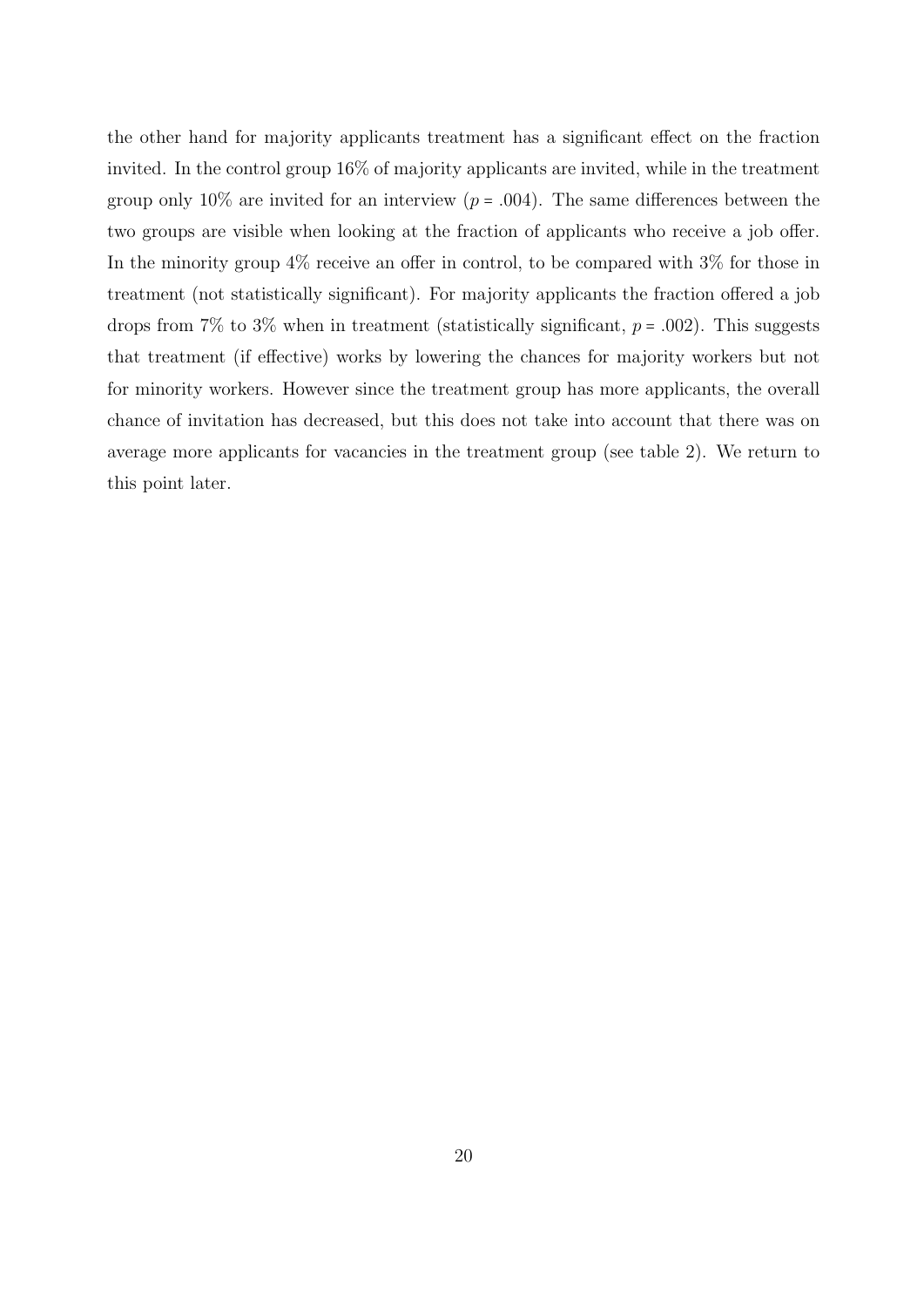|          |                      |                                  |                                  |                                   | Age                             |                                  |                                 | Education                       |                                 |                                      |            |
|----------|----------------------|----------------------------------|----------------------------------|-----------------------------------|---------------------------------|----------------------------------|---------------------------------|---------------------------------|---------------------------------|--------------------------------------|------------|
| Group    |                      | Invited                          | Offer                            | Female                            | <30                             | $30 - 45$                        | $45 - 65$                       | Low                             | Medium                          | High                                 | N          |
| Minority | Control<br>Treatment | .0865<br>.283)<br>.0882<br>.285) | .0385<br>(.193)<br>.0294<br>.17) | .692<br>(0.464)<br>.686<br>(.466) | .394<br>(.491)<br>.353<br>(.48) | .481<br>(.502)<br>.422<br>(.496) | .0962<br>.296)<br>.196<br>.399) | .0769<br>.268)<br>.0784<br>.27) | .462<br>(.501)<br>.637<br>.483) | $.404**$<br>$-493)$<br>.284<br>(453) | 104<br>106 |
|          | Control              | $.157***$<br>.364)               | $.0739***$<br>.262)              | .54<br>(.499)                     | .196<br>(.398)                  | .487<br>$\left( .5\right)$       | $.293**$<br>(.456)              | .0624<br>$-242)$                | .372<br>.484)                   | $.547***$<br>(0.498)                 | 433        |
| Majority | Treatment            | .0963<br>.295)                   | .0303<br>(172)                   | .592<br>(0.492)                   | $\cdot$ 2<br>$\left( .4\right)$ | .396<br>(.489)                   | .378<br>(0.485)                 | .13<br>(.337)                   | .538<br>(.499)                  | .314<br>(0.464)                      | 561        |

Notes: Variable means. Standard deviations in parenthesis. Mann-Whitney ranksum means test for invited, offer and gender variables. Pearson's test for age and education categories. \*\*\*  $p \lt 0.01$ , \*\*  $p \lt 0.05$ , \*  $p \lt 0.1$ . 31 observations has missing age category. <sup>24</sup> observation has missing education category.

Table 4: Applicant Descriptive Statistics by Group Membership (Means). Full Sample.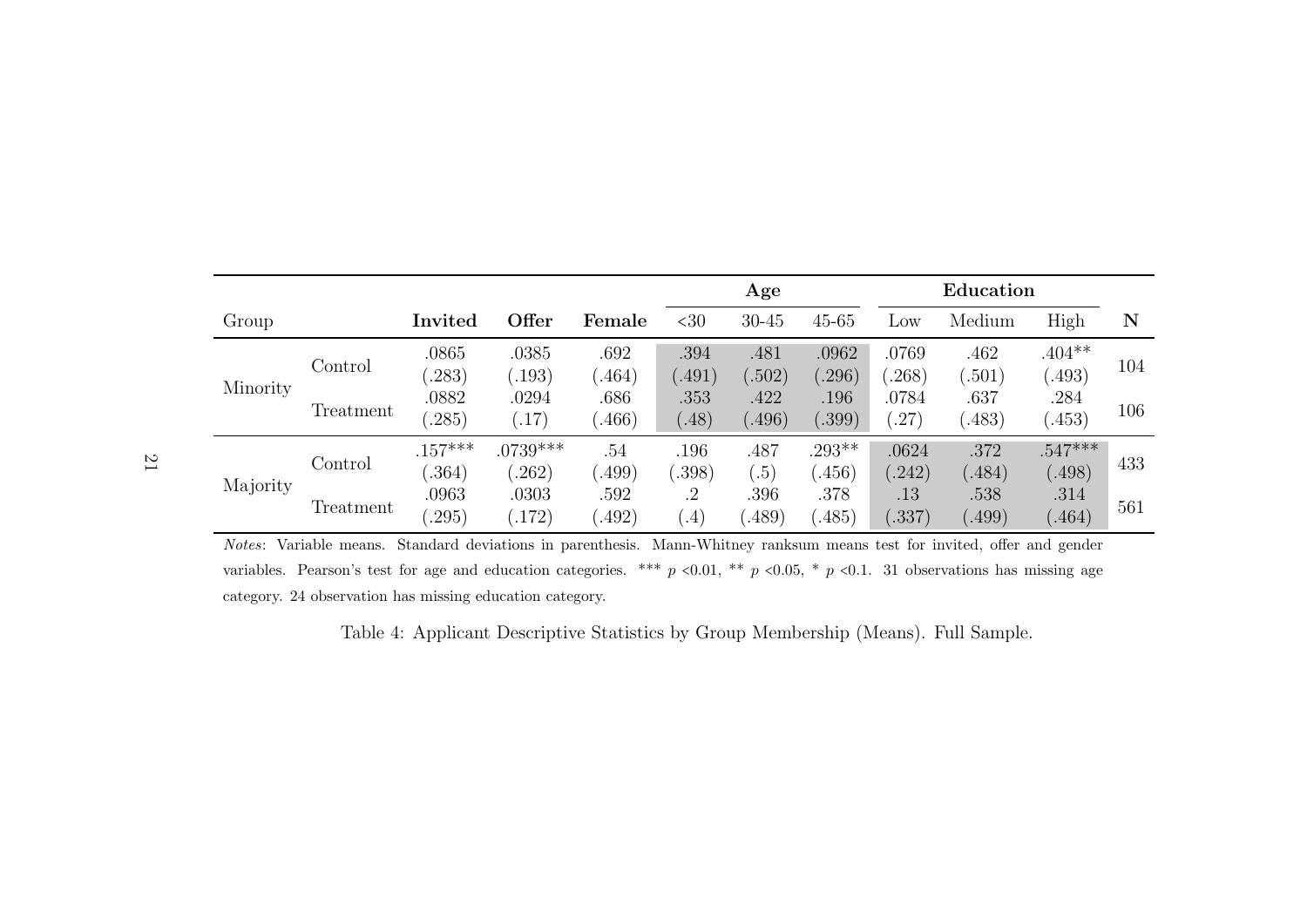Table 5 gives summary statistics for the second stage of the application procedure, i.e. those invited for an interview. 77 candidates were invited for interview in the control group and 63 in the treatment group. The sample contains 18 minority and 122 majority candidates. Conditioning on group membership the difference in distribution of characteristics between candidates selected for treatment and control groups is small. The age distributions do not differ significantly between treatment and control for either group. Turning to education for majority candidates there is a discernible difference  $(p = 0.067)$  between treatment and control. This is driven by vacancies in the middle education requirement range, where the control group candidates have a higher level of education compared to candidates in the treatment group ( $p = 0.046$ , table not shown). The fraction of female candidates invited for interview in the minority group is 67% in the control and 44% in treatment. The fraction for majority candidates are 56% and 63% in the control and treatment group (not significant).

Finally we look at the (conditional) offer rate. Around 44% of minority candidates in the control group received an offer, while 33% of their treatment counterparts received an offer (not significant). 47% of majority candidates in the control and 32% in the treatment group received an offer (significant,  $p = 0.0825$ ).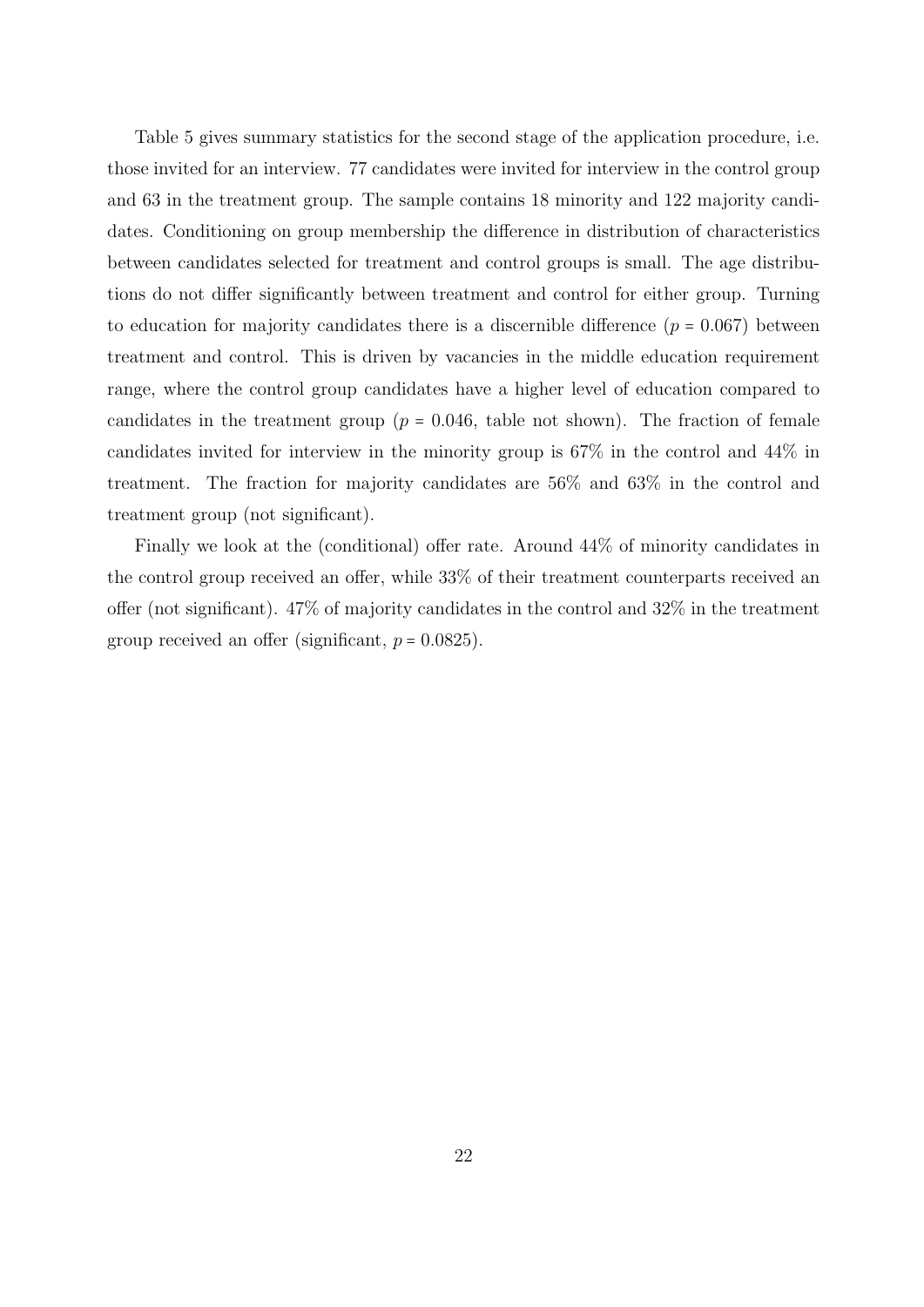|          |           |                   |                | Age                        |                |                | Education                     |                |                    |    |
|----------|-----------|-------------------|----------------|----------------------------|----------------|----------------|-------------------------------|----------------|--------------------|----|
| Group    |           | Offer             | Female         | <30                        | $30 - 45$      | $45 - 65$      | Low                           | Medium         | High               | N  |
| Minority | Control   | .444<br>(.527)    | .667<br>.5)    | .333<br>$\left( .5\right)$ | .556<br>(.527) | .111<br>(.333) | $\overline{0}$<br>(0)         | .333<br>.5)    | .556<br>(.527)     | 9  |
|          | Treatment | .333<br>(.5)      | .444<br>(.527) | .444<br>(.527)             | .444<br>(.527) | .111<br>(.333) | $\theta$<br>$\left( 0\right)$ | .556<br>(.527) | .444<br>(.527)     | 9  |
|          | Control   | $.471*$<br>(.503) | .559<br>.5)    | .206<br>(0.407)            | .529<br>(.503) | .25<br>.436)   | .0441<br>(.207)               | .368<br>.486)  | $.574**$<br>(.498) | 68 |
| Majority | Treatment | .315<br>(0.469)   | .63<br>(0.487) | .167<br>(.376)             | .648<br>(.482) | .185<br>.392)  | .0741<br>.264)                | .574<br>(499)  | .352<br>(.482)     | 54 |

Notes: Variable means. Standard deviations in parenthesis. Mann-Whitney ranksum means test for offer andgender variables. Pearson's test for age and education categories (Fisher's exact test in case of small number of observations). \*\*\*  $p \le 0.01$ , \*\*  $p \le 0.05$ , \*  $p \le 0.1$ . 1 observation has missing age category.

Table 5: Applicant Descriptive Statistics by Group Membership. Interview Sample.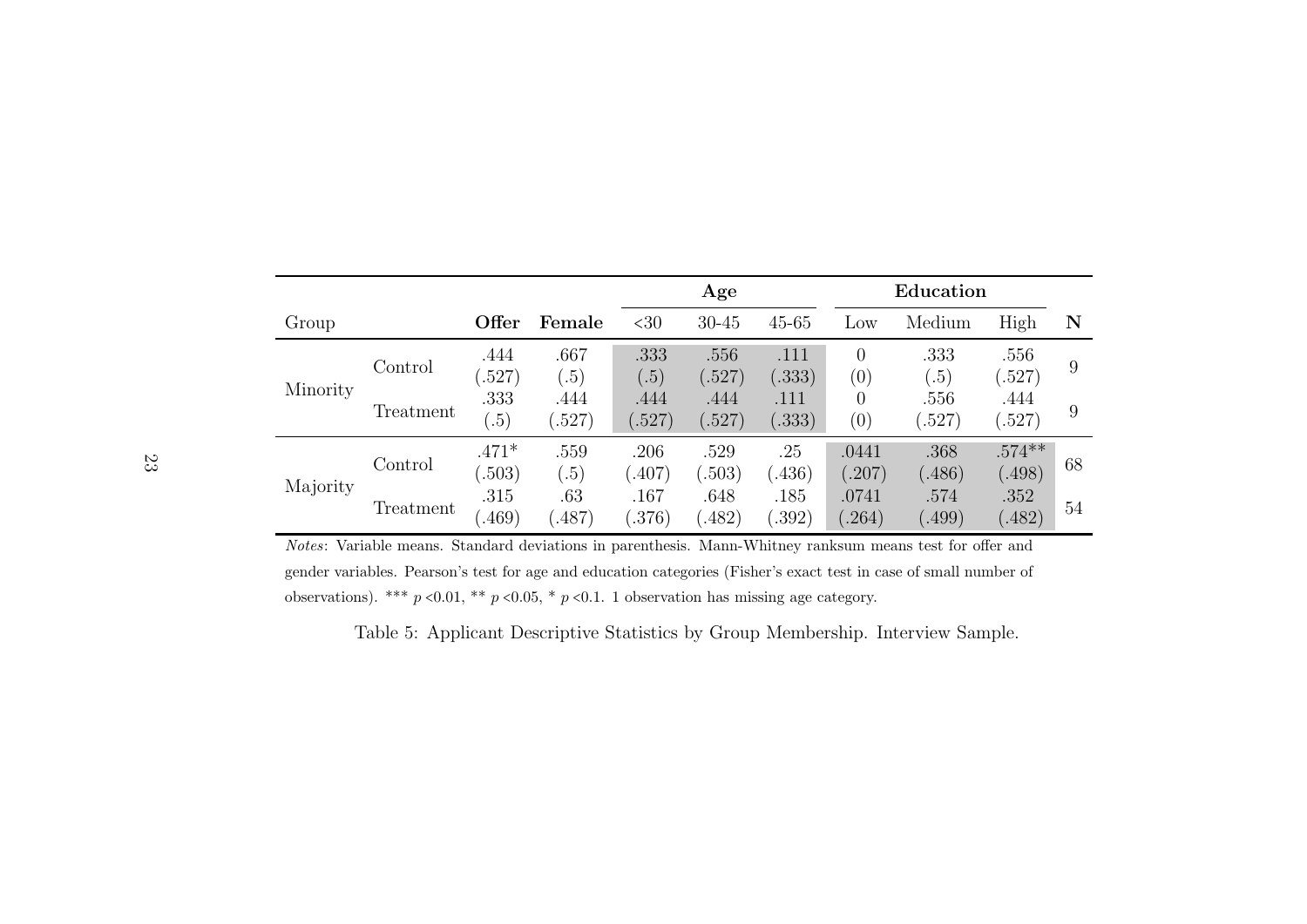#### 4.2.3 The Effect of Treatment: Empirical CDFs

In appendix A we introduce a simple model for the decision to interview. The model has a number of predictions about recruiter behavior in the control and treatment condition. In particular when an employer has group based beliefs about the match quality she should set different group standards. If the employer has positive stereotypes about one group relative to the other group, then she optimally sets lower standards for members of that group.

The goal of an anonymous application policy is to make the interview decision independent of group membership (all other characteristics being equal). It seeks to achieve this by masking the group identity of candidates. When AAP is effective the employer uses a single standard by which she judges all candidates. This single standard, is between the two group based standards that the recruiter sets when she can condition on group membership:  $s_{maj} < \bar{s} < s_{min}$ . The model therefore predicts a particular pattern in response to treatment viz-a-viz control. We now briefly investigate these prediction by looking at the empirical CDF's for the fraction of invitees of both groups and the composition of the pool of interviewees.

Figure 2 shows the empirical CDF for the chance of a majority candidate to be invited for interview. The unit of observation is a vacancy and for each vacancy the fraction of majority candidates invited is the measure used to rank the observation. The plotted distributions do not control for any heterogeneity across treatment and control, e.g. in vacancy and candidate specific covariates. The figure contains two panels. Each panel contains two graphs, one CDF for the control and one for the treatment group. In the left panel all vacancies are used in computing the CDF. In the right panel we have excluded those observations where all majority candidates were invited. The right hand panel may be more informative since for vacancies where all majority candidates are invited we cannot identify the group specific standard used.

The empirical CDF cannot be ordered (e.g. by FOSD). However there is evidence of a treatment effect. In particular by and large when under treatment the chances of majority candidates to be invited for interview are lower than those of the control group. This is compatible with tougher standards for majority candidates when under treatment.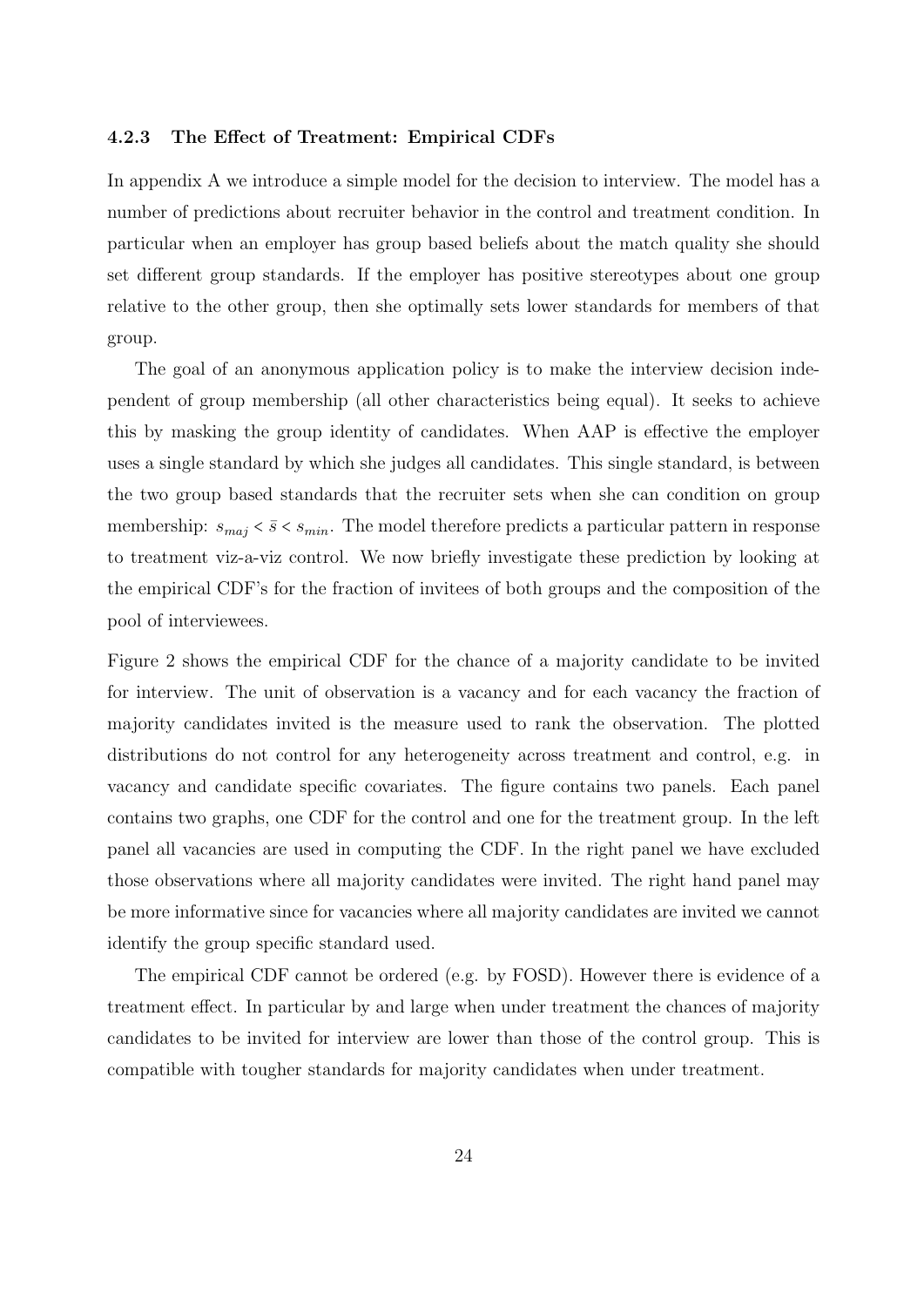

Left Panel: Empirical CDF of majority candidates invited for interview. Right Panel: Empirical CDF of majority candidates invited for interview excluding vacancies where all majority candidates invited.

#### Figure 2: Empirical CDF: Majority Invites

Figure 3 is similar to figure 2 except that it looks at minority candidates. As with the previous figure the right hand panel excludes vacancies where only minority candidates were invited. The model prediction is that the chances of minority candidates improves when under treatment, since the recruiter must set a common standard for all candidates. The right hand panel distributions is in accordance with this prediction. Notice also that for about 60% of vacancies no minority candidates are invited. Again since we do not condition on the observables of candidates and vacancies, the graphs are at best suggestive of an effect of treatment.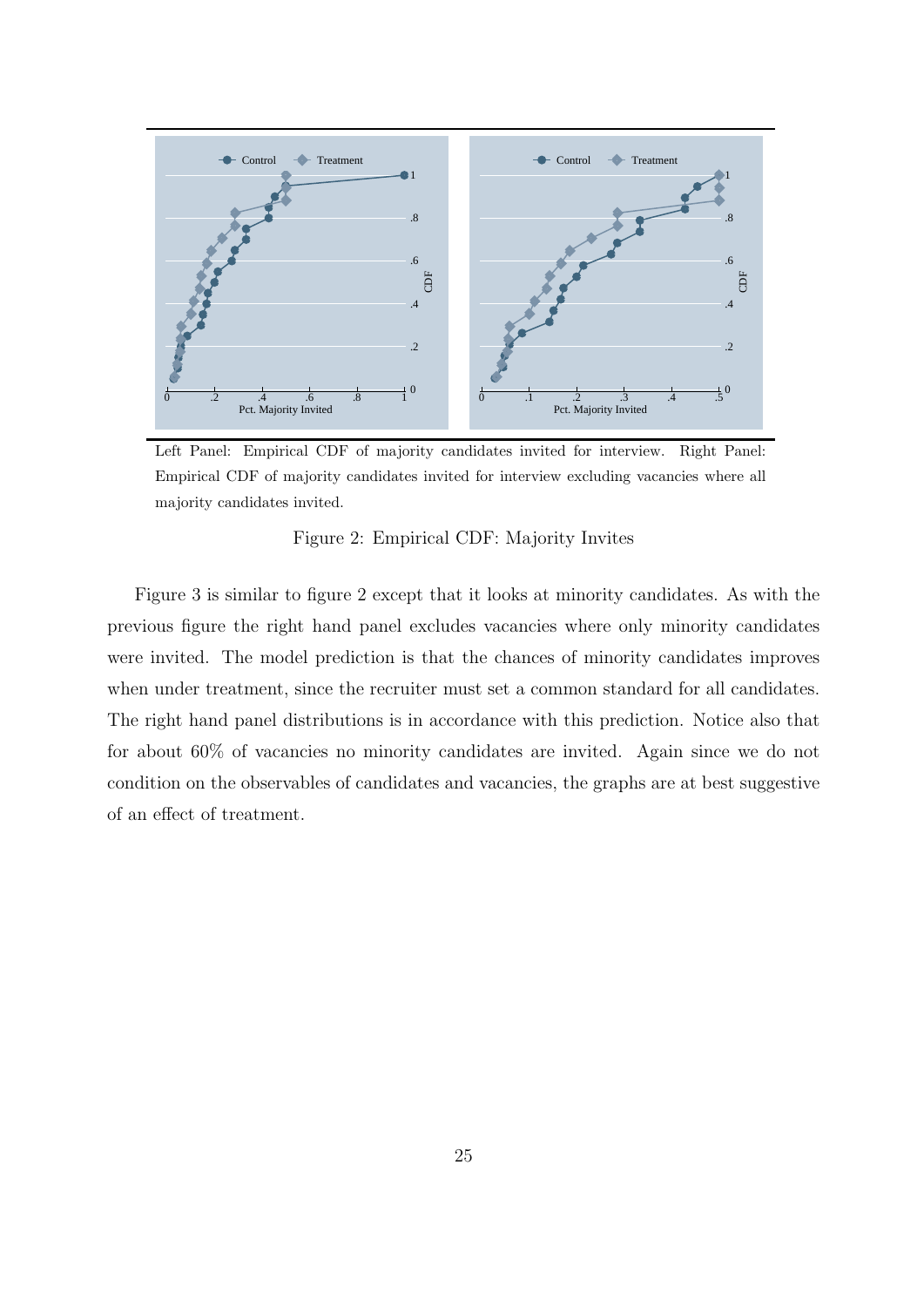

Left Panel: Empirical CDF of minority candidates invited for interview. Right Panel: Empirical CDF of minority candidates invited for interview excluding vacancies where all minority candidates invited.

#### Figure 3: Empirical CDF: Minority Invites

Figure 4 looks at the distribution of the vacancy specific compositions of the interview pool. The figure therefore to some extent summarizes the information from the two previous figures. The left hand panel are based on all vacancies, and the right hand panel is based only on vacancies where both minority and majority candidates applied for the position. Both panels show the minority share of invites in the interview pool. The panels tell a similar story. Treatment seems to shift the distribution to pools with a larger minority share of invites. This is compatible with the evidence of the two previous figures.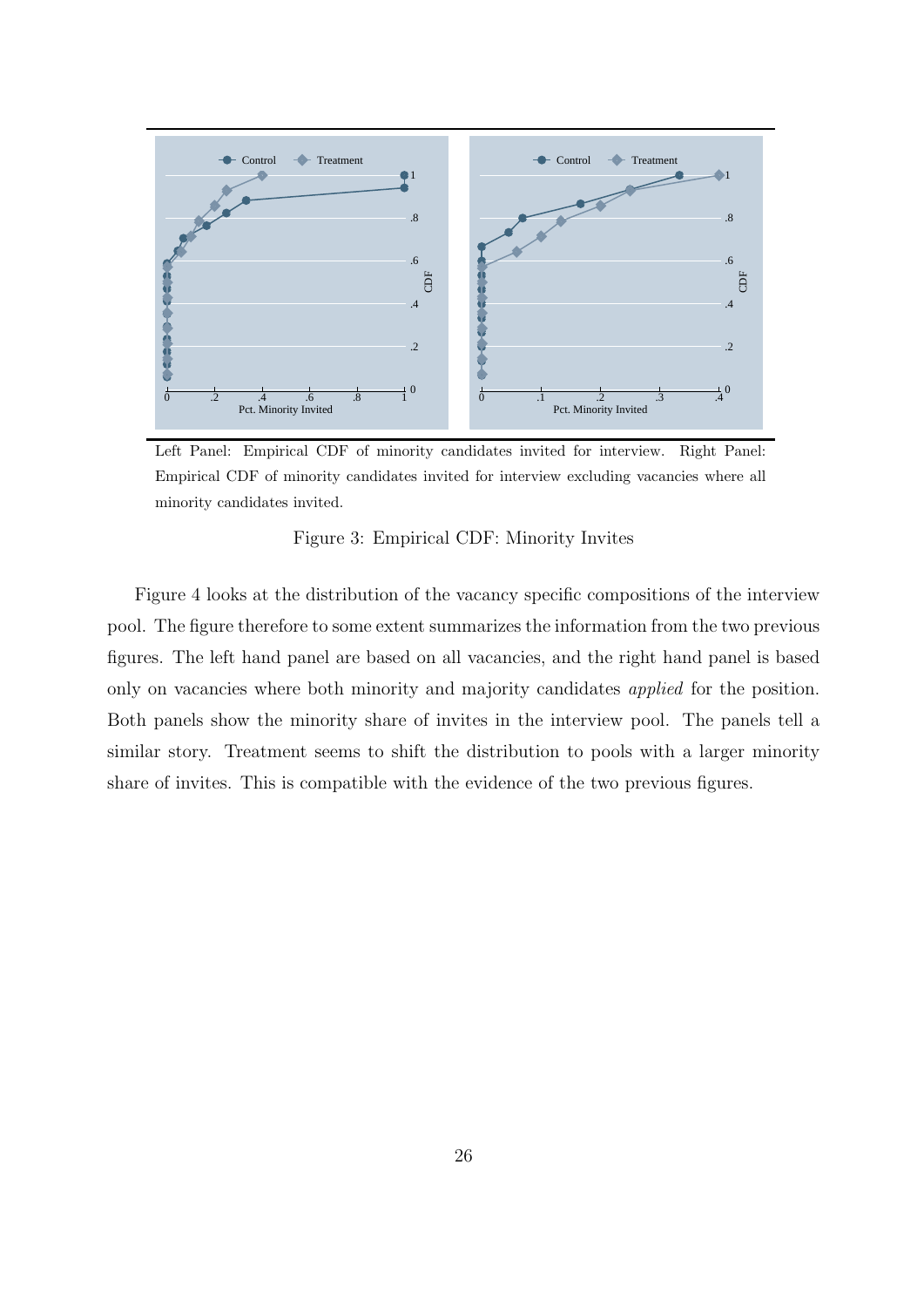

Left Panel: Empirical CDF of fraction of minority candidates in interview pool. Right Panel: Empirical CDF of fraction of minority candidates in interview pool. Only vacancies with both minority and majority applicants included.

Figure 4: Empirical CDF: Minority Share of Invites

#### 4.3 Estimands and Identification

We are primarily interested in the following set questions: (1) Is there evidence of differential treatment in the interview decision, and if so is the size of the effect economically relevant? (2) If the answer to  $(1)$  is in the affirmative, is the anonymous applicant procedure successful in eliminating differential treatment? (3) Is there any evidence of differential treatment in the offer decision? This last question is of considerable interest given the current state of the literature. As outlined in the literature section there is a considerable number correspondence studies that find evidence of differential treatment in the decision to interview. Because these studies typically rely on fictitious candidates they can (by construction) only provide evidence on the interview decision and not on the job offer decision.

Before proceeding to testing for potential treatment effects it is useful to define the estimands and discuss identification. For our setting it is natural to use the potential outcomes framework (e.g. Imbens and Wooldridge 2009) to phrase our questions about the estimands of interest.

For each individual i,  $i = 1, ..., N$  we define two potential outcomes  $Y_i(0)$  and  $Y_i(1)$ .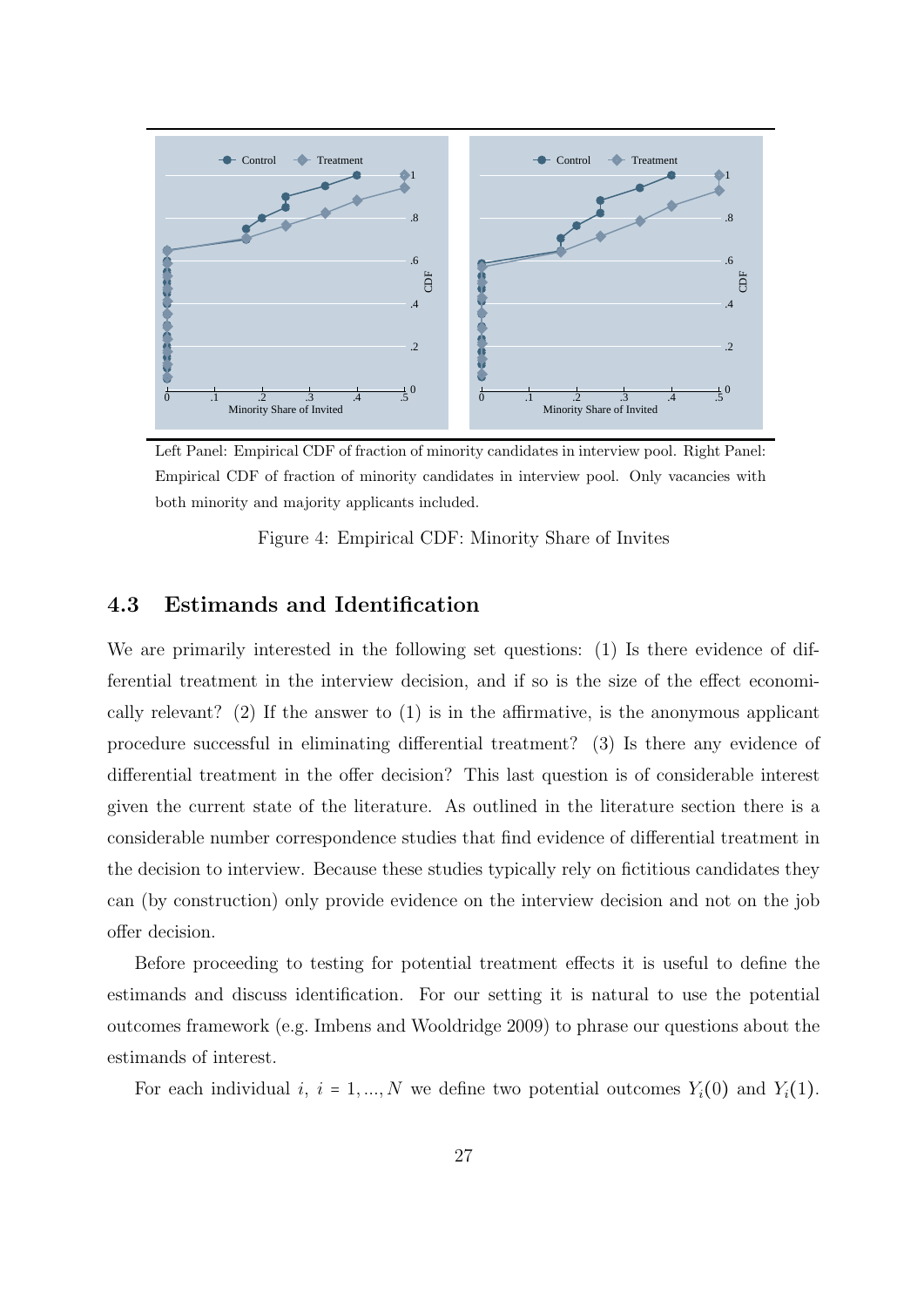Outcome  $Y_i(0)$  is the outcome individual i would experience if she is not exposed to treatment, similarly  $Y_i(1)$  is the outcome she would experience if exposed to treatment. We only observe individual i in or out of treatment so one of the outcomes is a counterfactual outcome. Let  $W_i$  be an indicator that takes on the value 1 if i is treated and 0 otherwise. Then we can write the observed outcome  $Y_i$ :

$$
Y_i = Y_i(0)(1 - W_i) + Y_i(1)W_i
$$

Our interest centers around the population average treatment effect (or some conditional version there of):  $E[Y_i(1) - Y_i(0)]$ . The "problem" with this expression is that we never observe both outcomes for the same individual. To see how we get identification from notice that we can write this expression:

$$
E[Y_i(1) - Y_i(0)] = P(W_i = 0)E[Y_i(1) - Y_i(0)|W_i = 0]
$$
  
+ 
$$
(1 - P(W_i = 0))E[Y_i(1) - Y_i(0)|W_i = 1]
$$
  
= 
$$
P(W_i = 0) (E[Y_i(1)|W_i = 0] - E[Y_i(0)|W_i = 0])
$$
  
+ 
$$
(1 - P(W_i = 0)) (E[Y_i(1)|W_i = 1] - E[Y_i(0)|W_i = 1])
$$

the first and last conditional expectation in the last expression above is unobserved. We get identification from the experimental design in particular since assignment is independent of potential outcomes:  $W_i \perp (Y_i(1), Y_i(0))$  for all i, which implies that  $E[Y_i(j)|D_i = 0] =$  $E[Y_i(j)|D_i = 1], j = 0, 1$ , so that we may write:

$$
E[Y_i(1) - Y_i(0)] = E[Y_i(1)|W_i = 1] - E[Y_i(0)|W_i = 0]
$$
\n(1)

Equation (1) answers the question: what is the effect of treatment on the population of applicants? Additionally since we are interested in the question how treatment affects the two groups we can decompose the equation further. Let  $G_i$  denote the group membership of individual *i*. We set  $G_i$  equal to 1 if *i* is a majority applicant, and 0 otherwise.

$$
E[Y_i(1) - Y_i(0)] = Pr(G_i = 1)E[Y_i(1) - Y_i(0)|G_i = 1]
$$
  
+(1 - Pr(G\_i = 1))E[Y\_i(1) - Y\_i(0)|G\_i = 0]

where again identification follows from random assignment.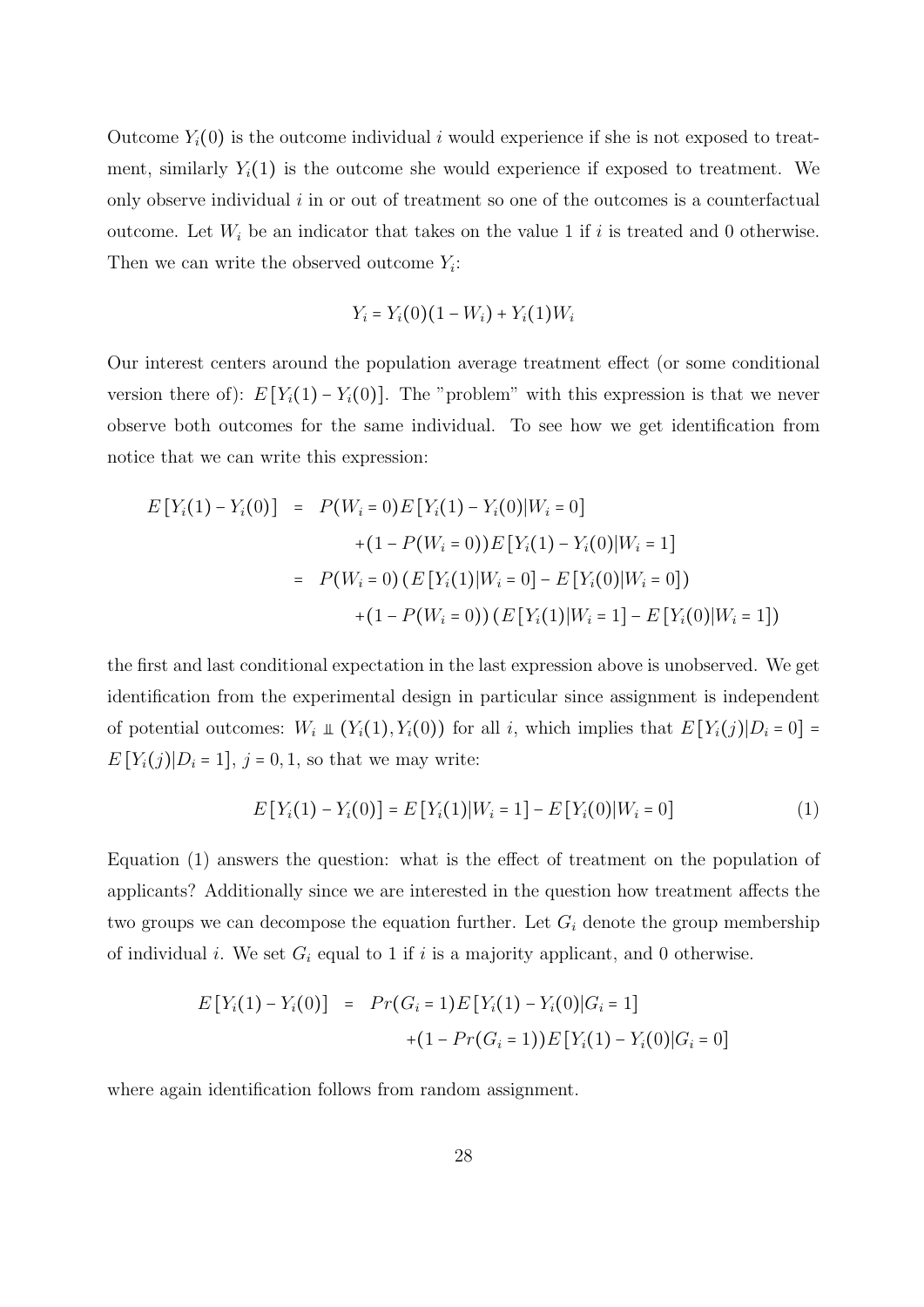While the estimands can be estimated directly from sample averages, it will be useful (as will become clear later) to explicitly model potential outcomes as follows. Suppose that the potential outcome in the absence of treatment can be written as:

$$
Y_i(0) = \alpha + \delta G_i + \epsilon_i
$$

where  $\alpha \geq 0$  is a constant,  $G_i$  denotes group membership, and  $G_i = E[Y_i(0)] - Y_i(0)$ , i.e. the deviation of individual i's outcome from the population average. Suppose in addition that treatment effect is:

$$
Y_i(1) - Y_i(0) = \tau + \tau_1 G_i
$$

This specification assumes constant treatment effect across individuals, but allows for a group specific treatment effect  $\tau_1$ . The observed outcome is  $Y_i = Y_i(0)(1 - W_i) + Y_i(1)W_i$ . Substituting yields the regression equation:

$$
Y_i = \alpha + \delta G_i + \tau W_i + \tau_1 G_i W_i + \epsilon_i
$$

#### 4.4 Estimates of Unconditional Average Treatment Effects

Here we present raw estimates of the treatment effects without correcting for covariates, and other features of the data.

Table 6 looks at the interview decision. The table is broken down by group membership and further broken down by the educational requirements of the vacancy. For the full sample of majority applicants 15.7% of those in the control group reached the interview stage as opposed to  $9.6\%$  in the treatment group. This difference is significant at the  $1\%$  level  $(p=.0038)$ . Decomposing further on educational requirement we see that the treatment effect is negative for the low and mid level vacancies (673 and 207 observations respectively) whereas its positive for high level jobs (114 observations). For minority candidates the estimated average treatment effect is small and insignificant. 8.7% of minority candidates in the control group reached the interview stage, whereas 8.8% in the treatment group reached the interview stage.

In table 7 the outcome variable is whether the applicant receives a job offer or not. The sample consists of all applicants. 7.4% of majority applicants in the control group receive a job offer, while 3% in the treatment group receives an offer. The treatment effect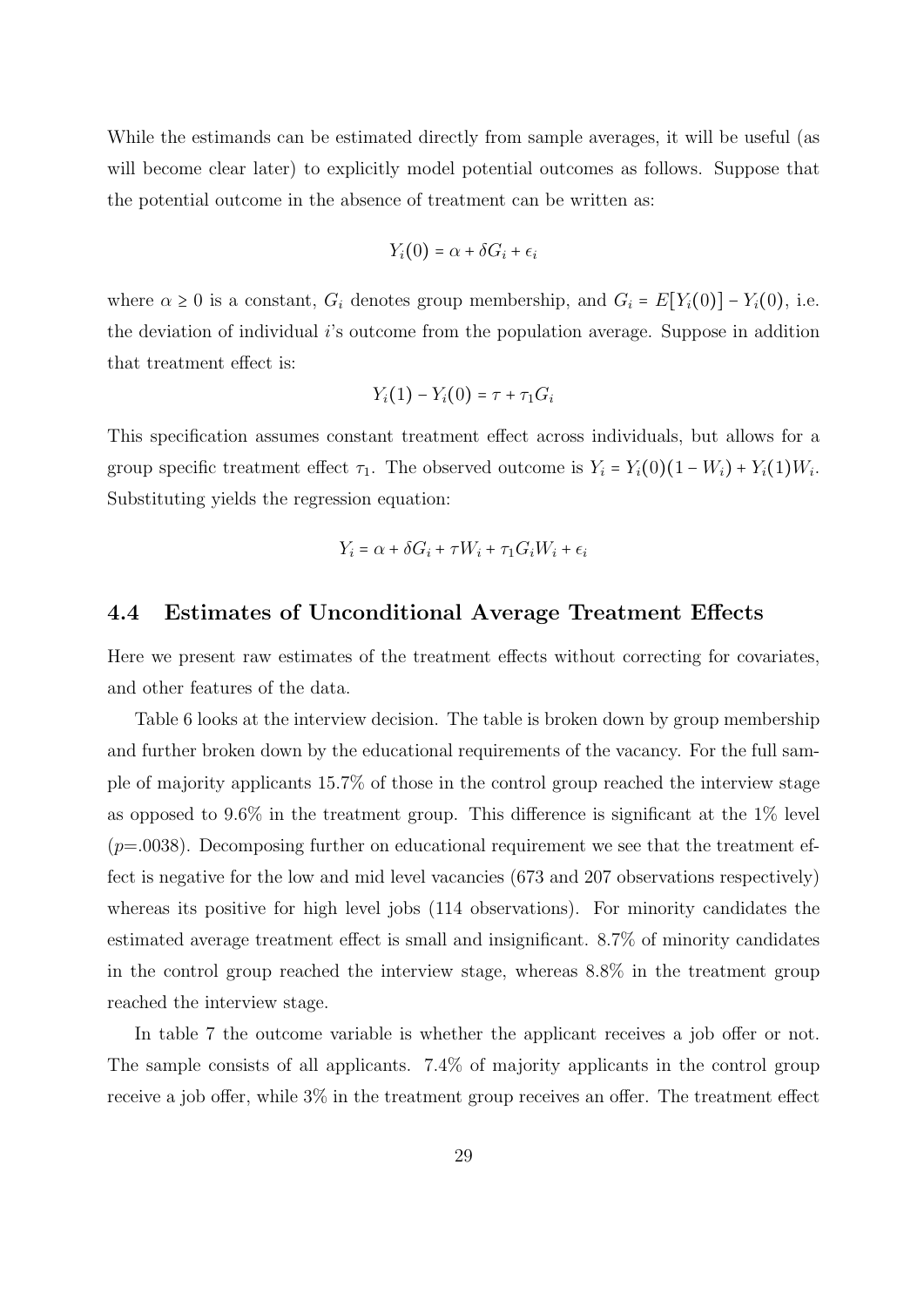| Group    | Education Entry | Interview |           |                   |  |  |  |
|----------|-----------------|-----------|-----------|-------------------|--|--|--|
|          | Requirement     | Control   | Treatment | <b>Difference</b> |  |  |  |
| Majority | Low             | .1408     | .0833     | $-.0575**$        |  |  |  |
|          | Middle          | .2462     | .0915     | $-1546***$        |  |  |  |
|          | High            | .1429     | .3478     | .2050**           |  |  |  |
|          | Total           | .1570     | .0963     | $-.0608***$       |  |  |  |
| Minority | Low             | .0633     | .0723     | .0090             |  |  |  |
|          | Middle          | .2        | .1538     | $-.0462$          |  |  |  |
|          | High            | $\cdot$ 1 | .1667     | .0667             |  |  |  |
|          | Total           | .0865     | .0882     | .0017             |  |  |  |

*Notes: p*-value for test of equal proportions. \*\*\*  $p \le 0.01$ , \*\*  $p \le 0.05$ , \*  $p \le 0.1$ 

Table 6: Estimated Average Treatment Effects on Interview Invitation. Conditional on Group and Job Requirement.

is significant at the 1% level ( $p=$  .0016). Turning to the minority candidates there is no evidence of an effect of treatment.

| Group    | Education Entry |         | Offer     |                   |
|----------|-----------------|---------|-----------|-------------------|
|          | Requirement     | Control | Treatment | <b>Difference</b> |
| Majority | Low             | .0794   | .0253     | $.0542***$        |
|          | Middle          | .0923   | .0352     | $.0571*$          |
|          | High            | .0440   | .0870     | $-.0430$          |
|          | Total           | .0739   | .0303     | $.0436***$        |
| Minority | Low             | .0380   | .0241     | .0139             |
|          | Middle          | .0667   | 0         | .0667             |
|          | High            | 0       | .1667     | $-.1667$          |
|          | Total           | .0385   | .0294     | .0090             |

*Notes: p*-value for test of equal proportions. \*\*\*  $p \le 0.01$ , \*\*  $p \le 0.05$ , \*  $p \le 0.1$ 

Table 7: Estimated Average Treatment Effects on Offer Decision. Conditional on Group and Job Requirement.

Table 8 presents estimates of some key parameters of interest. For each outcome of interest (interview invitation and job offer) the table presents estimates for  $\delta$ , the extent of differential treatment in the absence of intervention, and  $\tau_1$ , the group specific effect of treatment<sup>27</sup>. The estimate of  $\delta$  is obtained as the difference in the sample averages

<sup>&</sup>lt;sup>27</sup>Estimates are obtained from OLS on the full sample using robust standard errors to correct for the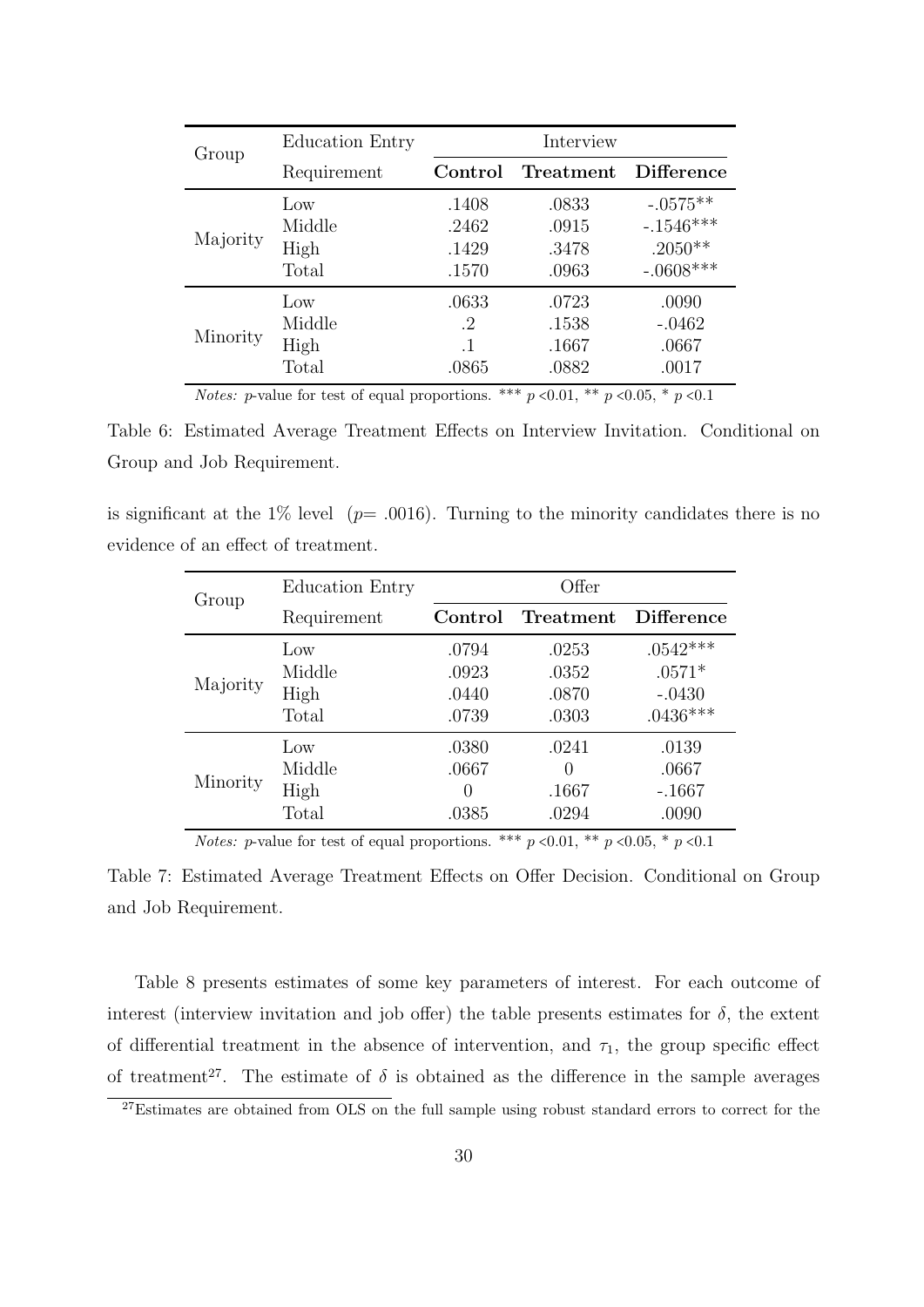between the two groups conditional on being in the control. In addition  $\tau_1$  is estimated, as a difference-in-difference between treatment effects conditional on group membership.

Based on these raw estimates (which does not control for covariates) the estimate of differential treatment in favor of the majority group is  $7.1\%$  ( $p=.031$ ). There is no statistically significant evidence of a differential treatment effect  $(p=164)$ , but the point estimate is -6.3%. Turning to the offer decision the differential treatment at the interview stage maps into a higher offer rate for the majority group, the point estimate is 3.5%, but is not statistically significant  $(p=119)$ .

| Decision                                                         | Parameter Estimate |           |  |  |  |  |
|------------------------------------------------------------------|--------------------|-----------|--|--|--|--|
| Interview                                                        |                    | $.0705**$ |  |  |  |  |
|                                                                  | $\tau_1$           | $-.0625$  |  |  |  |  |
| Offer                                                            | δ                  | .0354     |  |  |  |  |
|                                                                  | $T_1$              | $-.0346$  |  |  |  |  |
| <i>Notes:</i> *** $p \le 0.01$ , ** $p \le 0.05$ , * $p \le 0.1$ |                    |           |  |  |  |  |

Table 8: Estimate of group difference in control condition  $(\delta)$  and group specific treatment effect  $(\tau_1)$ .

#### 4.5 Regression Estimates

The raw estimates presented above ignore several features of the data. First, applicants decide which vacancy to apply for. Although applicants cannot condition their application decision on whether the vacancy is in the control or treatment group, as this is hidden to them, characteristics may differ systematically between groups. A particular concern is that the difference in success rates in the control condition may be due to majority candidates being better qualified. Note however that this is unlikely to be the case as success rates in landing an interviews is roughly equalized in the treatment condition. Specifically if the majority group is better qualified we would expect this to also be present in the treatment condition.

Second, in the framework introduced above we assumed that the potential outcome in the control group is constant across vacancies:  $Y_i(0) = \alpha + \delta G_i + \epsilon_i$ . This is unlikely to heteroskedasticity due to the outcome variable being binary.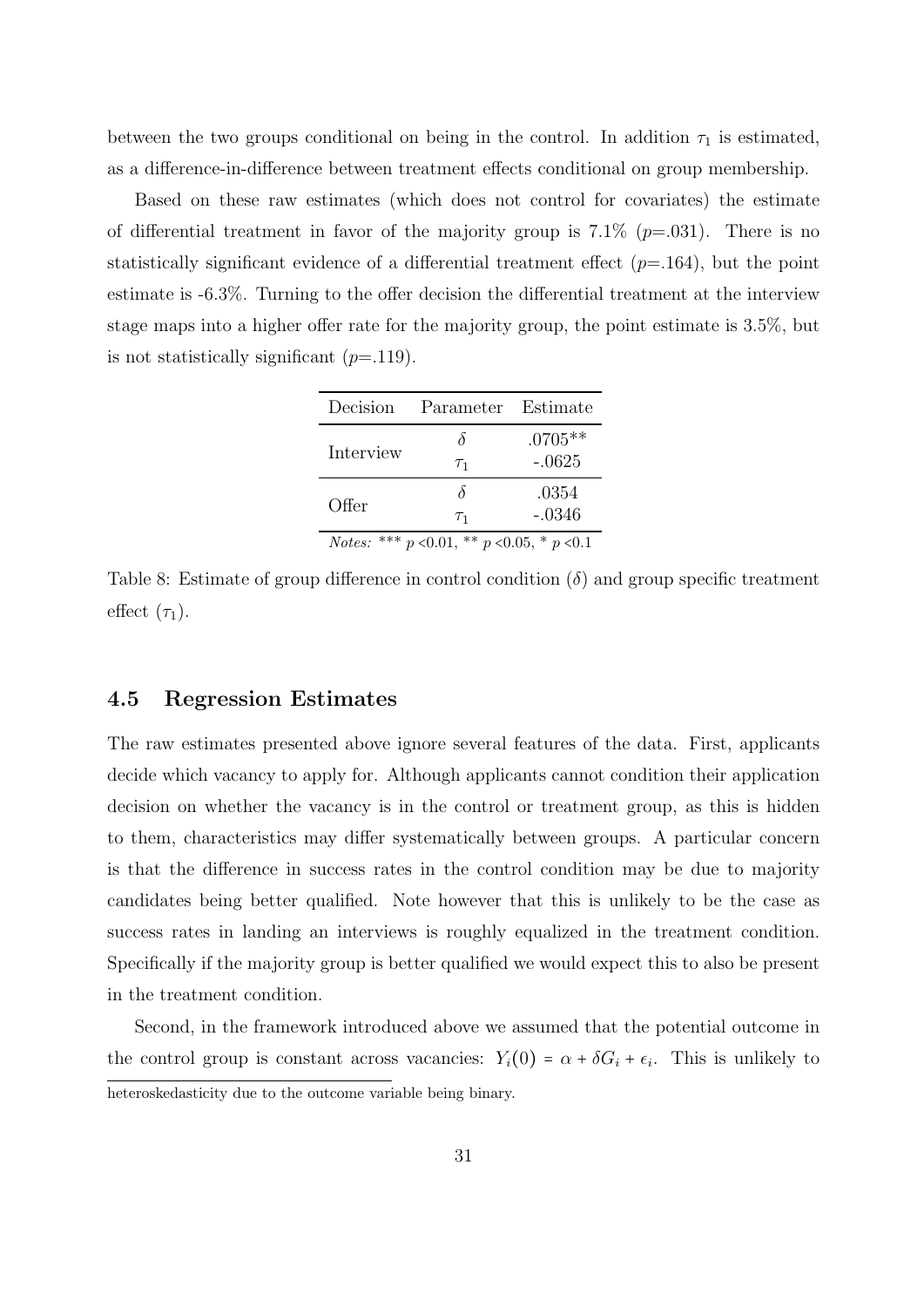be satisfied in our sample as different vacancies may have different likelihoods of success. Specifically vacancies may have different optimal thresholds as in the model of section A. A more practical issue is that some vacancies contain several openings. We allow for a vacancy specific fixed effect,  $\alpha_j$ , to address these issues.

Finally, the data is clustered in a specific way. In particular within vacancies there is competition among the applicants for a limited number of interview spots. We would therefore expect that the success of one candidate negatively affects the chances of another candidate to succeed in landing an interview. More generally we allow for correlation within vacancies and cluster errors on the vacancy level.

Using the notation introduced above we model the outcome (interview or offer) of individual  $i$  in vacancy  $j$  when  $i$  is not treated as:

$$
Y_{ij}(0) = \alpha_j + \beta X_{ij} + \delta G_i + \epsilon_{ij}
$$

where  $\alpha_j$  is a vacancy specific effect,  $\beta$  is a vector of parameters and  $X_{ij}$  a vector of candidate (age, educational attainment, gender, etc.) and vacancy specific variables (and interactions), and  $\epsilon_{ij}$  is the mean deviation of the outcome of individual i in job j.

With this model for  $Y_{ij}(0)$  we arrive at the regression specification:

$$
Y_{ij} = \alpha_j + \beta X_{ij} + \delta G_i + \tau_1 G_i \times W_j + \epsilon_{ij}
$$
\n<sup>(2)</sup>

where as before  $G_i$  is a group membership dummy which takes the value 1 if i is a majority member, and 0 otherwise.  $W_j$  is a treatment dummy which takes the value 1 if vacancy j is assigned to treatment and 0 otherwise.

Since we allow for a vacancy specific effect  $\alpha_j$  we cannot separately identify the overall effect of treatment  $(\tau)$ .

#### 4.5.1 Estimation: The Interview Decision

The specification in equation (2) readily suggests an estimation procedure. Since the outcome variable is dichotomous this specification is a linear probability model (LPM) estimated by OLS<sup>28</sup>.

<sup>28</sup>As noted in section 4.2.2 there are 51 candidates with missing information for either their educational level or their age. We drop these observations from the estimation sample. Accordingly the estimation sample contains 1149 individuals, applying for a total of 37 vacancies.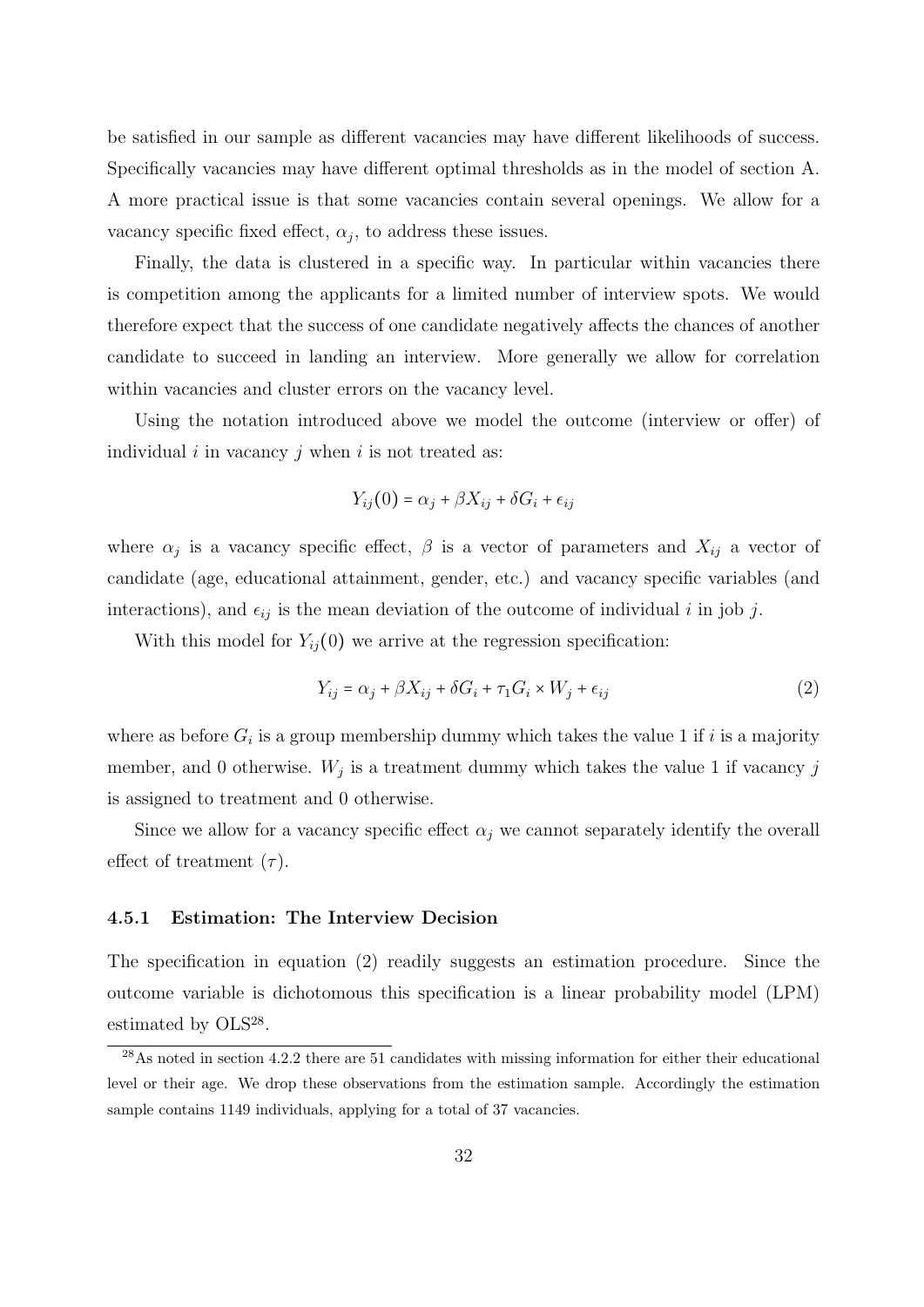Table 9 presents a series of estimates based on the specification given in equation  $(2)^{29}$ . Model (1) is a basic specification which only includes the group membership dummy, the treatment dummy and their interaction, and vacancy specific fixed effects. Holding membership in the majority group increases the likelihood of success by 7.7%. This effect is significant at the 5% level. Model (2) allows for candidate and vacancy covariates (and interactions), but does not allow for vacancy specific effects. Not all parameter estimates are reported, but those for gender and age are presented since some empirical literature has identified differential treatment based on gender and age. We do not find evidence of such discrimination. Introducing covariates improves the precision of the estimate for differential treatment (significant at  $1\%$  level). The size of the effect is similar  $(8.2\%)$ . In this specification there is also (weak) evidence that the two groups are affected differentially by treatment (10% level). Finally model (3) allows for vacancy specific effects and covariates. This specification subsumes some of the vacancy specific covariates which cannot be separately identified as they are constant within a vacancy.

In the last row of the table we report the p-value for the test  $H_0: \delta + \tau_1 = 0$ . In all specifications the policy is successful in the sense that we cannot reject that treatment succeeds in creating equal chances.

A potential concern when interpreting results is omitted variables. Our data only contain a limited set of covariates. Recruiters will have more detailed available to them when making a decision whether to interview or not. The application package for a candidate includes a cover letter and a detailed resume, whereas we only have access to a few candidate characteristics. It is plausible that these characteristics (unobserved to us) are systematically different between groups. E.g. the population of majority members have a stronger labor market attachment, and thus one would expect that the population of majority members have more labor market experience and perhaps better references. Such characteristics are a strong signal of productivity. If this population statement is also true for the population of applicants then, since we cannot condition on these variables, this

<sup>&</sup>lt;sup>29</sup>Appendix C compares this specification with estimates obtained from a probit and fixed effects probit specification. Estimated marginal effects and significance levels remain stable relative to the LPM model. In addition we also tried a specification that allows for heterogeneous effects based on the educational requirement of the job, which we return to in section 5. We found no evidence of differences in differential treatment based on job categories (available upon request).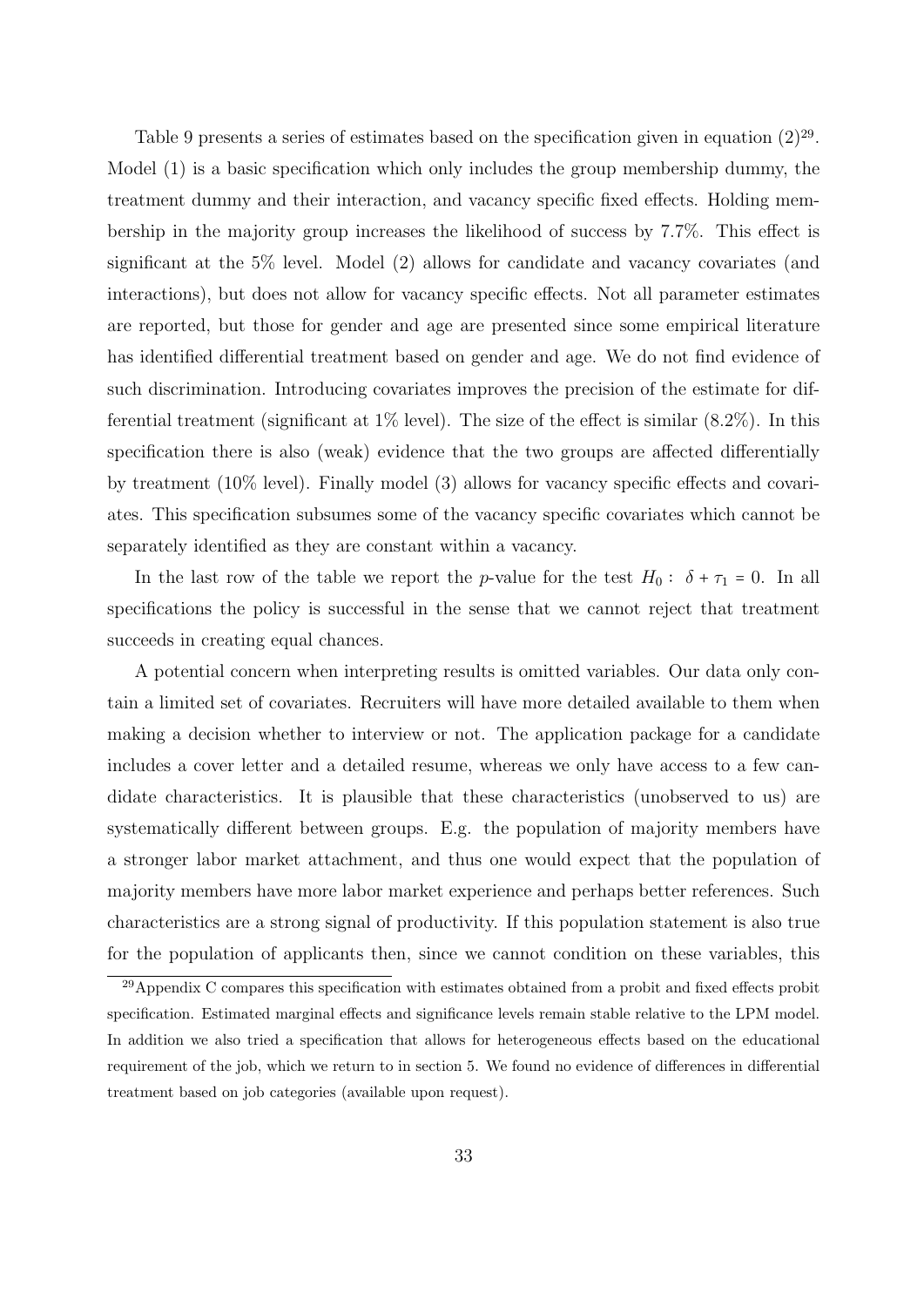correlation will be picked up by the group membership variable. This concern is unlikely to be the driver of our results. Recruiters in the treatment condition also have access to detailed information on labor market experience, but group membership is hidden. Thus we would expect to find that group membership matters for the selection decision also in the treatment condition. As it turns out there is no evidence of differential treatment in the treatment condition. Thus at least for the present sample omitted variables correlated with group membership cannot be the driver of the results.

|                                          |           |                | Dependent Variable: Interview |             |
|------------------------------------------|-----------|----------------|-------------------------------|-------------|
|                                          |           | (1)            | (2)                           | (3)         |
| Majority $(\delta)$                      |           | $0.0765**$     | $0.0818***$                   | $0.0873***$ |
|                                          |           | (0.0317)       | (0.0263)                      | (0.0300)    |
| Majority×Treatment $(\tau_1)$            |           | $-0.0575$      | $-0.0649*$                    | $-0.0556$   |
|                                          |           | (0.0408)       | (0.0365)                      | (0.0398)    |
| Female                                   |           |                | 0.0155                        | 0.0398      |
|                                          |           |                | (0.0219)                      | (0.0250)    |
| Age                                      | $30 - 45$ |                | 0.0243                        | 0.0328      |
|                                          |           |                | (0.0257)                      | (0.0244)    |
|                                          | 45-65     |                | $-0.0451$                     | $-0.0314$   |
|                                          |           |                | (0.0312)                      | (0.0319)    |
| Observations                             |           | 1,149          | 1,149                         | 1,149       |
| Clusters                                 |           | 37             | 37                            | 37          |
| Job FE                                   |           | <b>YES</b>     | NO                            | YES         |
| Matchspecific Controls                   |           | N <sub>O</sub> | <b>YES</b>                    | <b>YES</b>  |
| R-squared                                |           | 0.119          | 0.058                         | 0.151       |
| $\delta + \tau_1 = 0$ ( <i>p</i> -value) |           | 0.462          | 0.522                         | 0.273       |

Notes: Clustered standard errors (per vacancy) in parentheses.

\*\*\*  $p \le 0.01$ , \*\*  $p \le 0.05$ , \*  $p \le 0.1$ . Excluded age category is  $\le 30$  years of age. Model (2): 12 observations with predicted probability less than 0. No observations with predicted probability greater than 1. Model (3): 5 observations have a predicted probability less than 0. No observations with a predicted probability greater than 1.

Table 9: LPM estimates for Interview Decision

To put the estimated coefficients (from model (3)) in perspective we fix characteristics at their sample means. A minority candidate with average characteristics in the control group has a likelihood of success of 7.3%. Their majority counterpart has a chance of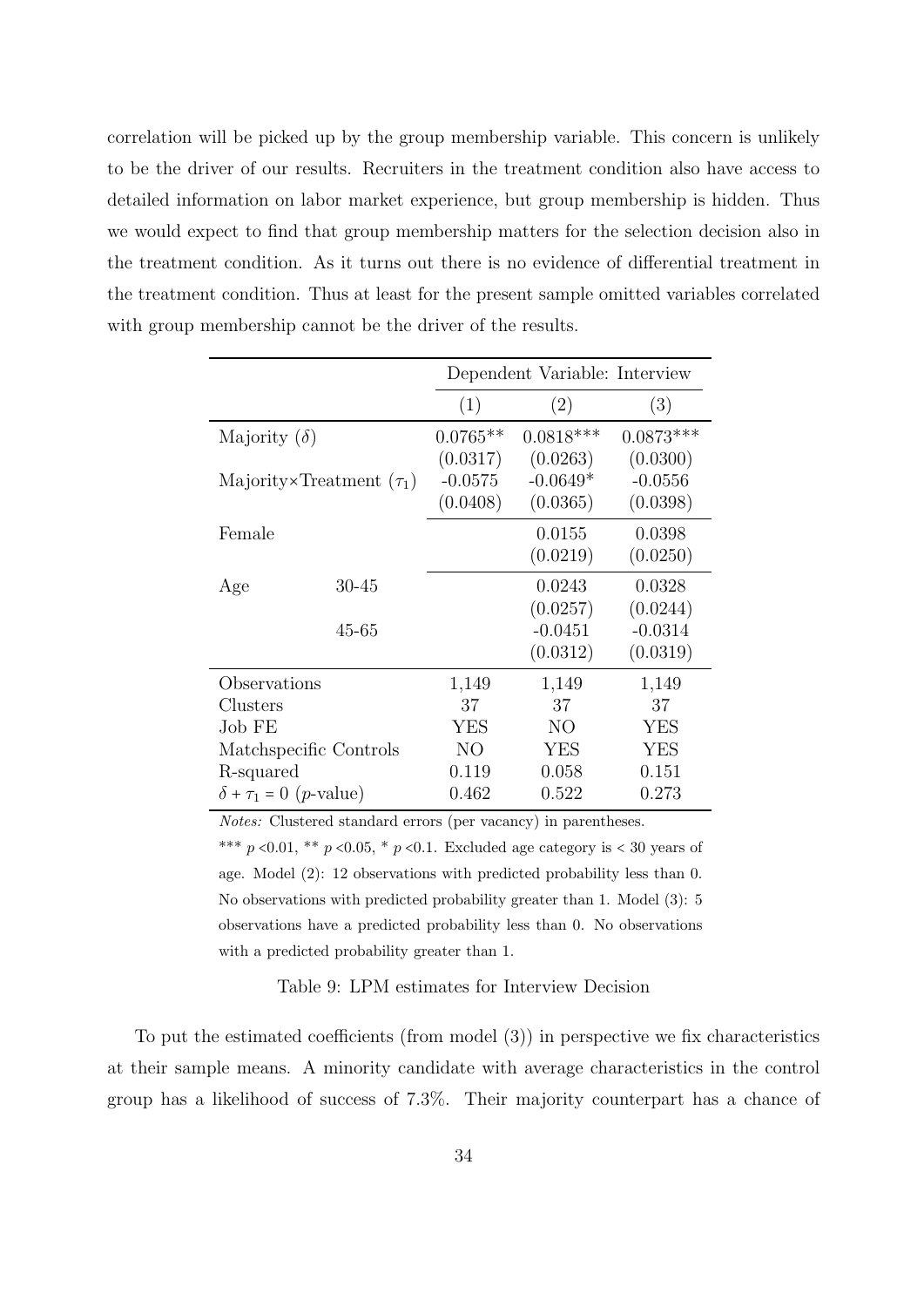success of 16%. Thus while a minority candidate would expect to send around 13-14 applications before landing an interview the majority candidate can expect to send only 6 applications.

#### 4.5.2 Estimation: The Offer Decision

The estimates for the decision to interview confirm that group membership plays a significant role for the success of candidates in landing an interview. We now look at the job offer rates.

The regressions reported in table 10 are identical to those reported for the interview decision outcome above, except that the outcome (dependent) variable is a binary indicator of whether the candidate was offered a job or not.

Model (1) includes only the group dummy, it's interaction with the treatment and the vacancy specific effects. The point estimate of differential treatment is 2.9% but the effect is not statistically significant at conventional levels. In model (2) we leave out the vacancy specific effects but introduce candidate and job-covariates. The point estimate of differential treatment in this specification is 4.2% and it is statistically significant at the 5% level. Model (3) adds vacancy specific effects. The point estimate now drops to 3.7% and is no longer significant at conventional levels. In terms of fit model (2) and (3) for the offer decision has a relative large number of candidates for which the model predicts probabilities below  $0^{30}$ .

In sum we find only weak evidence of differential treatment in unconditional offer rates. Taken together with the evidence of differential treatment in the interview decision these results are compatible with minority candidates being held to a higher standard in the interview decision, but conditional on making it to the interview stage minority candidates perform better than their majority counterparts. In the light of differential treatment at the interview stage one would indeed expect the pool of minority candidates to be on average better qualified than the interview pool of majority candidates, which should translate into higher offer rates. Due to the relatively low sample size of candidates making it to the interview stage the data does not allow us to precisely estimate this effect (regressions for

 $30$ In appendix C we fit a probit model to the data. In some of these specifications the majority indicator is significant at the 10% level.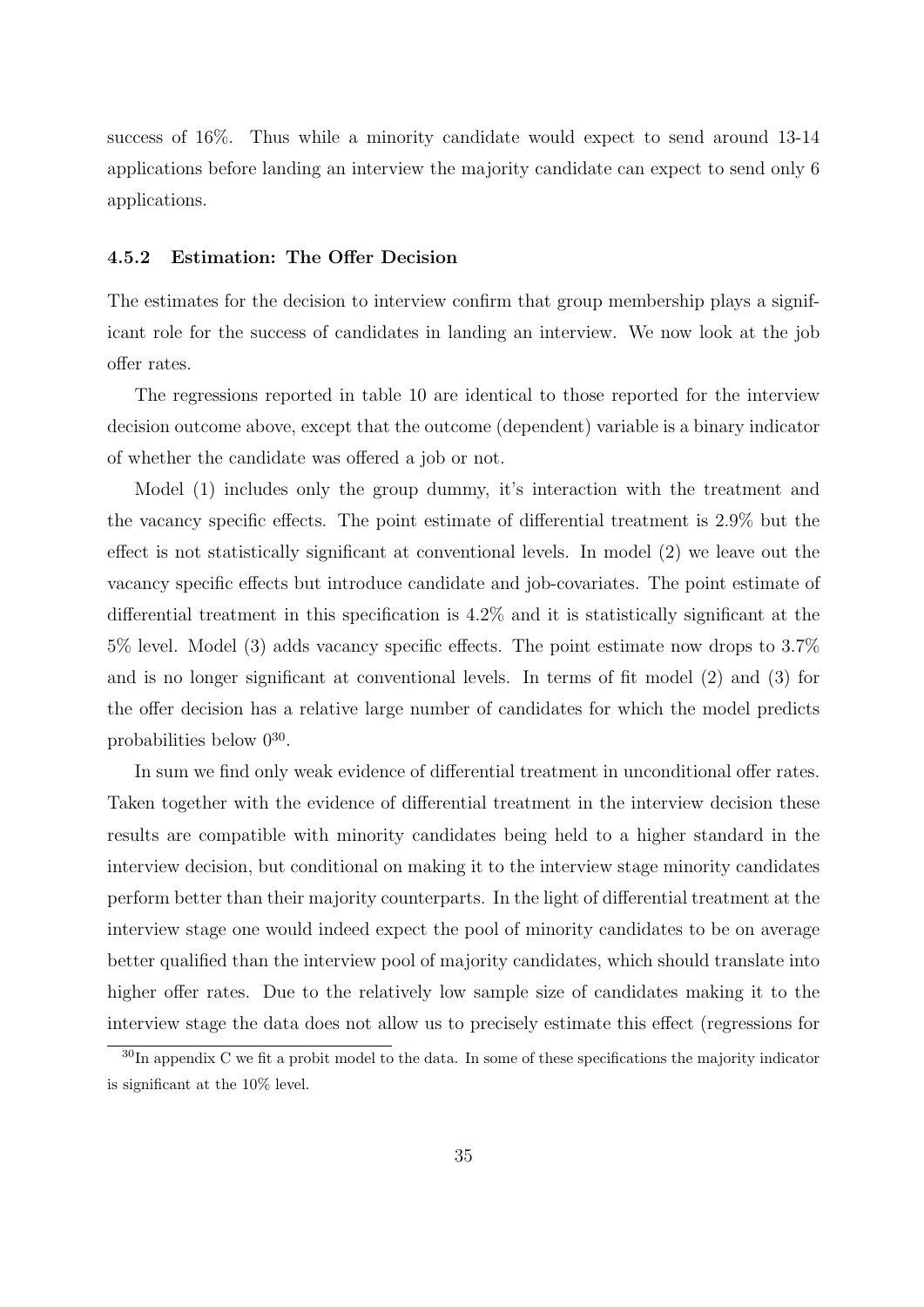|                                          |                        |            | Dependent Variable: Job Offer |           |
|------------------------------------------|------------------------|------------|-------------------------------|-----------|
|                                          |                        | (1)        | (2)                           | (3)       |
| Majority $(\delta)$                      |                        | 0.0286     | $0.0415**$                    | 0.0365    |
|                                          |                        | (0.0249)   | (0.0200)                      | (0.0239)  |
| Majority×Treatment $(\tau_1)$            |                        | $-0.0280$  | $-0.0339$                     | $-0.0279$ |
|                                          |                        | (0.0294)   | (0.0248)                      | (0.0285)  |
| Female                                   |                        |            | 0.00271                       | 0.0123    |
|                                          |                        |            | (0.0154)                      | (0.0176)  |
| Age                                      | $30 - 45$              |            | 0.00586                       | 0.00778   |
|                                          |                        |            | (0.0152)                      | (0.0147)  |
|                                          | 45-65                  |            | $-0.0253$                     | $-0.0260$ |
|                                          |                        |            | (0.0166)                      | (0.0181)  |
| Observations                             |                        | 1,149      | 1,149                         | 1,149     |
| Clusters                                 |                        | 37         | 37                            | 37        |
| Job FE                                   |                        | <b>YES</b> | NO                            | YES       |
|                                          | Matchspecific Controls | NO         | YES                           | YES       |
| R-squared                                |                        | 0.083      | 0.042                         | 0.102     |
| $\delta + \tau_1 = 0$ ( <i>p</i> -value) |                        | 0.969      | 0.616                         | 0.599     |

the pool of applicants who make it to the interview stage can be found in Appendix B).

Notes: Clustered standard errors (per vacancy) in parentheses. \*\*\* p <0.01, \*\* p <0.05, \* p <0.1. Excluded age category is < 30 years of age. Model (2): 77 observations with predicted probability less than 0. No observations with predicted probability greater than 1. Model (3): 83 observations have a predicted probability less than 0. No observations with a predicted probability greater than 1.

Table 10: LPM Estimates Offer Decision. Full Sample.

#### 4.6 Which Discrimination?

Does the experiment allow us to shed light on which theory of differential treatment better is in line with our results?

Two prominent (general equilibrium) economic theories of group based differential treatment exist. The animus-based theory due to Becker (1957) assumes that a recruiter has a taste for discrimination. The taste may come from a pure dis-taste of hiring mi-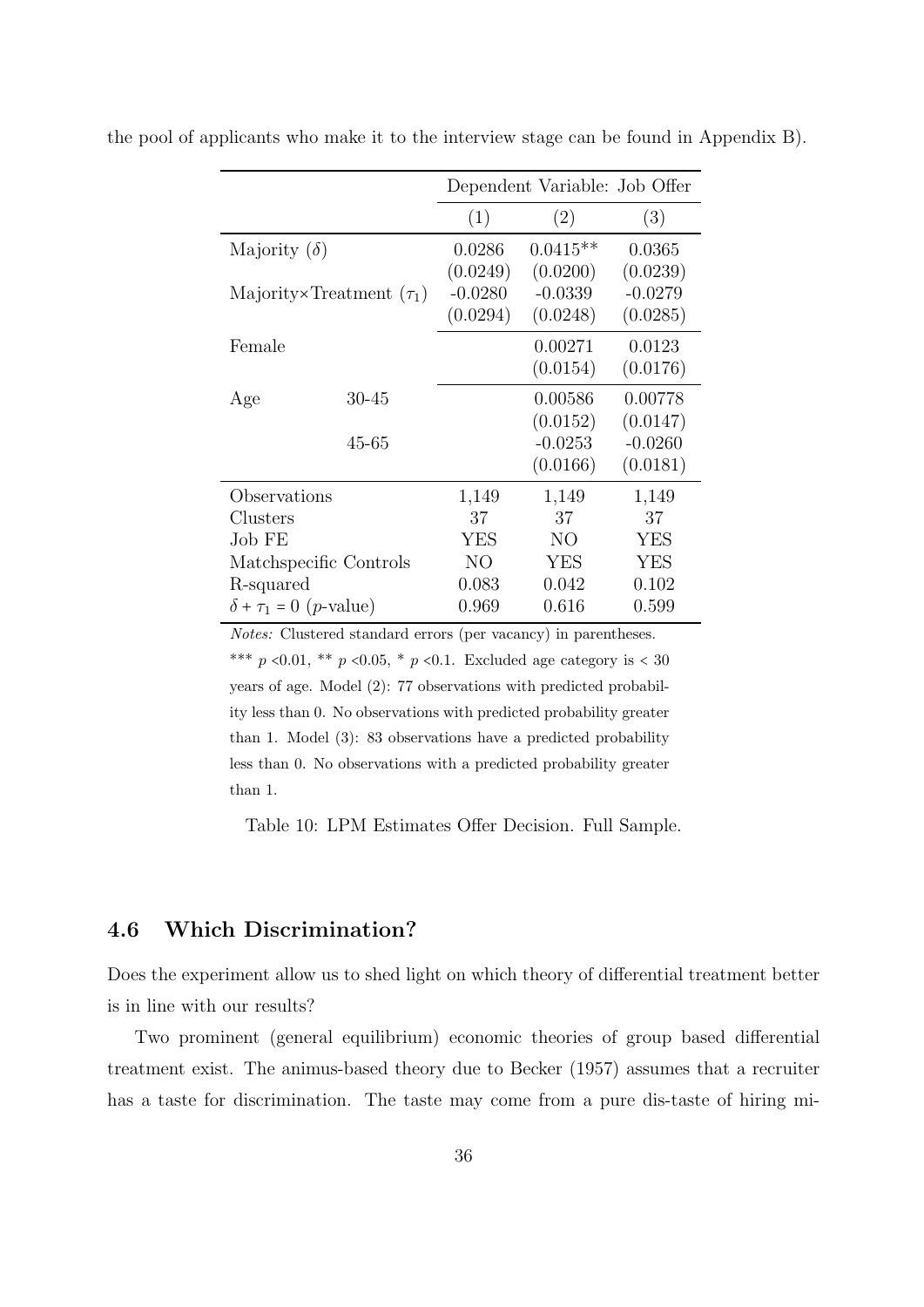nority members or a taste for hiring majority members (or more generally the recruiter may internalize dis-taste from her current employees). In the other prominent theory the source of differential treatment is informationally based (Arrow 1973, Phelps 1972). Because recruiters cannot observe all relevant productivity characteristics at the application stage they may form stereotypes based on group membership.

The present experiment is not specifically designed to distinguish between these two theories. In a recent paper List (2004) used a field experiment coupled with lab experiments on the same population. His setting, unlike ours, is trade at sport cards fares where in addition to taste based and statistical discrimination, also differences in bargaining techniques may explain different group outcomes. List finds overwhelming support for the predictions of statistical discrimination. He is able to uncover that different consumer groups have different value distributions, and that experienced sellers are aware of this and use this knowledge to third degree price discriminate buyers. We are not aware of studies similar studies in a labor market setting. Returning to the present setting the fact that the recruitment procedure is a two-step procedure, and that we observe how recruiters behave in frames where they can observe group memberships and when they cannot (until the interview stage) allow us to make some indirect inference about which of these theories is more consistent with observed recruitment decisions.

The control group behavior cannot be used to distinguish between the theories, as both would predict that minority candidates are held to a higher standard. In the animus based theory better productivity characteristics of a minority candidate compensates the employer for her dis-taste of minority members. In the informationally based theory higher standards for the minority group is set since employers believe that the group on average is less qualified than the majority group. A minority applicant therefore needs to be more convincing to land an interview.

Behavior in the treatment condition is more in line with an informationally based theory of differential treatment. In particular equally qualified candidates face the same chances of landing an interview in the treatment condition, but also at the second stage there is no evidence of differential treatment. Table ?? in the appendix contains regression results for the offer decision conditional on reaching the interview stage. The point estimate for the effect of group membership actually goes in the direction of an advantage to being a minor-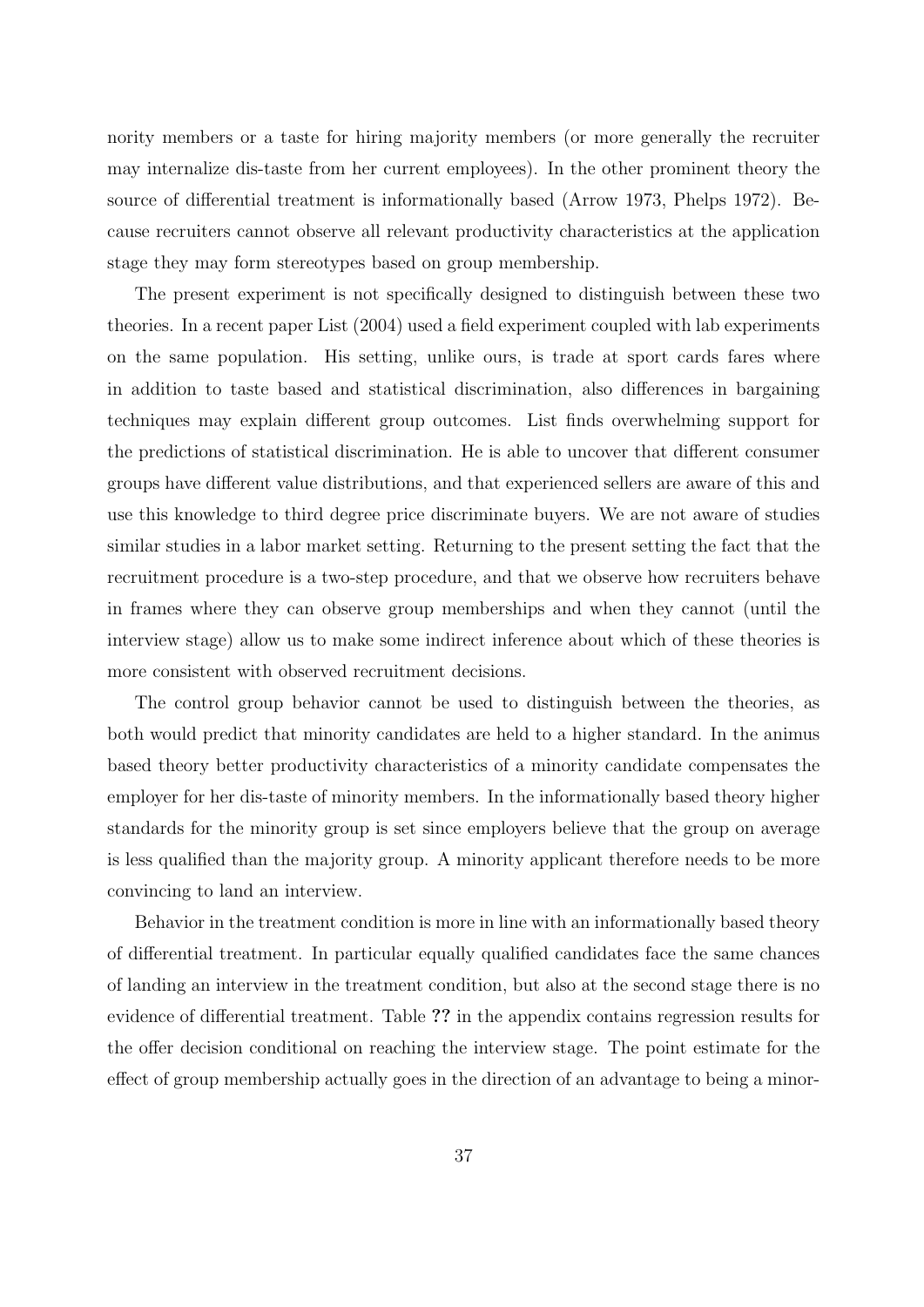ity member, but the effect is not statistically significant. Under an animus-based theory we would expect discrimination at the offer stage in the treatment group. If recruiters cannot express their taste at the first stage of the application procedure they are able to do so at the interview stage. On the other hand a theory based on statistical discrimination would predict that the information contained in group membership is used at the first stage to set tougher standards for minorities. Therefore at the interview stage where all information is revealed we would not expect group membership to matter for predicting receipt of an offer.

Some of our results are somewhat puzzling. E.g. we observe that majority membership confers an advantage for the interview decision, but no such advantage is identified for unconditional job offers. If recruiters used information optimally (in particular information on group membership), at the interview decision stage, we would expect that conditional on getting an interview no differences be detected between groups. This suggests that minority candidates are penalized "too much" based on group membership in the interview decision. Thus the differential treatment that we observe seems partially to reflect recruiters knowledge of the distribution of unobserved (at the application stage) characteristics and the optimal response to this.

## 5 A Follow Up Experiment

The experimental results appear to us to give strong and conclusive evidence about differential treatment in the decision to interview based on the classification of applicants into minority and majority membership. Interestingly this differential treatment does not translate into differential treatment in job offers.

The policy maker's stated pre-experimental objective was to: "examine if minorities have a higher chance to be invited for interview under an anonymous application procedure"(Gemeente Nijmegen 2008, p.3). Thus the policy maker was first and foremost concerned whether a "bias" was present in the first stage of the application procedure. Whether differential treatment was present for the decision to offer a job did not enter explicitly into the policy maker's objective. The method of evaluation of the experimental data differed from the one we have employed here. To be specific the success of the policy was evaluated by comparing the percentage of minority (majority) applicants invited for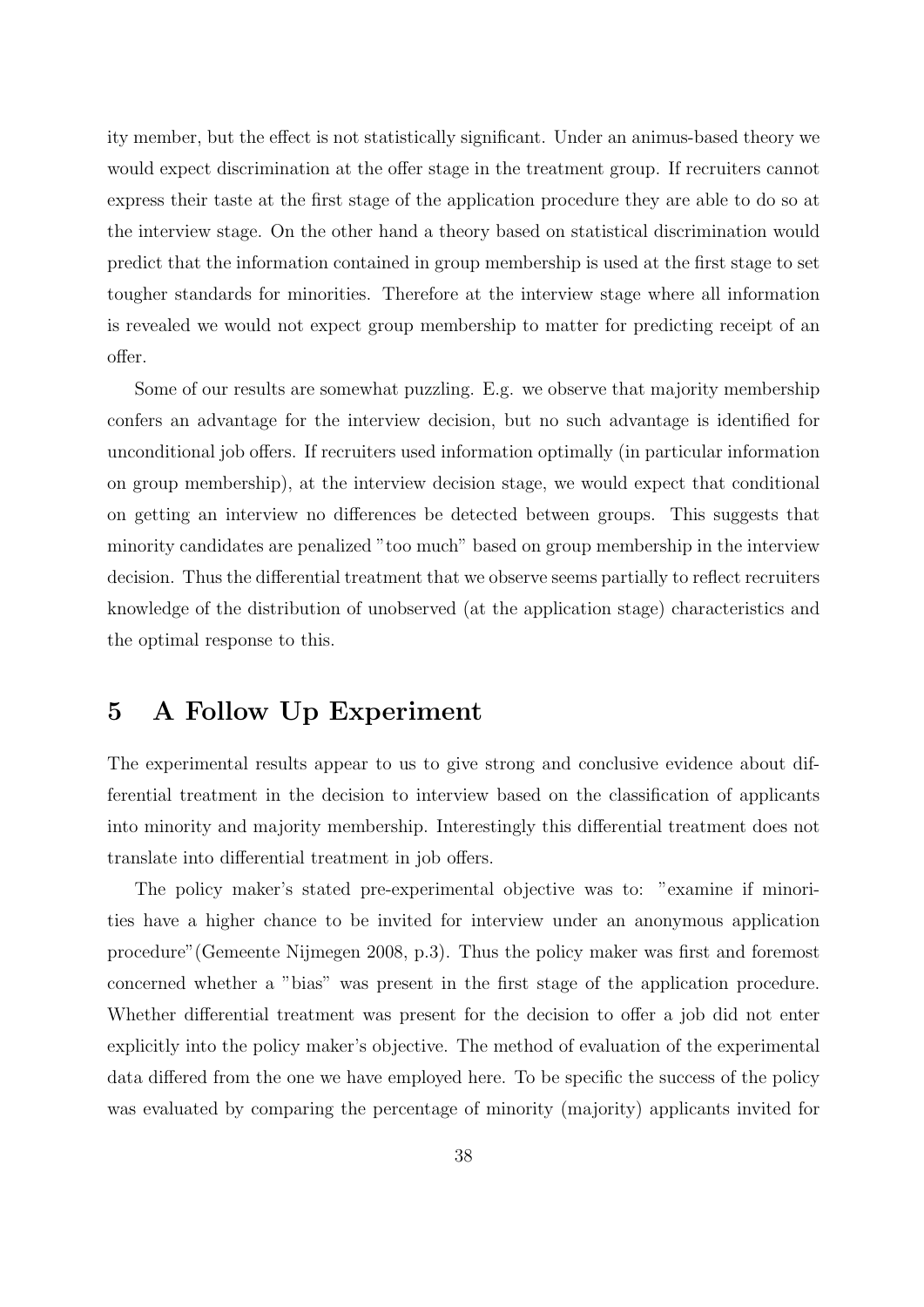an interview under treatment and control.

Under the policy makers evaluation method significant levels of differential treatment were identified. In spite of this concerns were raised about reliability. The following quote (translated from Dutch) illustrate some of these (ex-post) concerns (published in March 2007):

When evaluating the first experiment we find that applicant characteristics such as age, gender and educational level does not, in a statistical sense, contribute to explaining which candidates are invited. It could be that subjective factors played a role when recruiters select candidates. We are thinking of differences in the way letters are assessed such as preferences for a certain letter style, references provided in the letter, and preferences for candidates based on (un) conscious stereotyping . Moreover the results could be due to chance, maybe the difference would also have occurred in the absence of an experiment. Finally, it may be that recruiters paid more attention to the ethnicity of the candidate because of the experiment. (Gemeente Nijmegen 2008, p.4-5)

In April 2007 it was decided that a follow up experiment to test the reliability of the first experiment be conducted. The follow up ran from 1st of May 2007 until 1st of January 2008, and involved the same departments as in the first experiment. The twist was that the former control group would become the treatment group and vice versa (it was still not made public which departments had been assigned to treatment control in the first experiment).

This follow up experiment provides us with an opportunity to understand how recruiters respond to the announcement. Before proceeding it is worthwhile to raise a number of exante concerns about the interpretation of a follow up experiment on the same population. A main concern is that those that were treated in the first experiment become the control in the second experiment. If recruiters, and particularly recruiters in the former treatment group, take the participation in an experiment as a signal of the objective function of the council then at least one would expect that a sophisticated manager could surmise that his/her decisions would be monitored. Decisions that are not aligned with the principal may therefore lead to sanctions.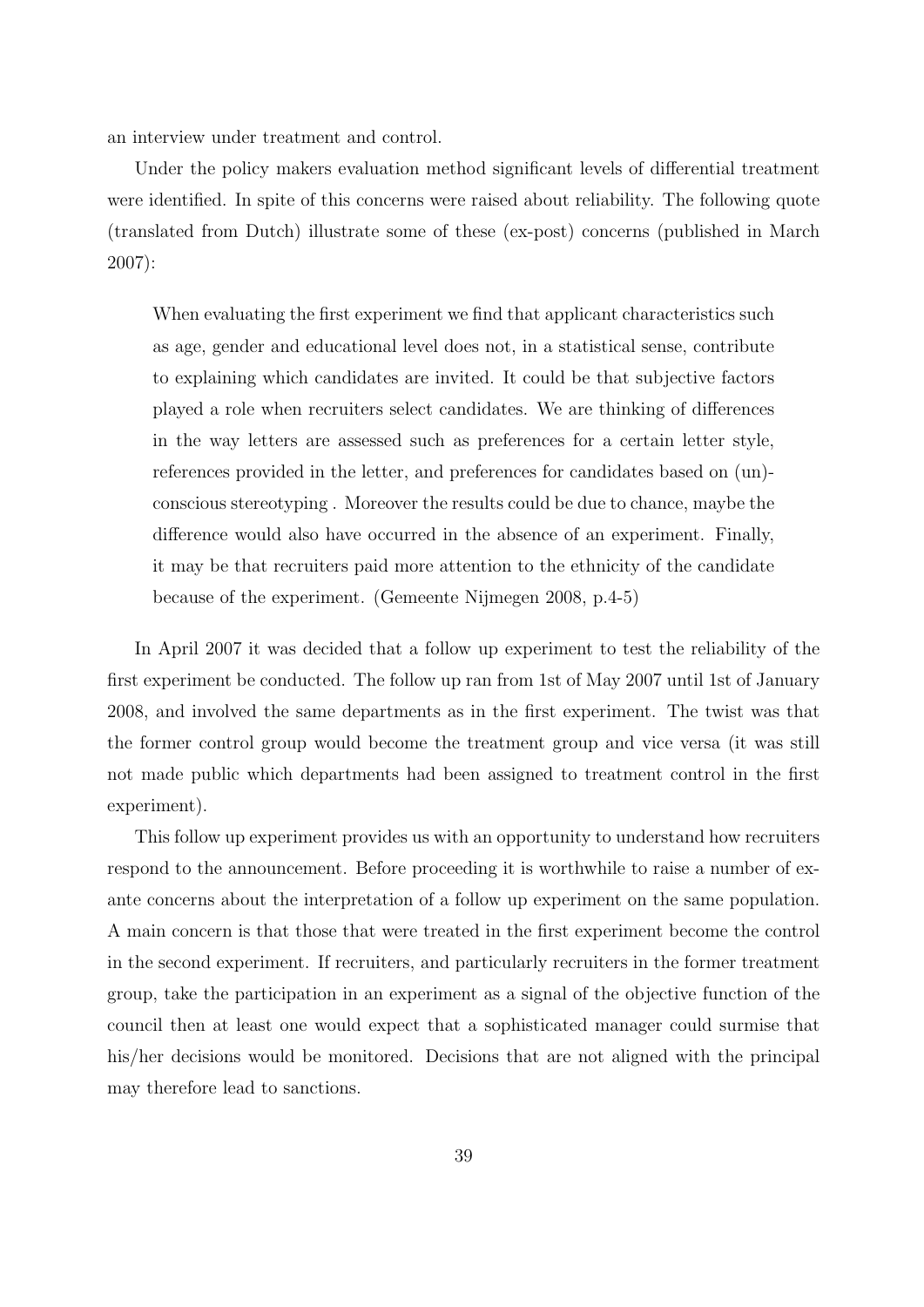An interesting feature of the follow up is that the informational setting has changed. In particular the method of evaluation has become public knowledge; prior to the first experiment it is not clear that recruiters were aware how their decisions would be scrutinized, and which method would be used to identify differential treatment. After the publication of the evaluation of the first experiment it is now clear that the experimental outcome is evaluated by comparing (unconditional) invitation rates for the two groups. Differential treatment is present if invitation rates are significantly different in the control condition. Recall that in the first experiment the invitation rate for the majority group was 16% and 10% for the minority group in the control treatment. This difference is statistically significant  $(p=.032)$ . On the other hand in the treatment condition invitation rates are  $10\%$  and 9% respectively (*p*=.794).

We do not explicitly know the aim of recruiters, but we do know from survey evidence that many recruiters expressed reservations about the policy measure. In order to avoid the policy becoming permanent invitation rates in the control treatment needs to be equalized. How should a recruiter who harbors stereotypes respond to the information that has been revealed? This question can be analyzed within the context of the interview decision model we introduced in appendix A. Suppose for concreteness that jobs are created (exogenously) at two job levels:  $H(igh)$  and  $L(ow)$ ; the H job level requires a higher standard being set in the unconstrained problem. In appendix A.3 we show that in general it is not optimal to respond to the equal invitation rate requirement by equalizing invitation rates between groups at each job level. The optimal way to respond depends on two factors. First, when the share of minority applicants is small, the recruiter responds to the constraint by distorting standards more for the minority group than for the majority group (i.e. lowering standards for the minority group and increasing standards for the majority group). This effect is the standard effect identified by Coate and Loury (1993). The intuition is that with a small minority share distorting the minority threshold away from the optimum, in order to meet the constraint, is less costly than distorting the majority threshold, since the recruiter only bears this cost for a small fraction of the total applicant pool. Thus the recruiter distorts the minority threshold relative more than the minority threshold. A second effect that we identify concerns the question regarding at which job level the recruiter distorts standards relatively more. This turns out to depend on the density of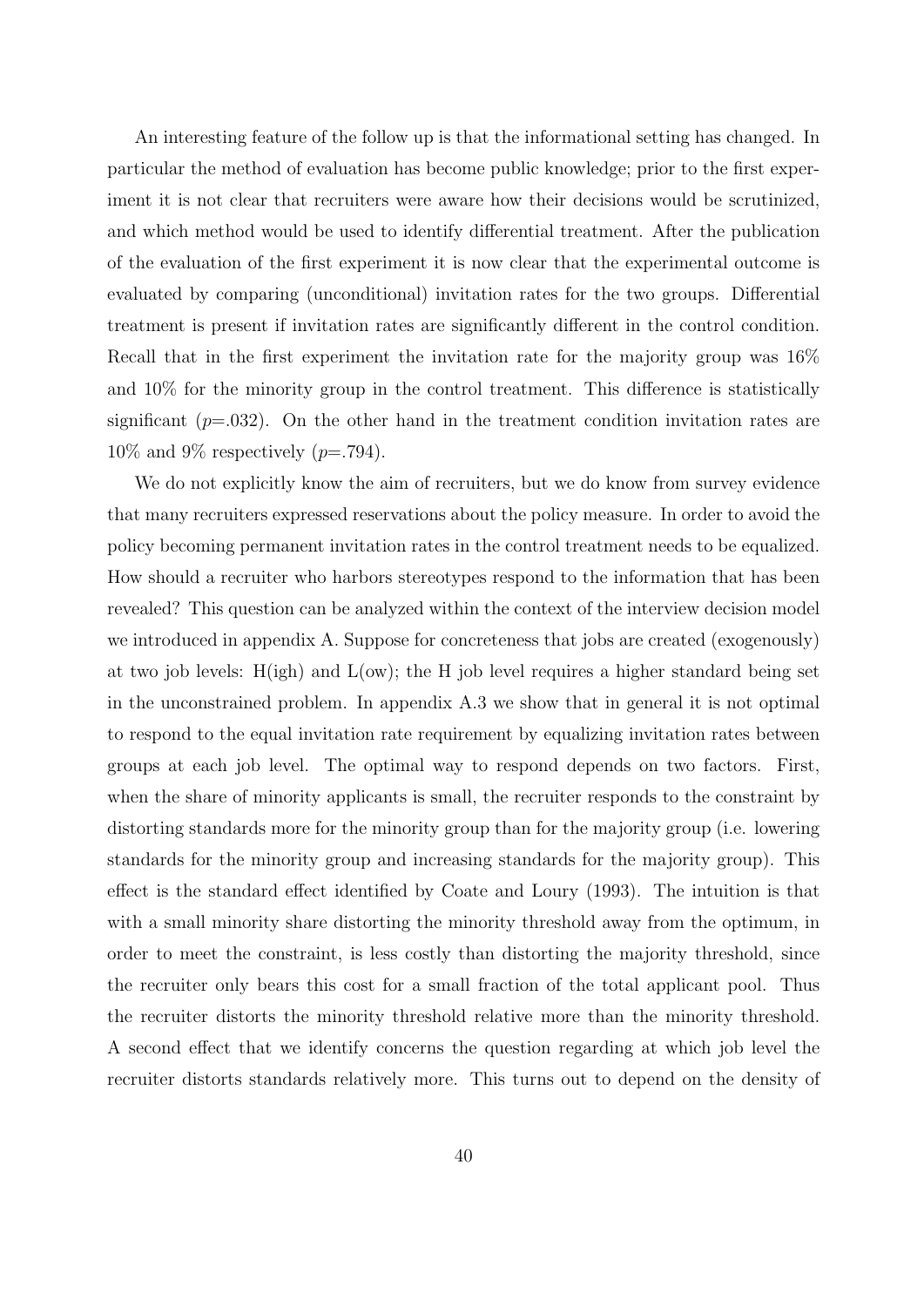applicants around the interview cutoffs. For a fixed distortion in the cutoff the higher the density of applicants around the cutoff the larger the effect in terms of meeting the constraint. For example if the density around the L job cutoff is larger than at the H job, then ceteris paribus the optimal distortion at the L job will be greater<sup>31</sup> These two consideration may lead to heterogeneous effects. In particular whereas the unregulated solution displays higher cutoffs for minorities at both job levels relative to the tier specific majority cutoffs, the regulated solution may display a lower cutoff for minorities at the L level but a higher cutoff at the H level.

To investigate this hypothesis we modify the framework to allow for heterogeneous effects. The sample contains 3 categories of jobs based on the educational requirement ("low", "middle" and "high"). Label these  $r=1$ , 2 and 3 respectively, 3 corresponding to the "high" requirement. Let  $F_j^r$  be an indicator that takes value 1 if vacancy j has educational requirement equal to  $r$  and 0 otherwise. We can then allow for heterogeneous differential treatment in the control condition as follows:

$$
Y_{ij}(0) = \alpha_j + \sum_{r=1}^{3} \delta_r G_i F_j^r + \epsilon_{ij}
$$

The treatment effect is modeled as:  $Y_{ij}(1) - Y_{ij}(0) = \tau_0 + \sum_{r=1}^{3} \tau_r F_j^r G_i$ . Then the regression equation becomes (ignoring covariates):

$$
Y_{ij} = \alpha_j + \delta_1 G_i + \sum_{r=2}^{3} \delta_r F_j G_i + \tau_0 W_j + \tau_1 G_i W_j + \sum_{r=2}^{3} \tau_r G_i F_j^r W_j + \epsilon_{ij}
$$
(3)

In this specification  $\delta_1$  is a measure of differential treatment in "low" educational requirement jobs,  $\delta_1 + \delta_2$  is the corresponding measure for "middle" range jobs, and  $\delta_1 + \delta_3$  measure differential treatment in the "high" range jobs. As before when estimating the model the vacancy fixed effects subsumes  $\tau_0$ .

#### 5.1 Results from the Follow Up

As noted above the follow up experiment ran from 1st of May 2007 until 1st of January 2008. The experimental sample contains a total of 48 openings for which 1393 applicants applied. In the interest of brevity the descriptive statistics of the sample have been relegated to

<sup>&</sup>lt;sup>31</sup>A sufficient condition for this is  $f_q(\theta) < 0$ . The example in the appendix shows that this condition is not necessary.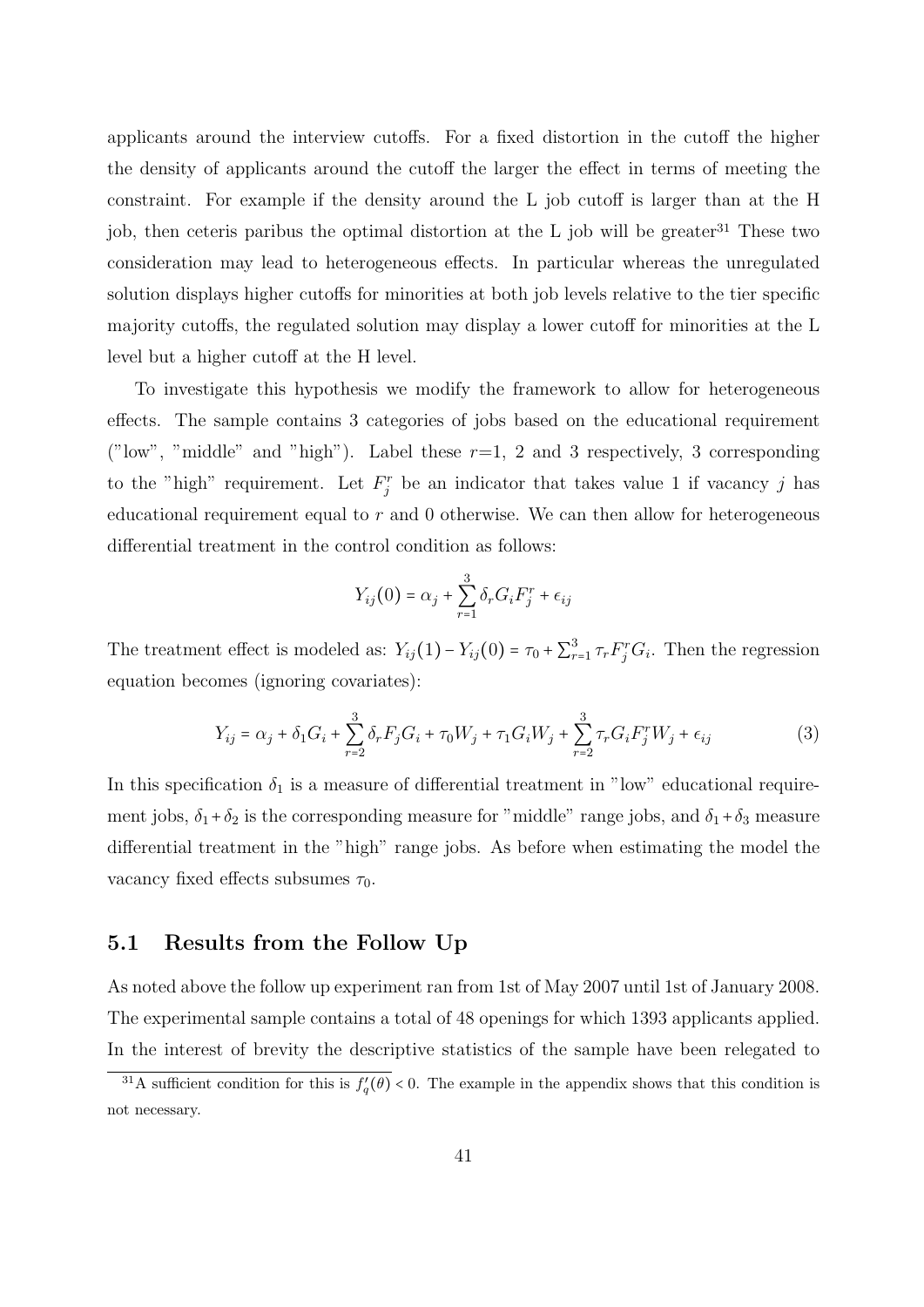appendix D. Instead we proceed directly to estimating specifications along the lines of equations (2) and (3).

Table 11 contains estimation results for 4 different specifications for the interview decision<sup>32</sup>. Specifications (1) and (2) in the table assumes treatment is constant across job categories. Model (2) differs from (1) in that we allow for candidate and vacancy specific covariates. All specifications include vacancy specific fixed effects. Specification (1) is a simple specification which includes the group indicator and treatment indicator and their interaction. There is no evidence of differential treatment in this specification. Specification (2) also includes candidate covariates and interaction terms between the educational level of the candidate and the required educational level (labeled matchspecific controls). Also in this specification there is no evidence of differential treatment. There is some evidence of candidates in the middle age category having an advantage viz-a-viz candidates below the age of 30. Specification (3) leaves out candidate and matchspecific covariates, but allows for heterogeneous effects. For job categories in the mid range the estimate of differential treatment based on group membership is .1052 ( $p = .0948$ ). For top range jobs the point estimate increases to .2484 ( $p = .0171$ ). Specification (4) allows for both heterogeneous effects and applicant covariates. Also in this specification significant differences in differential treatment per job category are present. The point estimate in the middle job category is .1371 ( $p = .0949$ ). For the high range jobs the estimate increases to .2435  $(p=.0128).$ 

Table 12 presents estimation results for (unconditional) offer decision based on the same specifications as in table 11. None of the specifications indicate significant differences based on group membership. Therefore it appears, as it was the case in the main experiment, that the differential treatment in the interview decision does not carry over to the offer decision.

# 6 Discussion

We have presented evidence from a field experiment on the role of group membership in interview and job offer decisions of recruiters in the public sector. To our knowledge this is

 $32$ The estimation sample contains 1324 observations due to missing values on applicant covariates. Estimating model (1) and (3), which do not contain covariates, on the full sample yields identical results.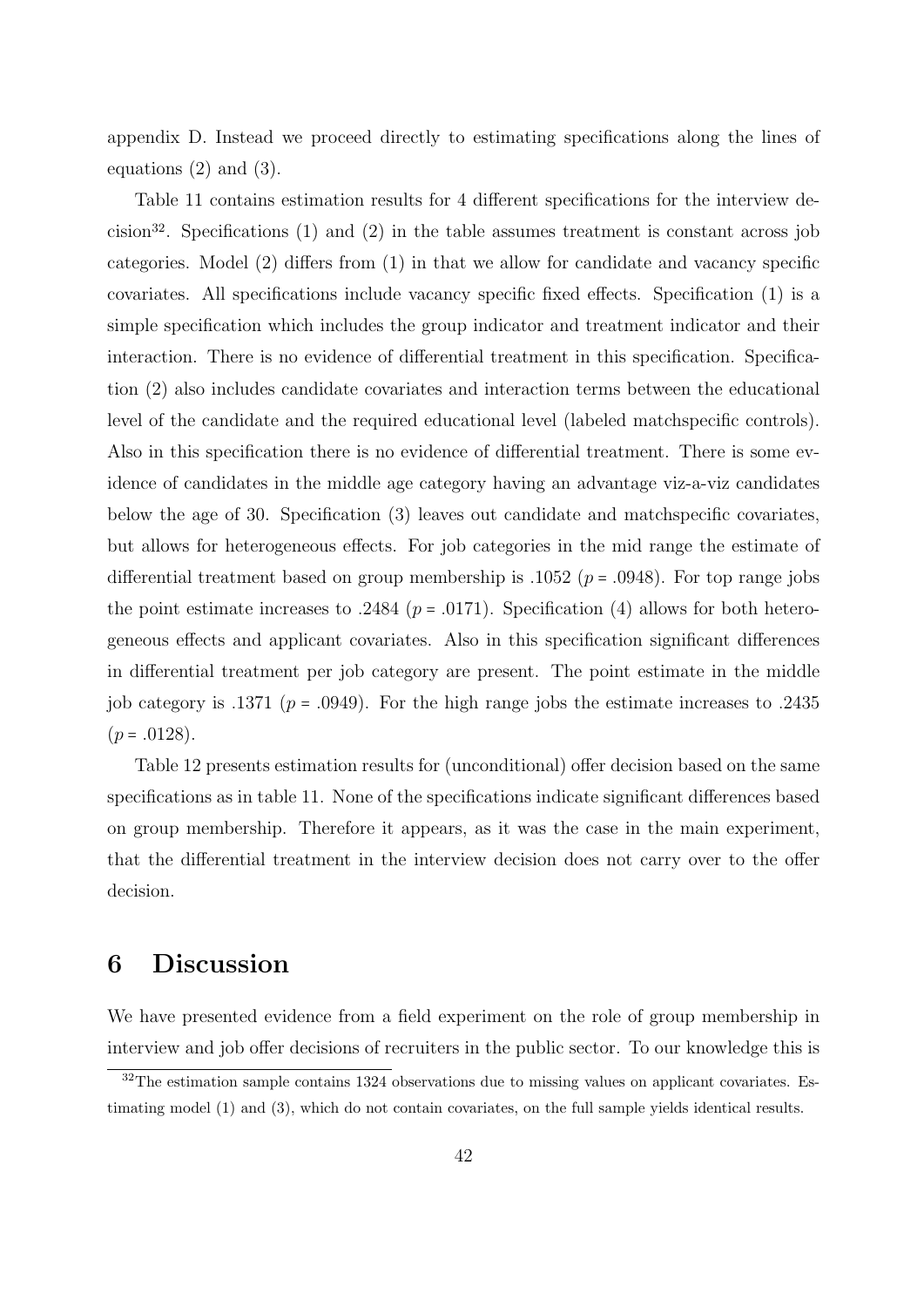|                                                                        |              |                       |                        | <b>Interview Decision</b> |                        |
|------------------------------------------------------------------------|--------------|-----------------------|------------------------|---------------------------|------------------------|
|                                                                        |              | (1)                   | (2)                    | (3)                       | (4)                    |
| Majority                                                               | $(\delta_1)$ | $-0.0180$<br>(0.0417) | 0.00549<br>(0.0366)    | $-0.0718$<br>(0.0554)     | $-0.0442$<br>(0.0471)  |
| Majority×<br>Middle Education Job                                      | $(\delta_2)$ |                       |                        | $0.177**$<br>(0.0829)     | $0.181*$<br>(0.0925)   |
| Majority×<br>High Education Job                                        | $(\delta_3)$ |                       |                        | $0.364***$<br>(0.131)     | $0.288***$<br>(0.107)  |
| Majority×<br>Treatment                                                 | $(\tau_1)$   | $-0.0239$<br>(0.0592) | $-0.0203$<br>(0.0526)  | 0.0258<br>(0.0966)        | 0.0303<br>(0.0874)     |
| Majority×Treatment×<br>Middle Education Job                            | $(\tau_2)$   |                       |                        | $-0.166$<br>(0.122)       | $-0.176$<br>(0.123)    |
| Majority×Treatment×<br>High Education Job                              | $(\tau_3)$   |                       |                        | $-0.382$<br>(0.247)       | $-0.344$<br>(0.234)    |
| Female                                                                 |              |                       | 0.0209<br>(0.0301)     |                           | 0.0216<br>(0.0301)     |
| $30 - 45$<br>Age                                                       |              |                       | $0.0753**$<br>(0.0343) |                           | $0.0784**$<br>(0.0342) |
| $45 - 65$                                                              |              |                       | $-0.0498$<br>(0.0362)  |                           | $-0.0457$<br>(0.0363)  |
| Observations                                                           |              | 1,324                 | 1,324                  | 1,324                     | 1,324                  |
| Clusters<br>R-squared                                                  |              | 48<br>0.112           | 48<br>0.160            | 48<br>0.116               | 48<br>0.162            |
| Job FE                                                                 |              | <b>YES</b>            | <b>YES</b>             | <b>YES</b>                | <b>YES</b>             |
| Matchspecific Controls                                                 |              | NO                    | <b>YES</b>             | NO                        | <b>YES</b>             |
| $\hat{\delta}_1 + \hat{\delta}_2$<br>$\hat{\delta}_1 + \hat{\delta}_3$ |              |                       |                        | $.1052*$<br>$.2484**$     | $.1371*$<br>$.2435**$  |
| $H_0$ : Equal Treatment<br>under AAP $(p\text{-value})$                |              |                       |                        | 0.771                     | 0.975                  |

*Notes:* Clustered standard errors (per vacancy) in parentheses. \*\*\*  $p \le 0.01$ , \*\*  $p \le 0.05$ ,

 $^{\ast}$   $p$  <0.1. Excluded age category is  $<$  30 years of age.

Table 11: LPM Estimates for the Interview Decision for Follow Up Experiment. Full sample.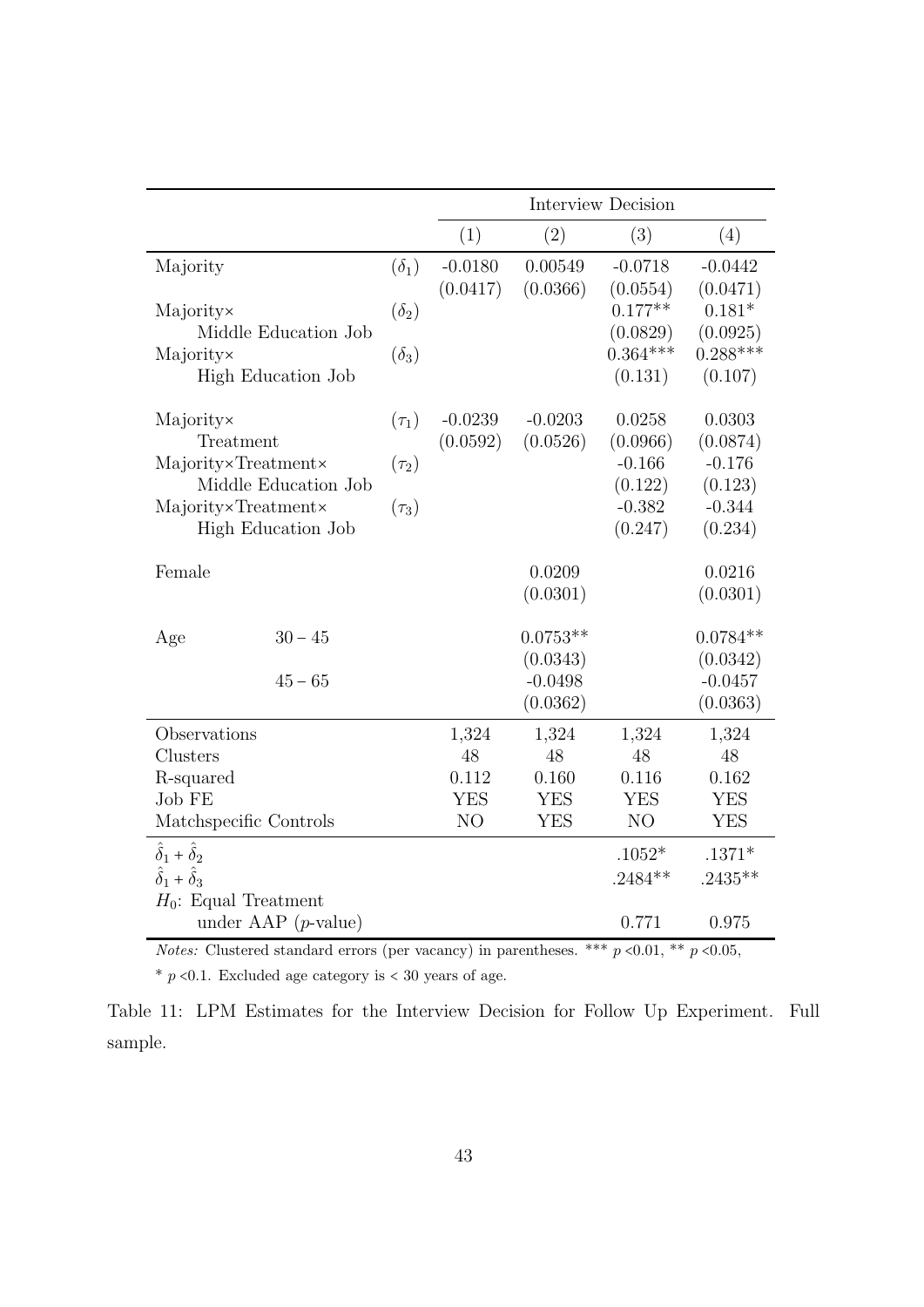|                                 |              |                |            | Offer Decision        |                    |
|---------------------------------|--------------|----------------|------------|-----------------------|--------------------|
|                                 |              | (1)            | (2)        | (3)                   | (4)                |
| Majority                        | $(\delta_1)$ | $-0.0161$      | $-0.00833$ | $-0.0254$             | $-0.0170$          |
|                                 |              | (0.0246)       | (0.0221)   | (0.0298)              | (0.0263)           |
| Majority×                       | $(\delta_2)$ |                |            | 0.0152                | 0.0202             |
| Middle Education Job            |              |                |            | (0.0675)              | (0.0684)<br>0.0731 |
| Majority×<br>High Education Job | $(\delta_3)$ |                |            | $0.0930*$<br>(0.0554) | (0.0485)           |
|                                 |              |                |            |                       |                    |
| Majority×                       | $(\tau_1)$   | $-0.00389$     | $-0.00165$ | 0.00904               | 0.0114             |
| Treatment                       |              | (0.0332)       | (0.0314)   | (0.0462)              | (0.0429)           |
| Majority×Treatment×             | $(\tau_2)$   |                |            | $-0.0010$             | $-0.0152$          |
| Middle Education Job            |              |                |            | (0.0810)              | (0.0799)           |
| Majority×Treatment×             | $(\tau_3)$   |                |            | $-0.178$              | $-0.167$           |
| High Education Job              |              |                |            | (0.128)               | (0.115)            |
| Female                          |              |                | $0.0210*$  |                       | 0.0210             |
|                                 |              |                | (0.0125)   |                       | (0.0126)           |
|                                 |              |                |            |                       |                    |
| $30 - 45$<br>Age                |              |                | 0.0208     |                       | 0.0212             |
|                                 |              |                | (0.0156)   |                       | (0.0156)           |
| $45 - 65$                       |              |                | $-0.0139$  |                       | $-0.0134$          |
|                                 |              |                | (0.0164)   |                       | (0.0168)           |
| Observations                    |              | 1,324          | 1,324      | 1,324                 | 1,324              |
| Clusters                        |              | 48             | 48         | 48                    | 48                 |
| R-squared                       |              | 0.051          | 0.066      | 0.052                 | 0.068              |
| Job FE                          |              | <b>YES</b>     | <b>YES</b> | <b>YES</b>            | <b>YES</b>         |
| Matchspecific Controls          |              | N <sub>O</sub> | <b>YES</b> | N <sub>O</sub>        | <b>YES</b>         |
| $H_0$ : Equal Treatment         |              |                |            |                       |                    |
| under AAP $(p\text{-value})$    |              |                |            | 0.745                 | 0.806              |

*Notes:* Clustered standard errors (per vacancy) in parentheses. \*\*\*  $p \le 0.01$ , \*\*  $p \le 0.05$ ,

 $*$  p <0.1. Excluded age category is < 30 years of age.

Table 12: LPM Estimates for the Offer Decision for Follow Up Experiment. Full sample.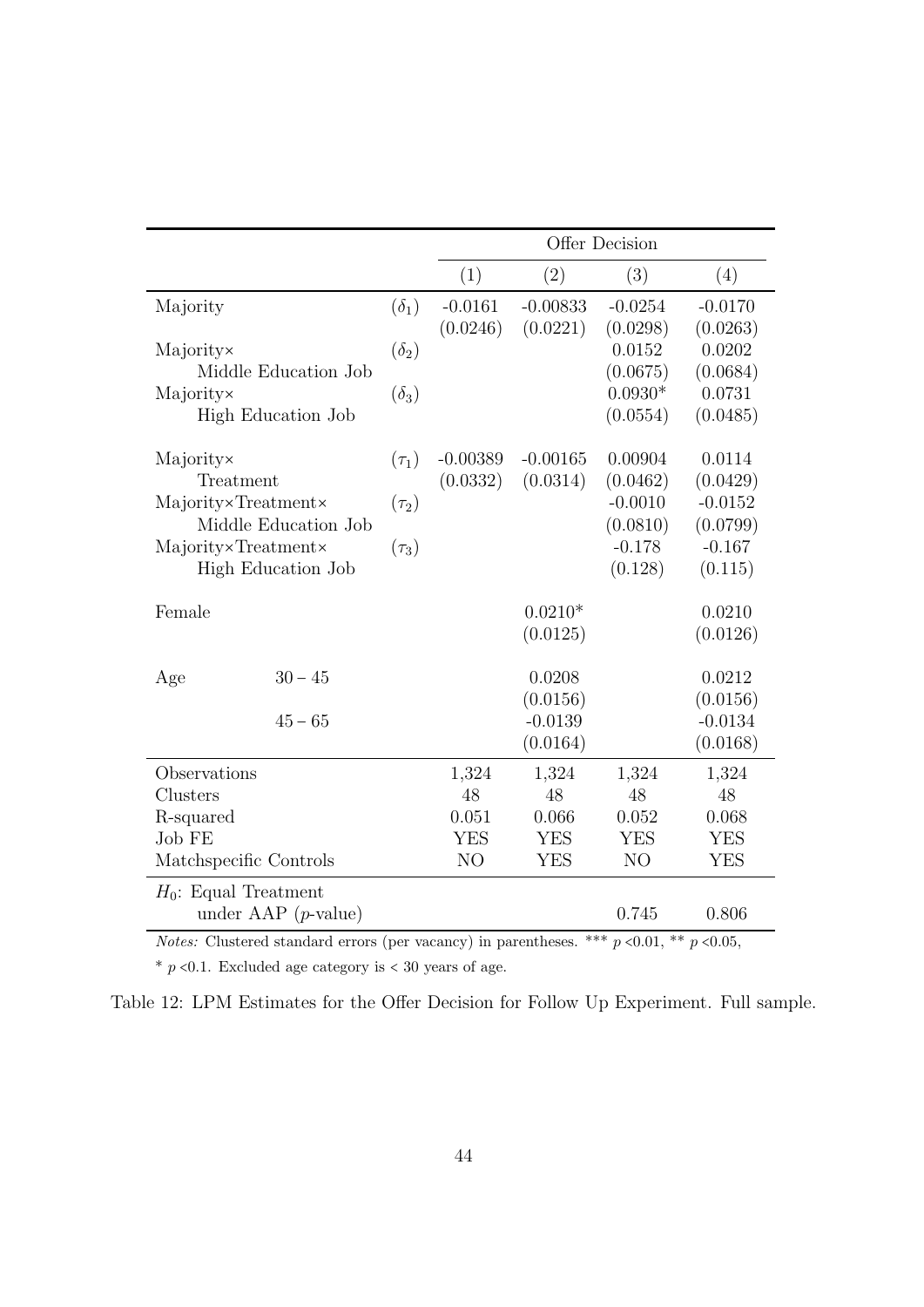the first study that credibly estimates the effect of group membership in both the interview and offer decision.

We find strong evidence that majority membership confers an advantage in reaching the interview stage. Moreover the effect is sizeable. Correspondence studies have become popular since they rely on fictitious resumes, and therefore leaves all aspects of the information transmitted to recruiters under the control of the experimenter. Market sorting aside this methodology yields credible estimates of differential treatment. However it can be argued that the outcome variable of interest is job offers not the interview decision. An advantage of the present study is that we can also observe this second stage. Perhaps surprisingly we do not find evidence of differential treatment in the job offer decision. It is important to emphasize that we do not get this for free. To obtain these estimates we are giving up substantial control over the information available to recruiters about candidates. But since we do observe how candidates perform also when recruiters are barred from observing group membership, it seems at least in the present sample that no biases have been introduced as a result of this. We find weak evidence that those minority candidates that are selected into the interview pool have better chances than their majority counterparts of receiving a job offer. This suggests that recruiters place too much emphasis on the group variable for the decision to interview. However the low sample size implies that such a conclusion can be at best tentative and certainly deserves more attention.

Turning to the follow up experiment we find evidence that is in line with recruiters reacting strategically to the constraint imposed upon them by the principal. Survey evidence conducted among recruiters identified two main features: (1) recruiters did not believe that they were discriminating, (2) they were skeptical about the use of anonymous application procedures. That recruiters are skeptical about anonymous procedures is perhaps less surprising given that they do not believe that they apply different standards in the first place. We found evidence consistent with the idea that recruiters use preferential treatment in so far as they can achieve equality in invitation rates.

Although we have emphasized identification of differential treatment, the paper also contains results of interest to policy makers. In particular the study contains an evaluation of a particular variant of anonymous application procedures. This procedure seems to work well in creating equal chances in our sample. While we have identified a clear benefit,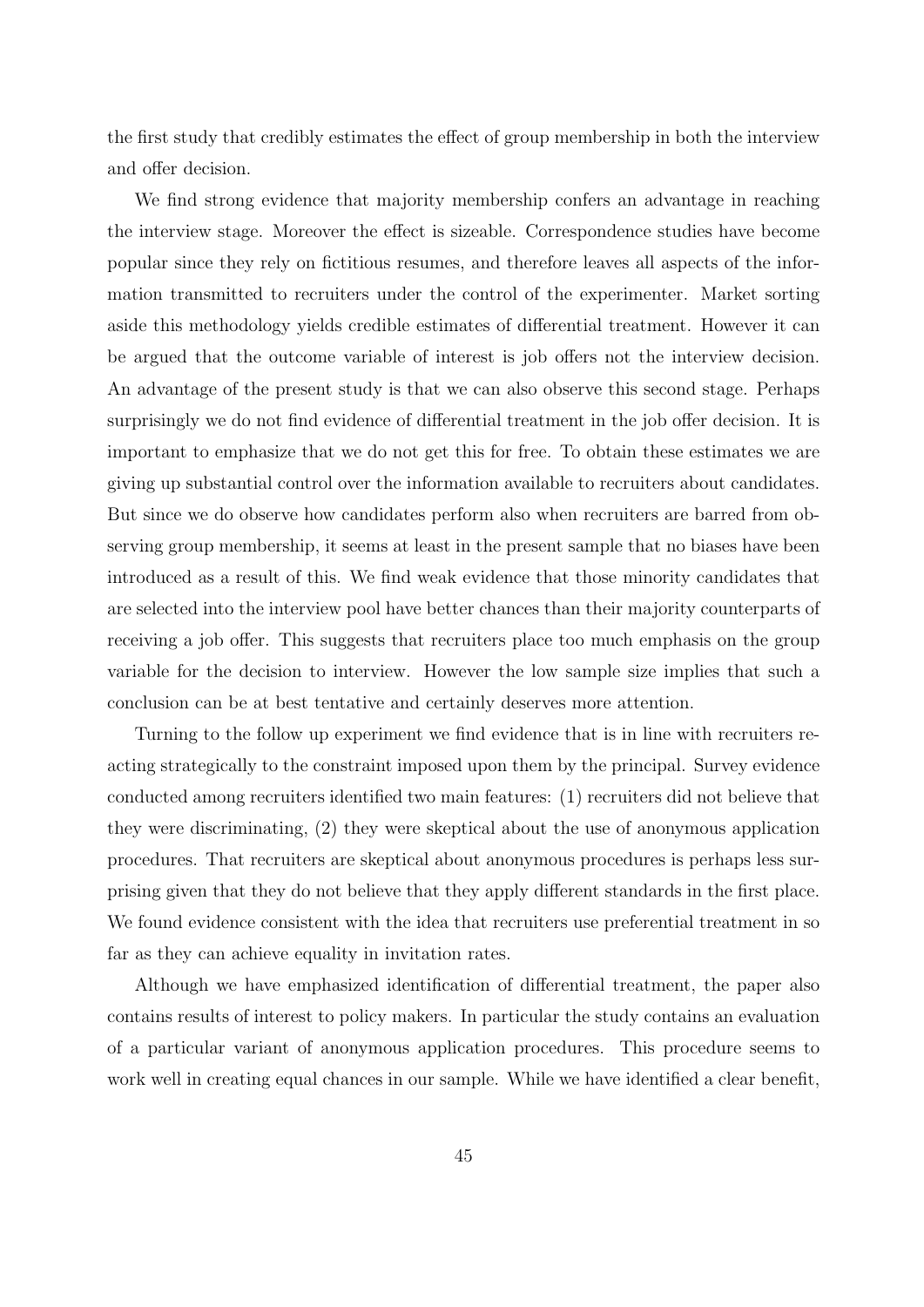the policy may also contain substantial costs. An anonymous application procedure hides pay-off relevant information from recruiters. Recruiters may e.g. respond to this constraint by having a larger pool of invited applicants which increases resources dedicated to the hiring procedure. A more noisy first stage may also decrease the quality of the match. Such effects are likely to show up in the longer term in terms of increased separation probabilities. While these are interesting questions in their own right they are beyond the scope of this study.

This experiment is conducted in a particular segment of the labor market, which warrants some comments about external validity. This field experiment is carried out in the public sector. The private market may function differently from the public sector, arguably the private sector may be more disciplined by decisions that do not maximize profits, although as noted by Arrow (1973) this is a delicate argument. Indeed Bertrand and Mullainathan (2004) respond to wanted ads from a large number of private firms in Chicago and Boston, using fictitious resumes. They also identify substantial differential treatment for the decision to interview in this private sector setting.

Another word of caution concerns the nature of the vacancies. Vacancies in the main experiment is heavily concentrated at the lower and middle range. Accordingly the main experiment cannot credibly estimate differential treatment in jobs that require studies at university level. In the follow up the composition of vacancies is more slanted towards higher end jobs but as pointed out the nature of the follow up raises methodological concerns.

Many interesting questions remain. E.g. it appears that recruiters place too much emphasis on group membership when selecting whom to interview, since we find differential treatment at the interview stage but not in the full sample job offer decision. Accordingly a minority candidate selected for interview is on average a "better" match than the majority candidate. This suggest that part of the differential treatment in the interview decision is due to a bias in favor of majority candidates. Arguably the two stages of the application procedure differ substantially in the ease with which a bias can be expressed. A recruiter sorting through resumes may use heuristics when sorting through a large number of applications, but devote more effort and attention at the interview stage where typically an interview committee is present. While our study cannot address the behavioral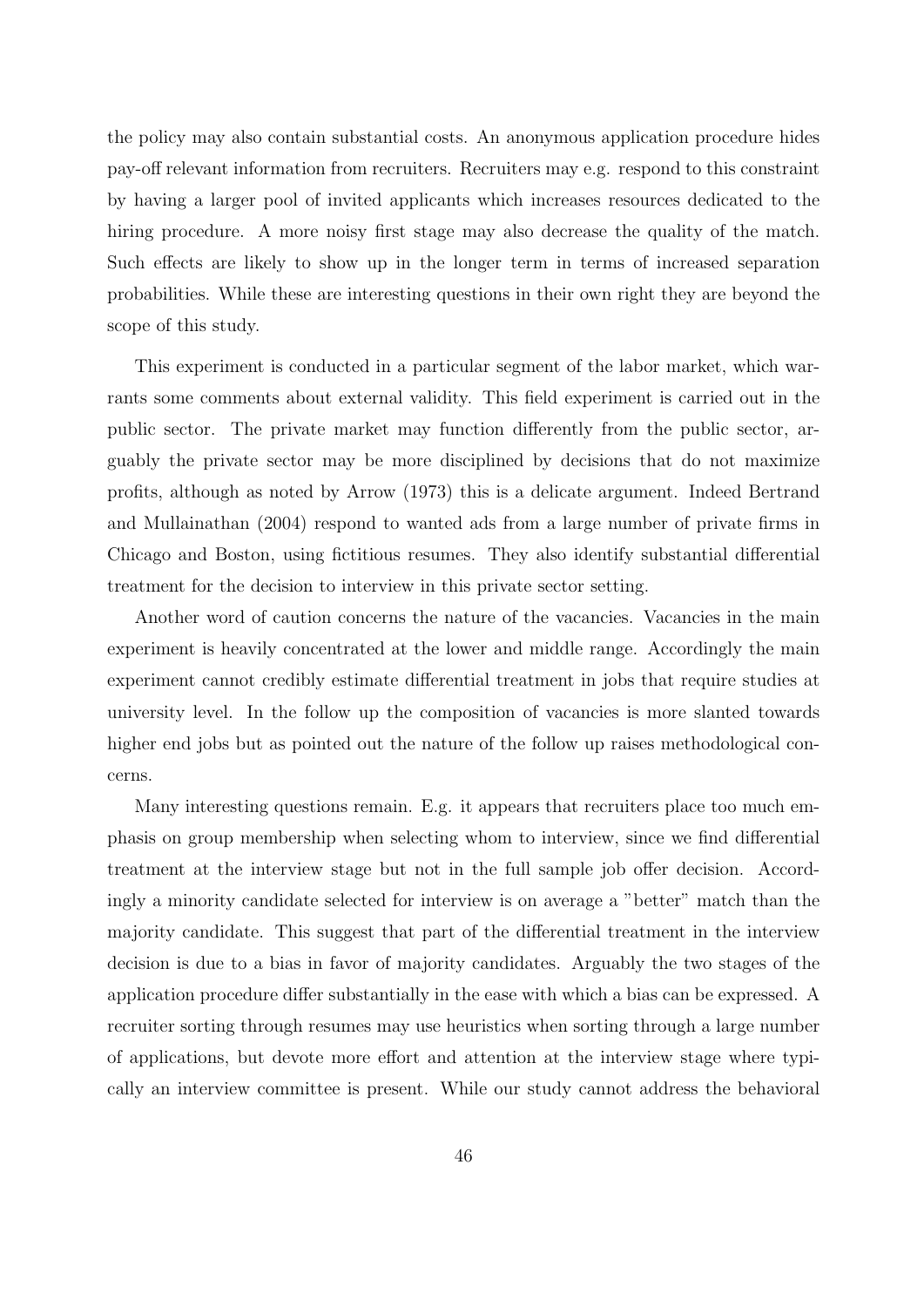mechanisms behind the experimental results these are interesting avenues to explore.

# References

- Altonji, J. G., and R. M. Blank (1999): "Chapter 48 Race and gender in the labor market," vol. 3 of Handbook of Labor Economics, pp. 3143-3259. Elsevier.
- ARROW, K. J. (1973): "The Theory of Discrimination," in *Discrimination in Labor Mar*kets, ed. by O. Ashenfelter, and A. Rees, pp. 3–33. Princeton University Press, Princeton, NJ.
- ÅSLUND, O., AND O. SKANS (2007): "Do anonymous job application procedures level the playing field?," IFAU - Institute for Labour Market Policy Evaluation / Working Paper Series.
- Becker, G. S. (1957): The Economics of Discrimination. University of Chicago Press, Chicago, IL.
- BERTRAND, M., AND S. MULLAINATHAN (2004): "Are Emily and Greg more employable than Lakisha and Jamal? A field experiment on labor market discrimination," American Economic Review, 94(4), 991–1013.
- Bovenkerk, F., M. Gras, D. Ramsoedh, M. Dankoor, and A. Havelaar (1995): "Discrimination against migrant workers and ethnic minorities in access to employment in the Netherlands," International Migration Papers 4.
- Carlsson, M., and D.-O. Rooth (2007): "Evidence of ethnic discrimination in the Swedish labor market using experimental data," Labour Economics, 14(4), 716–29.
- (2008): "Is It Your Foreign Name or Foreign Qualifications? An Experimental Study of Ethnic Discrimination in Hiring," IZA Discussion Paper No. 3810.
- COATE, S., AND G. C. LOURY (1993): "Will Affirmative-Action Policies Eliminate Negative Stereotypes?," American Economic Review, 83(5), 1220–40.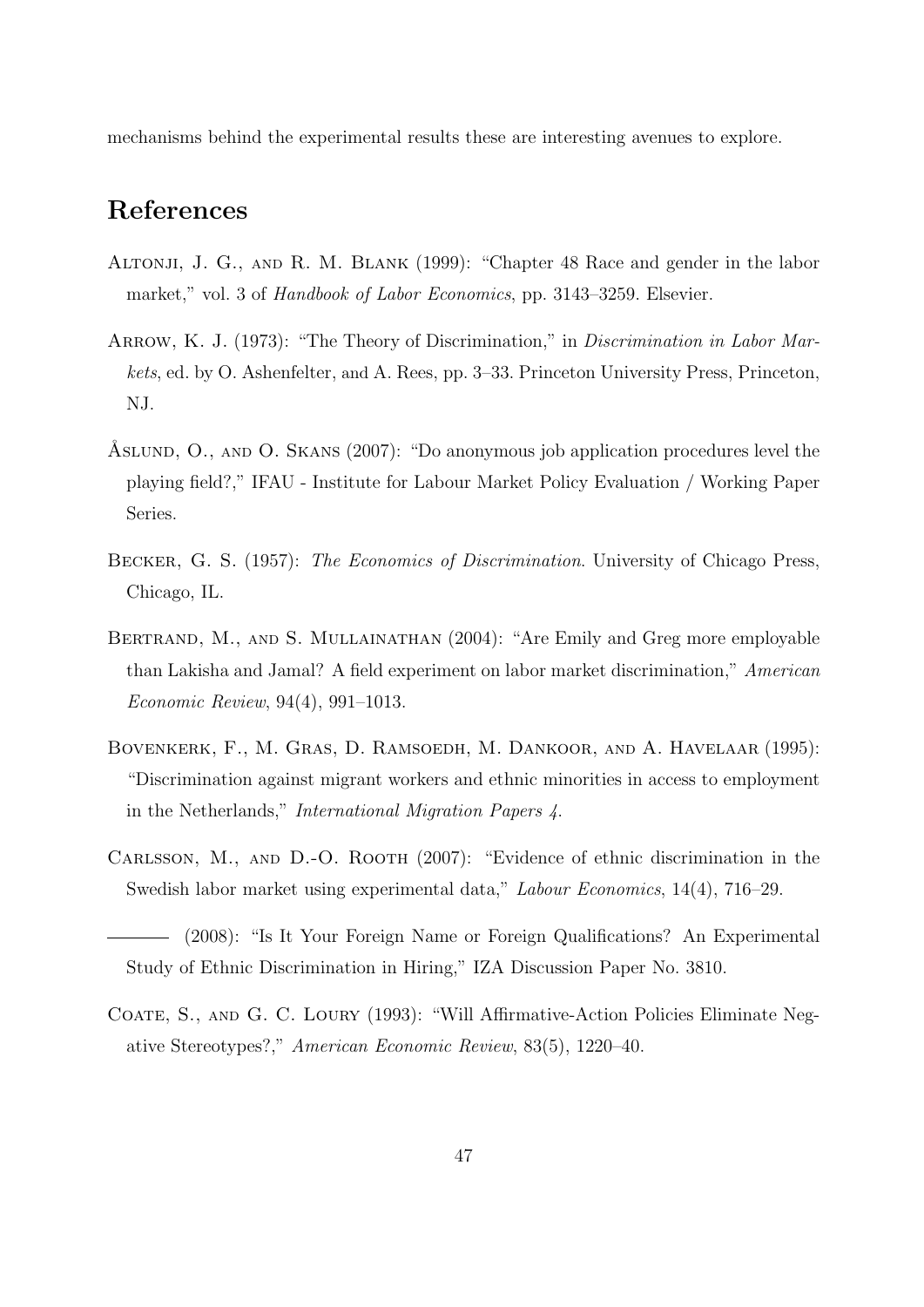- ERIKSSON, S., AND J. LAGERSTRÖM (2007): "Detecting Discrimination in the Hiring Process: Evidence from an Internet-based Search Channel," IFAU Working Paper No. 2007:19, Institute for Labour Market Policy Evaluation, Sweden.
- Gemeente Nijmegen (2008): "Rapportage 'anonimiseren van sollicitatiebrieven': Evaluatie eerste en tweede meting," Nijmegen: Gemeente Nijmegen.
- GOLDIN, C., AND C. ROUSE (2000): "Orchestrating Impartiality: The Impact of "Blind" Auditions on Female Musicians," American Economic Review, 90(4), 715–41.
- HARRISON, G., AND J. LIST (2004): "Field experiments," Journal of Economic Literature, 42(4), 1009–1055.
- HECKMAN, J. (1998): "Detecting discrimination," Journal of Economic Perspectives, 12(2), 101–116.
- IMBENS, G., AND J. WOOLDRIDGE (2009): "Recent Developments in the Econometrics of Program Evaluation," Journal of Economic Literature, 47(1), 5–86.
- Kruisbergen, E., and T. Veld (2002): "Een gekleurd beeld. Over beoordeling en selectie van jonge allochtone werknemers," Assen: Koninklijke Van Gorcum.
- LIST, J. A. (2004): "The Nature and Extent of Discrimination in the Marketplace: Evidence From the Field," Quarterly Journal of Economics, 119(1), 49–89.
- LUNDBERG, S. J., AND R. STARTZ (1983): "Private Discrimination and Social Intervention in Competitive Labor Markets," American Economic Review, 73(3), 340–47.
- Neal, D. A., and W. R. Johnson (1996): "The Role of Premarket Factors in Black-White Wage Differences," Journal of Political Economy, 104(5), 869–95.
- NORMAN, P. (2003): "Statistical Discrimination and Efficiency," Review of Economic Studies, 70(3), 615–627.
- PHELPS, E. S. (1972): "The Statistical Theory of Racism and Sexism," American Economic Review, 62(4), 659–61.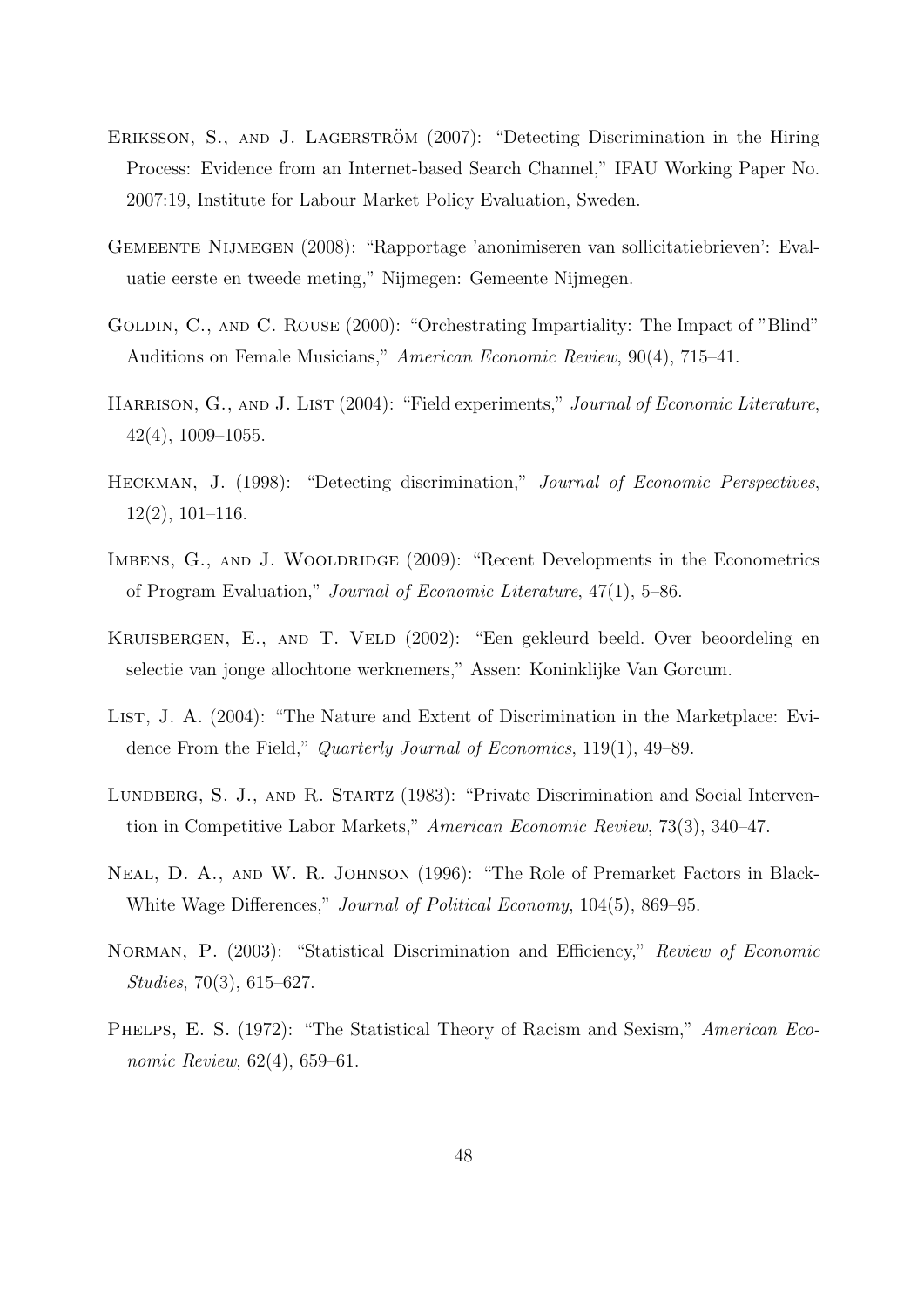- RIACH, P. A., AND J. RICH (2002): "Field Experiments of Discrimination in the Market Place," Economic Journal, 112(483), F480–F518.
- Scheepers, P., R. Eisinga, and L. Linssen (1994): "Etnocentrisme in Nederland: Veranderingen bij kansarme categorieën?," Sociologische Gids, 3, 185–201.
- VERBERK, G., P. SCHEEPERS, AND A. FELLING (2002): "Attitudes and behavioural intentions towards ethnic minorities. An empirical test of several theoretical explanations for the Dutch case," Journal of Ethnic and Migration Studies, 2, 197–217.

# A A Simple Model for the Decision to Interview

In this section we present a simple model for the decision to interview. The model follows Coate and Loury (1993).We show how the model specification lends itself naturally to a regression interpretation.

A risk neutral employer decides whether to invite candidate  $i$  to interview for job  $j$ . The applicant is either a good match  $(q)$  or a bad match  $(u)$  for the job. The employer cannot directly observe the quality of the match, but she receives an informative signal,  $\theta$ , about the suitability of the candidate for job  $j$ . If the match is good then the signal is drawn from a distribution with density  $f_q(\theta)$ , and otherwise the signal is drawn from a distribution with density  $f_u(\theta)$ . Both conditional densities are continuous and have full support on the real line. We assume that the ratio  $f_q(\theta)/f_u(\theta) \equiv g(\theta)$  satisfies the monotone likelihood ratio property<sup>33</sup>. In other words the higher the signal the more likely the candidate is to be a good match for the job. The employer has belief  $0 < \pi^0 < 1$  that the candidate is a good match. After receiving the signal the employer updates her prior belief using Bayes' law:

$$
\pi^*(\theta) = \frac{\pi^0 f_q(\theta)}{\pi^0 f_q(\theta) + (1 - \pi^0) f_u(\theta)}
$$

To solve for the optimal decision rule we need to specify the payoffs for the employer. Assume that a candidate who is invited and is a good match yields a payoff of  $\chi_q > 0$  and  $-\chi_u$  < 0 otherwise. If the employer does not invite the candidate her payoff is normalized

<sup>&</sup>lt;sup>33</sup>This ensures that the employers optimal decision rule is a cut-off rule.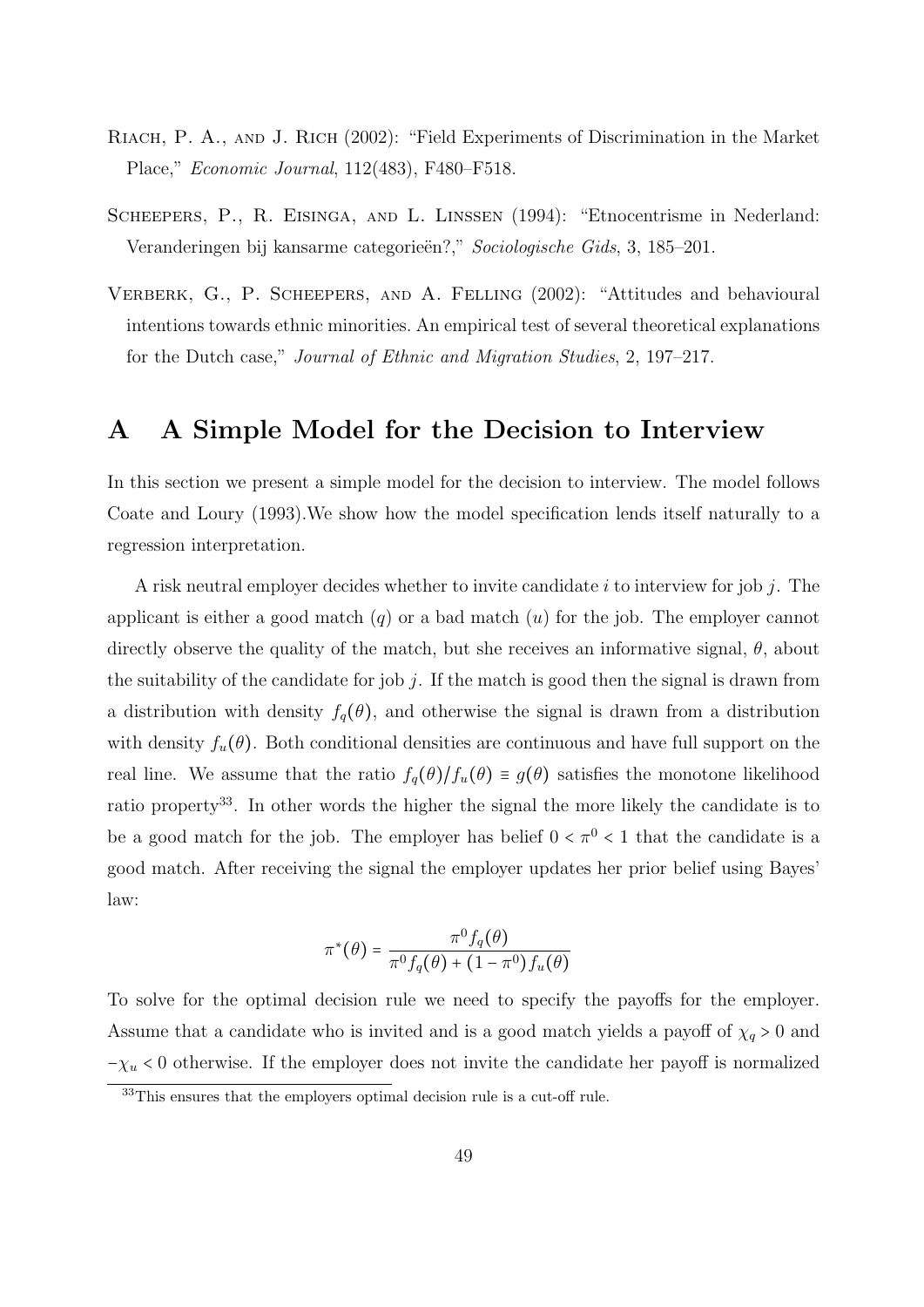

Figure 5: Optimal Standards

to 0. Thus the candidate is invited provided that:

$$
\pi^*(\theta)\chi_q - (1 - \pi^*(\theta))\chi_u \ge 0
$$
\n<sup>(4)</sup>

To see that the optimal rule is a cut-off rule observe that:

$$
\frac{\pi^*(\theta)}{1-\pi^*(\theta)} = \frac{f_q(\theta)}{f_u(\theta)} \frac{\pi^0}{1-\pi^0}
$$

which is monotonically increasing in  $\theta$ . Now note that equation 4 can be rewritten:

$$
\frac{\pi^*(\theta)}{1-\pi^*(\theta)} \geq \frac{\chi_u}{\chi_q}
$$

Thus there exists a unique  $\theta^*$ , which we call a *standard* such that the candidate is invited if and only if she meets this standard,  $\theta \ge \theta^*$ .

The workings of the model is illustrated in figure 5. The employers prior belief,  $\pi$  is on the vertical axis and the standard, s, is on the horizontal axis. For a given prior belief the curve identifies the standard  $(\theta^*)$  such that when the candidate "emits" this signal the employer is exactly indifferent between interviewing and not interviewing the candidate.

Here there are two different groups a majority and a minority group. The recruiter has a pair of prior beliefs  $(\pi_{maj}^0, \pi_{min}^0)$  about the match quality of candidates. In the figure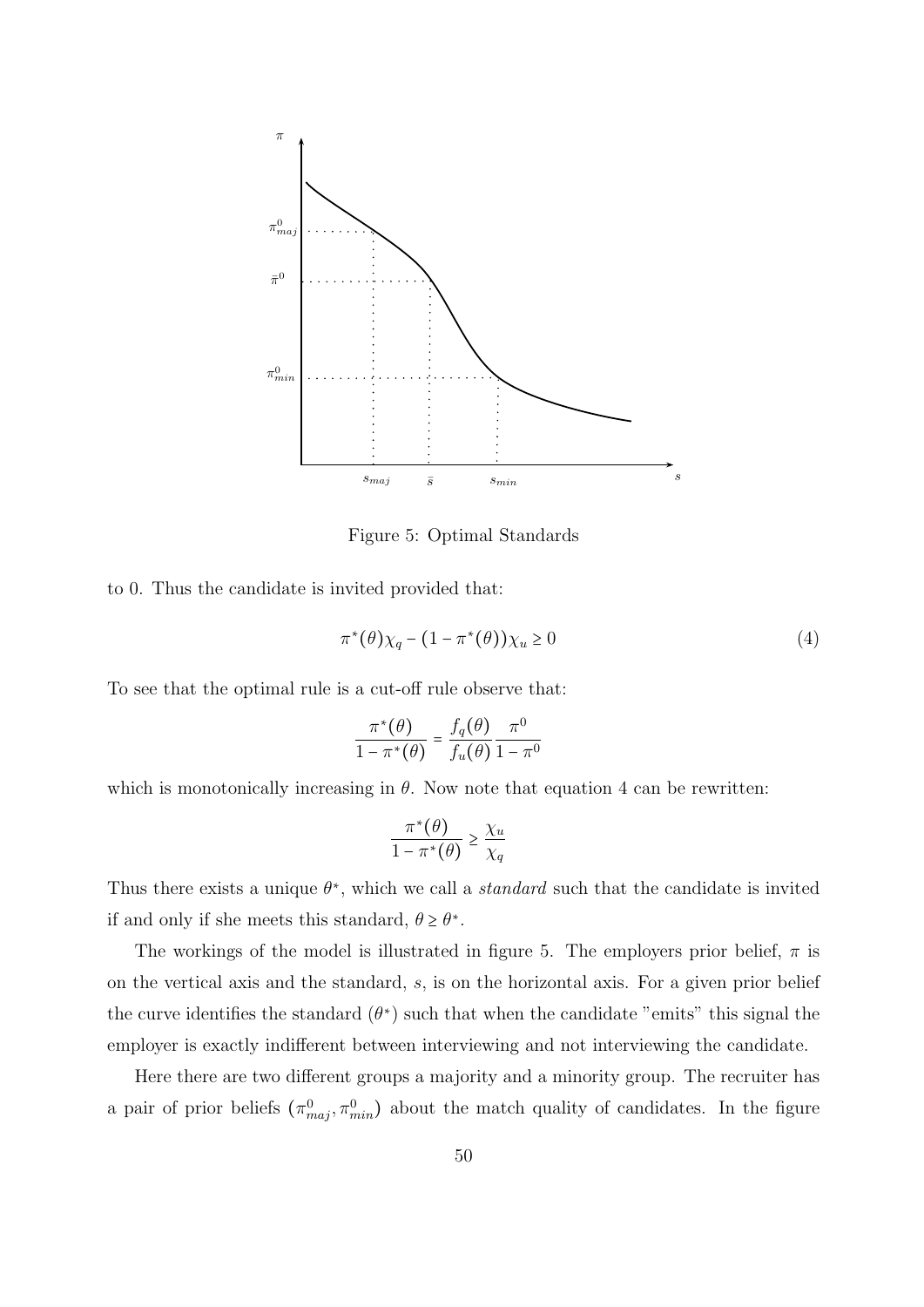$0 < \pi_{min}^0 < \pi_{maj}^0 < 1$  such that the employer has positive stereotypes about the majority group relative to the minority group. The model then implies that minority candidates face tougher standards  $s_{min} > s_{maj}$ .

#### A.1 Anonymous Application Procedures

The model lends itself easily to the analysis of a policy intervention such as the anonymous application procedures. An effective anonymous application procedure (AAP) forces the recruiter to having one standard for all groups. How should the employer respond when she recruits under AAP? Since she can no longer observe group membership she should assign probabilities based on population frequencies (assuming that the policy itself does not change the composition of applicants). If she has a pair of prior beliefs  $(\pi_{maj}^0, \pi_{min}^0)$ , where  $0 < \pi_{min}^0 < \pi_{maj}^0 < 1$  and the population shares are  $(p_{maj}, 1-p_{maj})$  then her prior belief that a randomly drawn candidate is qualified, when she cannot observe group membership is just the frequency weighted average:

$$
\bar{\pi}^0 = \pi^0_{maj} p_{maj} + \pi^0_{min} (1 - p_{maj})
$$

Therefore the population weighted belief is a convex combination of the recruiter's prior beliefs about the two groups. As illustrated in figure 5 the optimal standard, when the recruiter is unable to condition on group membership lies in between the two standards that the recruiter sets when she is able to condition on group membership:  $s_{maj} < \bar{s} < s_{min}$ . In words under an effective AAP majority candidates will face tougher standards whereas the standard applied to minority candidates will be looser.

#### A.2 Regression Interpretation of the Basic Model

The model for the interview decision can be given a regression interpretation.

In particular after linearizing, and introducing candidate covariates,  $X_i$ , we can think of candidate i generating a score when applying for job  $j$ :

$$
y_{ij}^* = \tilde{\pi}^0 + \epsilon_{ij}
$$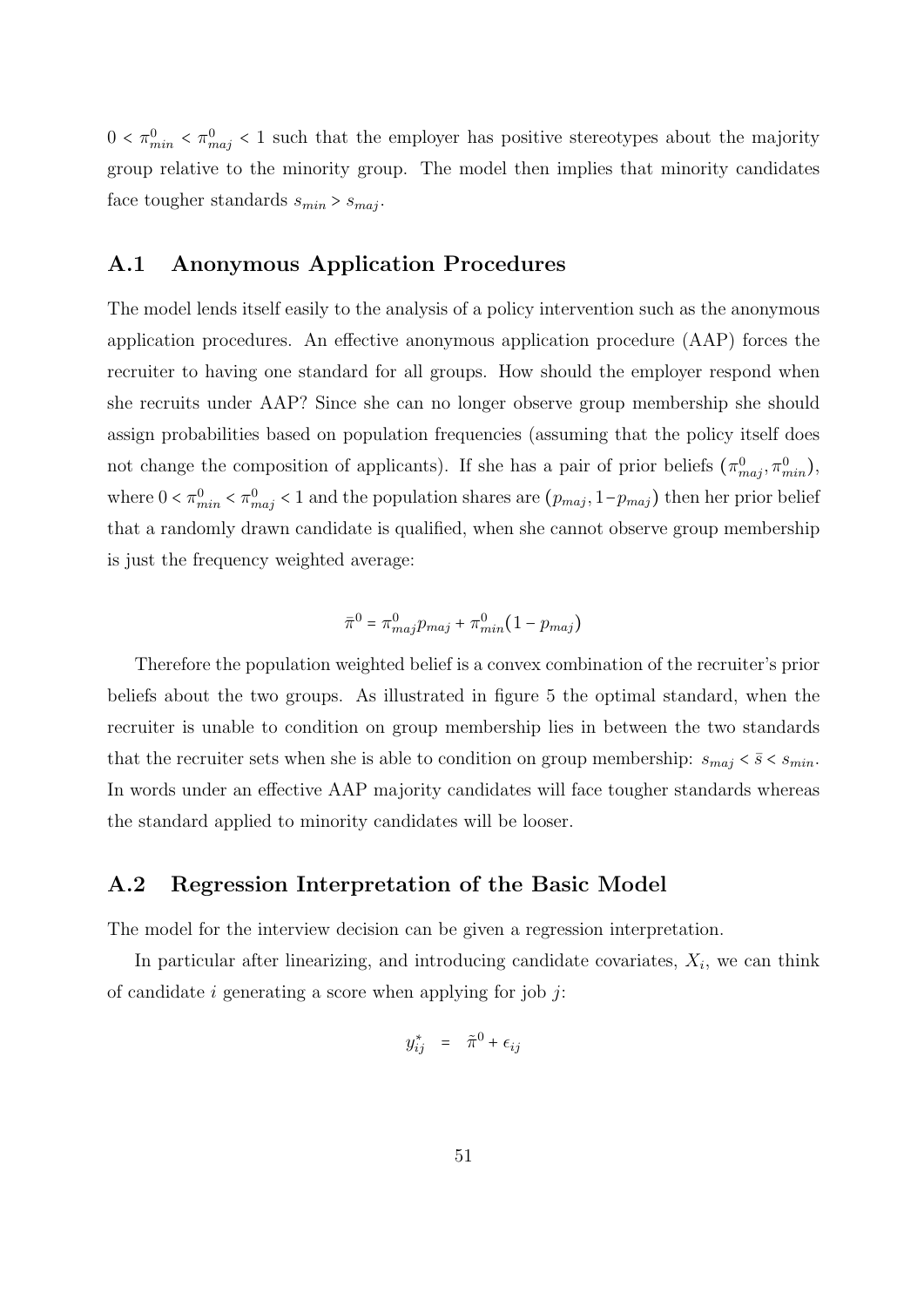We do not observe the score but we do get to see the decision:

$$
y_{ij} = \begin{cases} 1 & if & y_{ij}^* \ge 0 \\ 0 & otherwise \end{cases}
$$

When estimating the model we allow for a matching function of the form:

$$
m(X_i,r_j) = v(X_i,X_j) + \gamma_j
$$

where  $v(X_i, X_j)$  is a matching function (potentially fully saturated in candidate and vacancy covariates,  $X_i$  and  $X_j$  respectively) and  $\gamma_j$  is interpreted as a fixed vacancy specific threshold. We write:

$$
y_{ij}^* = \tilde{\pi}^0 + v(X_i, X_j) + \gamma_j + \epsilon_{ij}
$$

Finally, it is easy to incorporate different group standards into the specification. This is modeled by allowing the employer to have different prior beliefs about the likelihood that a member from a particular group is a good match for the job.

$$
y_{ij}^* = \tilde{\pi}^0 + \tilde{\pi}_{Min}^0 D_i + v(X_i, X_j) + \gamma_j + \epsilon_{ij}
$$

where  $\tilde{\pi}_{Min}^0$  is a coefficient that measures the difference between the prior beliefs of the recruiter for the two groups, and  $D_i$  is a minority membership dummy.

#### A.3 The Recruiter's Problem under Regulation

This section considers how a recruiter should respond to a regulator requiring that invitation rates are equalized between groups.

Suppose there are two groups  $A$  and  $B$ . The total measure of population is normalized to 1, and group A is share  $0 < \lambda < 1$ . Given prior belief  $\pi$  the expected profits of using standard s is:  $P(\pi, s) = \pi(1 - F_q(s))\chi_q - (1 - \pi)(1 - F_u(s))\chi_u$ . In the absence of regulation the problem of the recruiter is:

$$
\max_{s^A,s^B} \lambda P(\pi^A,s^A) + (1-\lambda)P(\pi^B,s^B)
$$

The first order condition for  $s^i$ ,  $i = A, B$  then becomes:

$$
\frac{1-\pi^i}{\pi^i}g(\hat{s}^i)=r
$$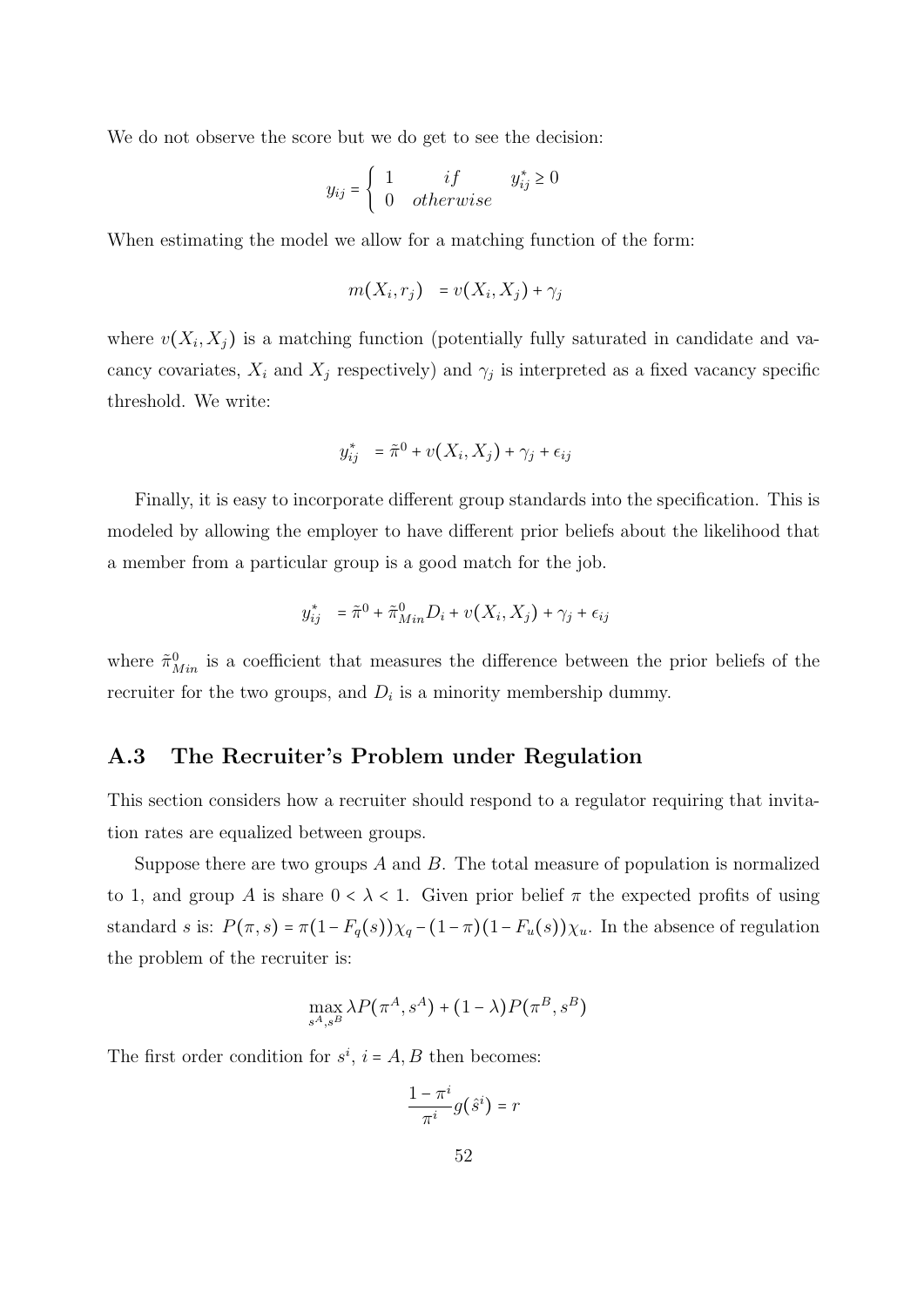where  $g(\theta) \equiv f_u(\theta)/f_q(\theta)$ , and  $r \equiv \chi_q/\chi_u$ . Since  $g(\cdot)$  satisfies the MLRP the solution is unique.

Now consider the case where a regulator requires invitation rates to be the same for the two groups. Given belief  $\pi$  and a standard s the fraction of applicants invited for interview is:

$$
\rho(\pi, s) = \pi(1 - F_q(s)) + (1 - \pi)(1 - F_u(s))
$$

It turns out to be more instructive to pose the problem faced by the recruiter as costminimization problem. The cost of choosing standard  $\hat{s} + \delta$ , where we refer to  $\delta$  as the distortion, can be written as:

$$
C(\delta) = \int_{\hat{s}}^{\hat{s}+\delta} \left[ r - \frac{1-\pi}{\pi} g(\theta) \right] d\theta
$$

A first order taylor approximation to  $g(\theta)$  around  $\hat{s}$ :  $\tilde{g}(\theta) \approx g(\hat{s}) + (\theta - \hat{s})g'(\hat{s})$  allow us to write:

$$
C(\delta) = \int_{\hat{s}}^{\hat{s}+\delta} \left[ r - \frac{1-\pi}{\pi} g(\theta) \right] d\theta
$$
  
= 
$$
\int_{\hat{s}}^{\hat{s}+\delta} \left[ r - \frac{1-\pi}{\pi} (g(\hat{s}) + (\theta - \hat{s}) g'(\hat{s})) \right] d\theta
$$
  
= 
$$
\int_{\hat{s}}^{\hat{s}+\delta} \left[ \frac{1-\pi}{\pi} (\hat{s} - \theta) g'(\hat{s}) \right] d\theta
$$

Suppose that  $\pi^A > \pi^B$  such that in the unregulated solution the standards used for B's are higher and accordingly invitation rates are lower. Now consider the regulated solution which requires that invitation rates are identical across groups.

The recruiters problem can then be written:

$$
\min_{\delta^A,\delta^B} \lambda \int_{\hat{s}^A}^{\hat{s}^A+\delta^A} \left[ \frac{1-\pi^A}{\pi^A} (\hat{s}^A - \theta) g'(\hat{s}^A) \right] d\theta + (1-\lambda) \int_{\hat{s}^B-\delta^B}^{\hat{s}^B} \left[ \frac{1-\pi^B}{\pi^B} (\theta - \hat{s}^B) g'(\hat{s}^B) \right] d\theta
$$

subject to  $(A^A, \hat{s}^A + \delta^A) = \rho(\pi^B, \hat{s}^B - \delta^B)$ 

where  $\rho(\pi, s) = \int_s^1$  $\int_s^1 h(\pi, \theta) d\theta$  is the invitation rate. We write  $h(\pi, \theta) = \pi f_q(\theta) + (1 - \pi) f_u(\theta)$ for the signal density.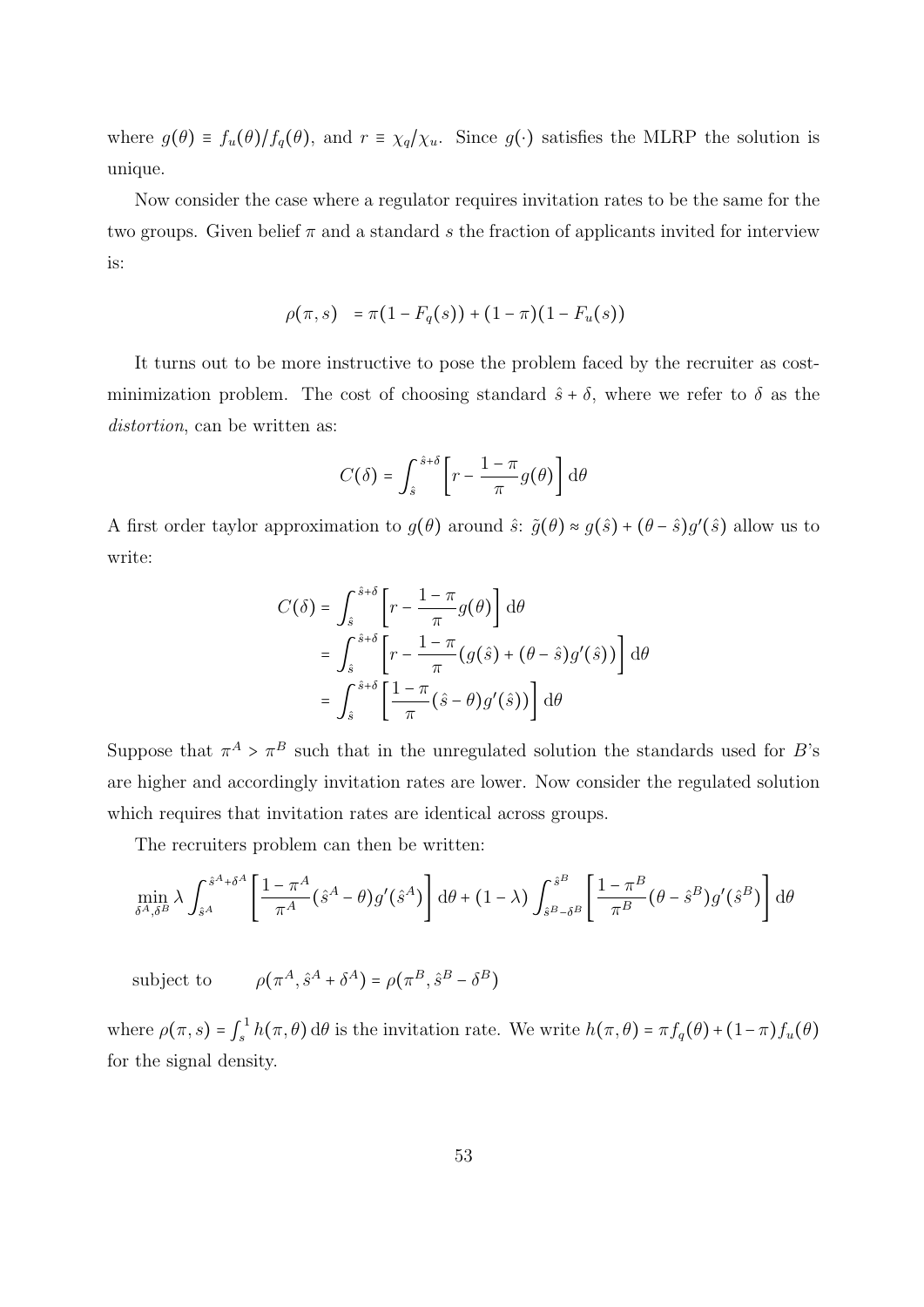The first order condition wrt  $\delta^A$  can be written:

$$
-\lambda \frac{1 - \pi^A}{\pi^A} \delta^A g'(\hat{s}^A) + \gamma h(\pi^A, \hat{s}^A + \delta^A) = 0 \Rightarrow
$$

$$
-\lambda \frac{1 - \pi^A}{\pi^A} \delta^A g'(\hat{s}^A) + \gamma (h(\pi^A, \hat{s}^A) + \delta^A h'(\hat{s}^A)) = 0 \Rightarrow
$$

$$
\delta^A = \frac{-\frac{\gamma}{\lambda} h(\hat{s}^A)}{-\frac{1 - \pi^A}{\pi^A} g'(\hat{s}^A) + \frac{\gamma}{\lambda} h'(\hat{s}^A)}
$$

where  $\gamma$  < 0 is the lagrange multiplier. The first line follows from an application of the fundamental theorem of calculus (part I) and the second line relies on a first order taylor approximation to  $h(\theta)$  around  $\hat{s}^A$ :  $\tilde{h}(\theta) = h(\hat{s}^A) + (\theta - \hat{s}^A)h'(\hat{s}^A)$ . The corresponding first order condition wrt  $\delta^B$  is:

$$
\delta^B = \frac{-\frac{\gamma}{1-\lambda} h\big(\hat{s}^B\big)}{-\frac{1-\pi^B}{\pi^B}g'\big(\hat{s}^B\big) - \frac{\gamma}{1-\lambda}h'\big(\hat{s}^B\big)}
$$

The smaller the share of B's in the population the larger the distortion to the unregulated solution for B's. This is intuitive since a large distortion for B's is less costly in terms of foregone profits if they are in a small minority. Also the larger the density the larger the distortion. This is intuitive since the larger the local density the larger the effect on invitation rates.

The one tier insights are easily generalized to two job tiers:  $L$  and  $H$ , where  $L$  and  $H$ tier jobs are share  $\mu_L$  and  $\mu_H$  respectively,  $\mu_L + \mu_H = 1$ . Assume  $r^H \lt r^L$  implying tougher standards at the high tier. The problem facing the recruiter can then be written:

$$
\min_{\delta_L^A, \delta_H^A, \delta_L^B, \delta_H^B} \lambda \sum_{j=L, H} \mu_j \int_{\hat{s}_j^A}^{\hat{s}_j^A + \delta_j^A} \left[ \frac{1 - \pi^A}{\pi^A} (\hat{s}_j^A - \theta) g'(\hat{s}_j^A) \right] d\theta
$$
  
+  $(1 - \lambda) \sum_{j=L, H} \mu_j \int_{\hat{s}_j^B - \delta_j^B}^{\hat{s}_j^B} \left[ \frac{1 - \pi^B}{\pi^B} (\theta - \hat{s}_j^B) g'(\hat{s}_j^B) \right] d\theta$   
subject to  

$$
\sum_{j=L, H} \mu_j \rho(\pi^A, \hat{s}_j^A + \delta_j^A) = \sum_{j=L, H} \mu_j \rho(\pi^B, \hat{s}_j^B - \delta_j^B)
$$

The first order condition wrt  $\delta_j^A$  and  $\delta_j^B$ ,  $j = L, H$  becomes:

$$
\delta_j^A = \frac{-\frac{\gamma}{\lambda}h(\hat{s}_j^A)}{-\frac{1-\pi^A}{\pi^A}g'\left(\hat{s}_j^A\right) + \frac{\gamma}{\lambda}h'\left(\hat{s}_j^A\right)}
$$

$$
\delta_j^B = \frac{-\frac{\gamma}{1-\lambda}h(\hat{s}_j^B)}{-\frac{1-\pi^B}{\pi^B}g'\left(\hat{s}_j^B\right) - \frac{\gamma}{1-\lambda}h'\left(\hat{s}_j^B\right)}
$$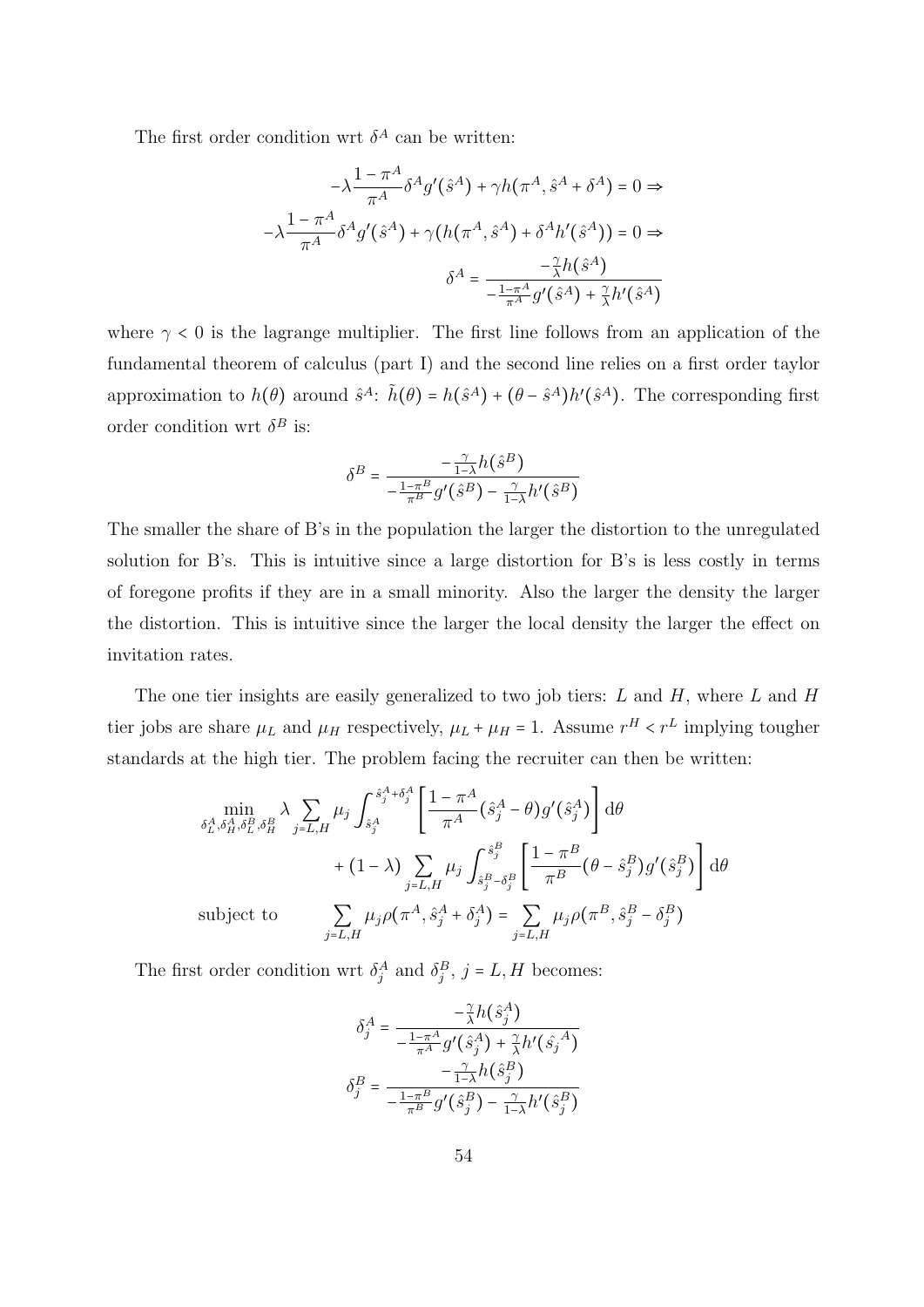The ratio of the distortions for group  $B$  can then be written:

$$
\frac{\delta_L^B}{\delta_H^B} = \frac{h(\hat{s}_L^B)}{h(\hat{s}_H^B)} \frac{-\frac{1-\pi^B}{\pi^B}g'(\hat{s}_H^B) - \frac{\gamma}{1-\lambda}h'(\hat{s}_H^B)}{-\frac{1-\pi^B}{\pi^B}g'(\hat{s}_L^B) - \frac{\gamma}{1-\lambda}h'(\hat{s}_L^B)}
$$

Thus if group B is relatively more populous around the lower tier standard than at the higher tier standard the distortion at the lower tier will be larger. This would be the case for instance if  $h(\theta)$  is monotonically decreasing.

Example - Two Tiers, Linear Signaling Technology Consider the following signaling technology. Signals are distributed on the [0, 1] interval. A qualified candidate draws from  $f_q(\theta) = 2\theta$ , and unqualified candidates draw from  $f_u(\theta) = 2(1 - \theta)$ . Prior beliefs are  $(\pi^A, \pi^B) = (0.3, 0.1)$ , and job characteristics are fixed at  $(r^L, r^H) = (2/1, 3/6)$ . Finally  $(\mu_L, \mu_H) = (.8, .2)$ . Figure 6 illustrates the unconstrained solution.



Figure 6: Unconstrained optimal standards.  $(\pi^A, \pi^B) = (.3, .1)$ , and  $(r^L, r^H) = (2/1, 3/6)$ .

The constrained solution requires that the recruiter achieves equal invitation rates across groups. Figure 7 illustrates the solution to this problem as a function of the majority share of the population. The two top panels are for group A and B respectively. The bottom panel illustrates the population wide invitation rate under the constraint.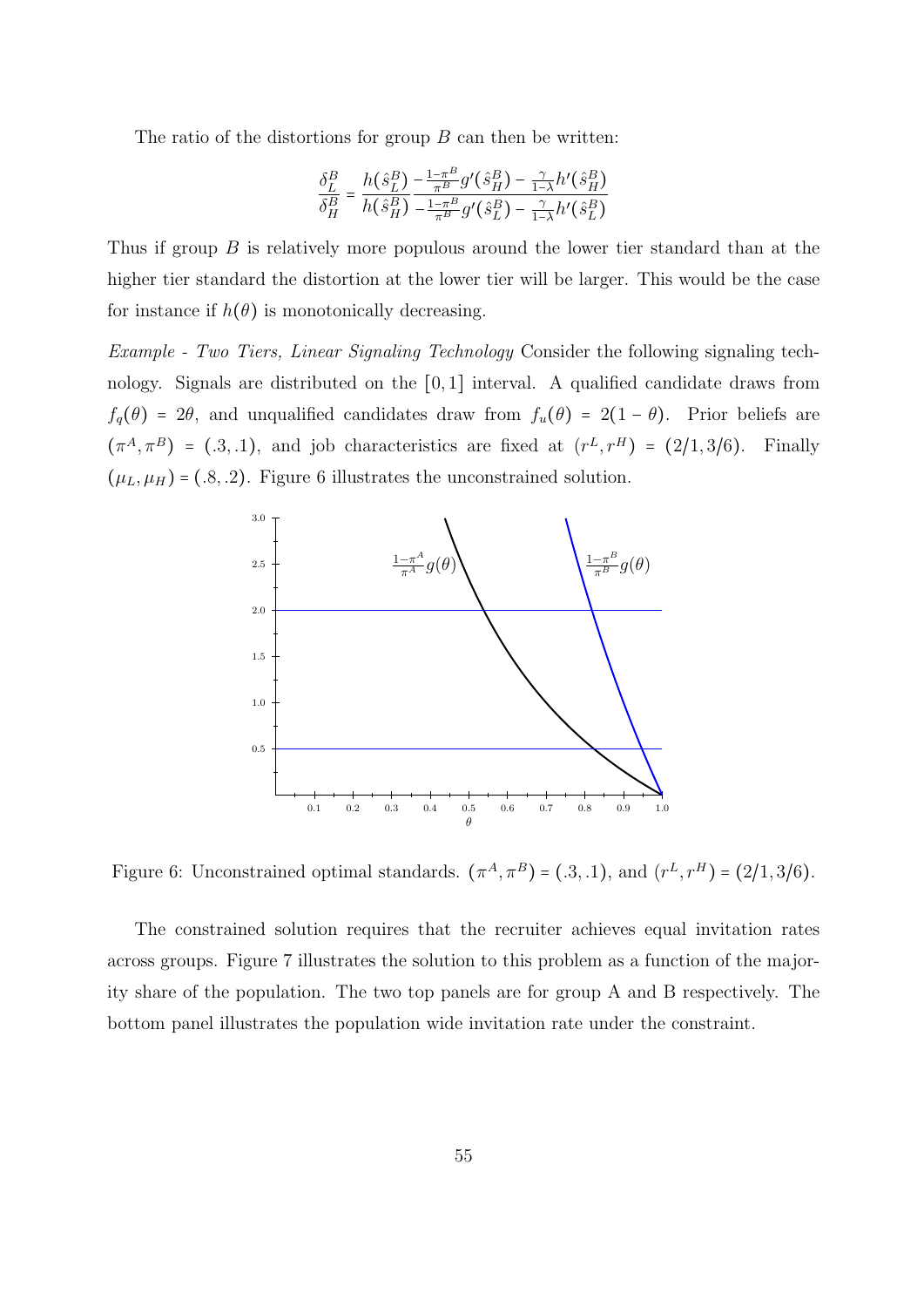

*Notes:*  $(\pi^A, \pi^B) = (.3, .1), (r^L, r^H) = (2/1, 3/6), (\mu_L, \mu_H) = (.8, .2).$  Top Panels: Optimal standards under regulation by group. Solutions to unconstrained problem in dashed pen. Standard for lower tier job in blue. Lower Left Panel: Group Differential in Standards (Standard group B - Standard group A) by tier. High tier in blue pen. Unconstrained differential in dashed pen. Lower Right Panel: Population wide promotion rates. Unconstrained promotion rate in dashed pen.

Figure 7: Optimal Standards and Promotion Rates under Regulation.

# B Supplementary Regressions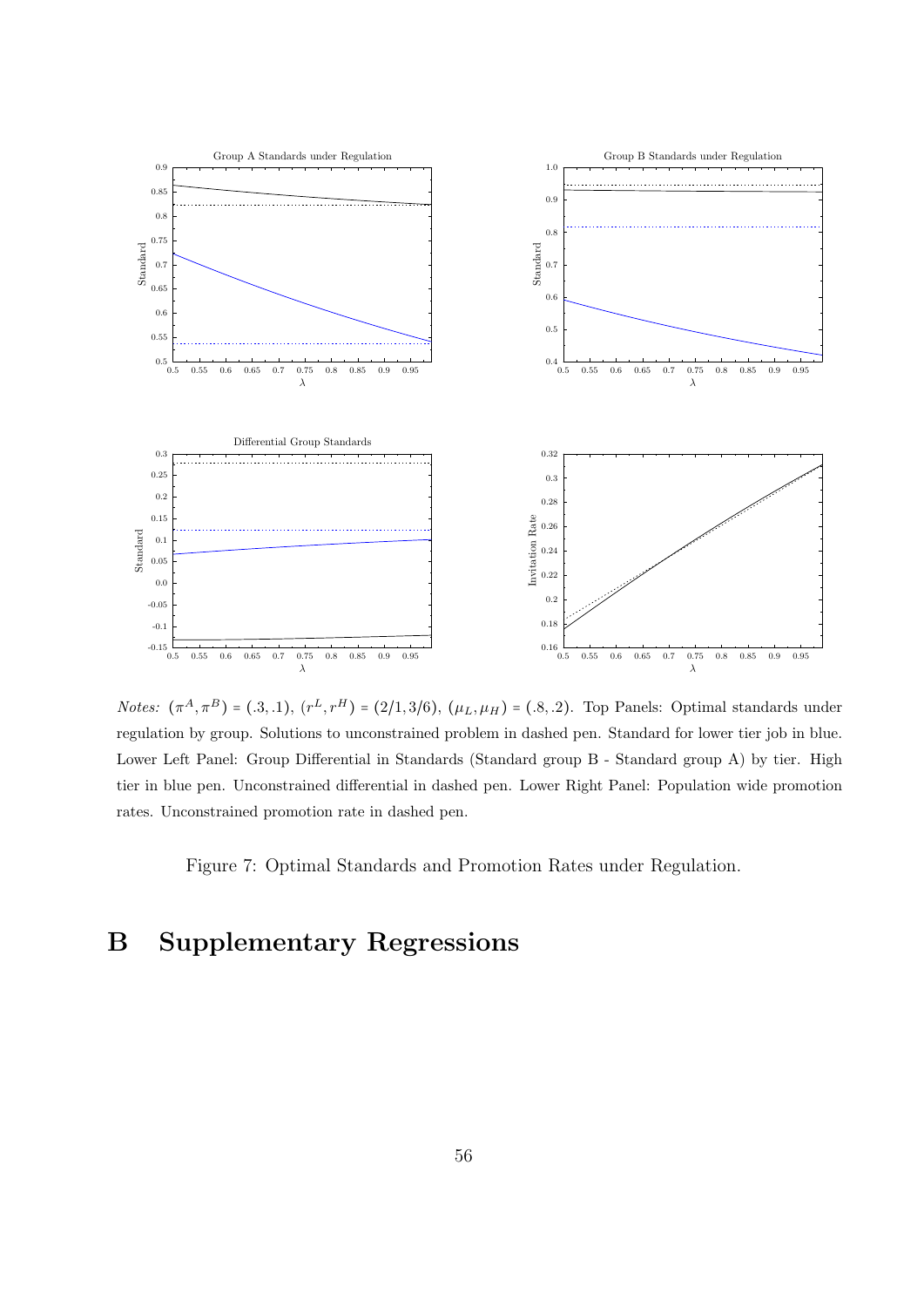|          |                                                     |                        |                                  | Control                                      |                                          |                                                  |                                  | Treatment                                    |                                          |
|----------|-----------------------------------------------------|------------------------|----------------------------------|----------------------------------------------|------------------------------------------|--------------------------------------------------|----------------------------------|----------------------------------------------|------------------------------------------|
|          |                                                     | $\left( 1\right)$      | (2)                              | (3)                                          | (4)                                      | (5)                                              | (6)                              | (7)                                          | (8)                                      |
| Majority |                                                     | $0.0744**$<br>(0.0337) | $0.0765**$<br>(0.0329)           | $0.0819**$<br>(0.0358)                       | $0.0917***$<br>(0.0336)                  | 0.00928<br>(0.0317)                              | 0.0191<br>(0.0318)               | 0.0180<br>(0.0330)                           | 0.0290<br>(0.0339)                       |
| Female   |                                                     |                        |                                  | 0.0225<br>(0.0342)                           | $0.0682**$<br>(0.0343)                   |                                                  |                                  | 0.00940<br>(0.0282)                          | 0.0117<br>(0.0300)                       |
| Age      | $30 - 45$                                           |                        |                                  | $-0.00236$<br>(0.0370)                       | 0.0183<br>(0.0361)                       |                                                  |                                  | 0.0456<br>(0.0310)                           | 0.0429<br>(0.0305)                       |
|          | $45 - 65$                                           |                        |                                  | $-0.0294$<br>(0.0444)                        | $-0.00381$<br>(0.0430)                   |                                                  |                                  | $-0.0579*$<br>(0.0295)                       | $-0.0586*$<br>(0.0339)                   |
| Job FE   | Observations<br>R-squared<br>Matchspecific controls |                        | 511<br>0.138<br><b>YES</b><br>NO | 511<br>0.070<br>N <sub>O</sub><br><b>YES</b> | 511<br>0.184<br><b>YES</b><br><b>YES</b> | 638<br>0.000<br>N <sub>O</sub><br>N <sub>O</sub> | 638<br>0.088<br><b>YES</b><br>NO | 638<br>0.048<br>N <sub>O</sub><br><b>YES</b> | 638<br>0.125<br><b>YES</b><br><b>YES</b> |

*Notes:* Robust standard errors in parentheses. \*\*\*  $p \le 0.01$ , \*\*  $p \le 0.05$ , \*  $p \le 0.1$ 

Table 13: Interview Decision: Separate Regressions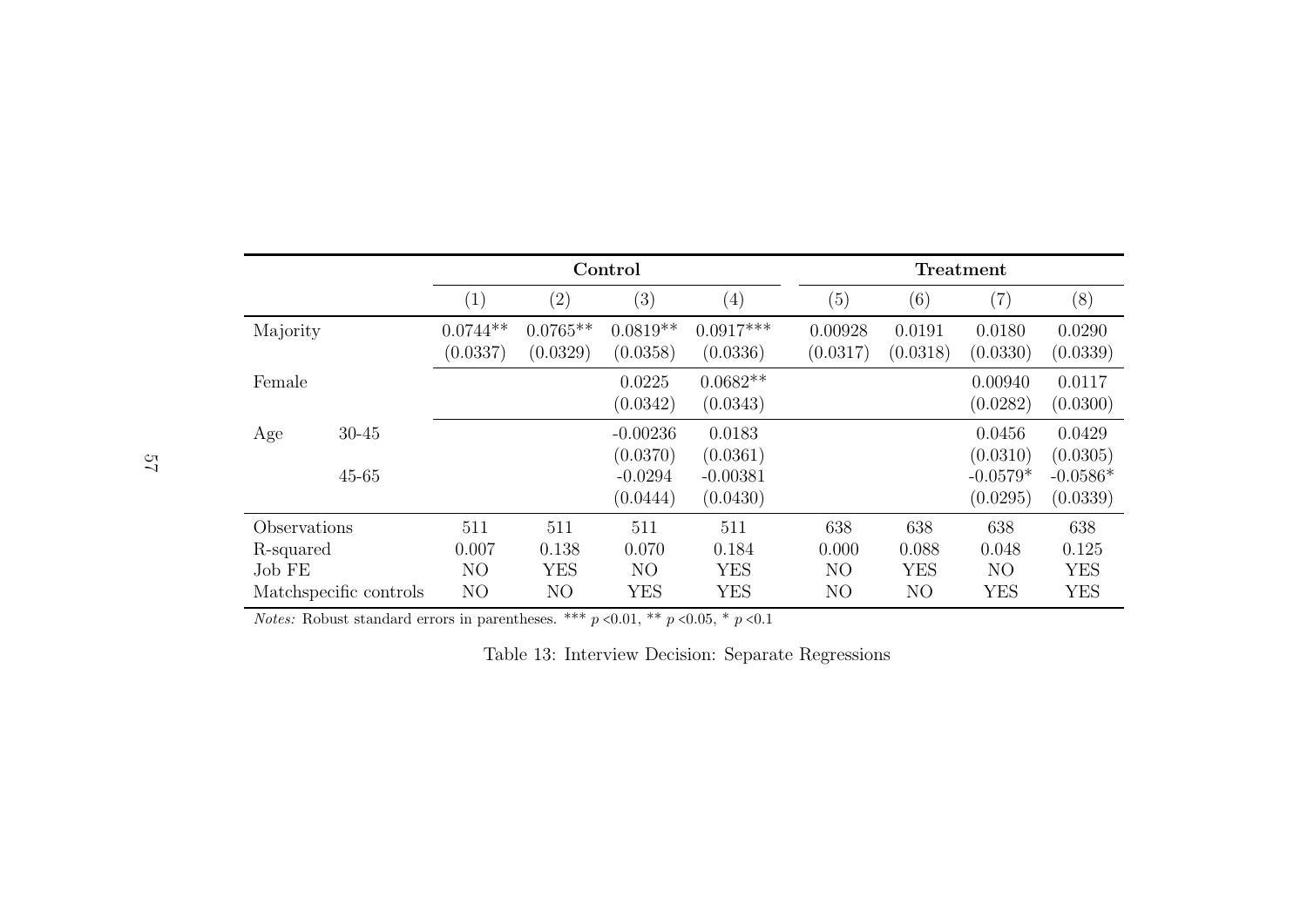|          |                                                     |                      |                                             | Control                         |                                         |                                                 |                                             | Treatment                                   |                                         |
|----------|-----------------------------------------------------|----------------------|---------------------------------------------|---------------------------------|-----------------------------------------|-------------------------------------------------|---------------------------------------------|---------------------------------------------|-----------------------------------------|
|          |                                                     | (1)                  | $\left( 2\right)$                           | (3)                             | $\left(4\right)$                        | (5)                                             | $\left( 6\right)$                           | $\left( 7\right)$                           | (8)                                     |
| Majority |                                                     | $-0.0303$<br>(0.190) | $-0.0771$<br>(0.187)                        | 0.00390<br>(0.161)              | $-0.0154$<br>(0.210)                    | $-0.0185$<br>(0.172)                            | $-0.0795$<br>(0.222)                        | $-0.0530$<br>(0.181)                        | $-0.0658$<br>(0.274)                    |
| Female   |                                                     |                      |                                             | 0.0360<br>(0.141)               | 0.105<br>(0.173)                        |                                                 |                                             | $-0.0948$<br>(0.174)                        | $-0.171$<br>(0.228)                     |
| Age      | $30 - 45$                                           |                      |                                             | $-0.216$<br>(0.165)             | $-0.280$<br>(0.181)                     |                                                 |                                             | 0.137<br>(0.190)                            | 0.0888<br>(0.252)                       |
|          | $45 - 65$                                           |                      |                                             | $-0.295$<br>(0.198)             | $-0.344$<br>(0.239)                     |                                                 |                                             | $-0.0681$<br>(0.233)                        | $-0.0564$<br>(0.306)                    |
| Job FE   | Observations<br>R-squared<br>Matchspecific Controls |                      | 74<br>0.313<br><b>YES</b><br>N <sub>O</sub> | 74<br>0.192<br>NO<br><b>YES</b> | 74<br>0.390<br><b>YES</b><br><b>YES</b> | 63<br>0.000<br>N <sub>O</sub><br>N <sub>O</sub> | 63<br>0.147<br><b>YES</b><br>N <sub>O</sub> | 63<br>0.083<br>N <sub>O</sub><br><b>YES</b> | 63<br>0.212<br><b>YES</b><br><b>YES</b> |

*Notes:* Robust standard errors in parentheses. \*\*\*  $p \le 0.01$ , \*\*  $p \le 0.05$ , \*  $p \le 0.1$ 

Table 14: Offer Decision: Separate Regressions. Interview Sample.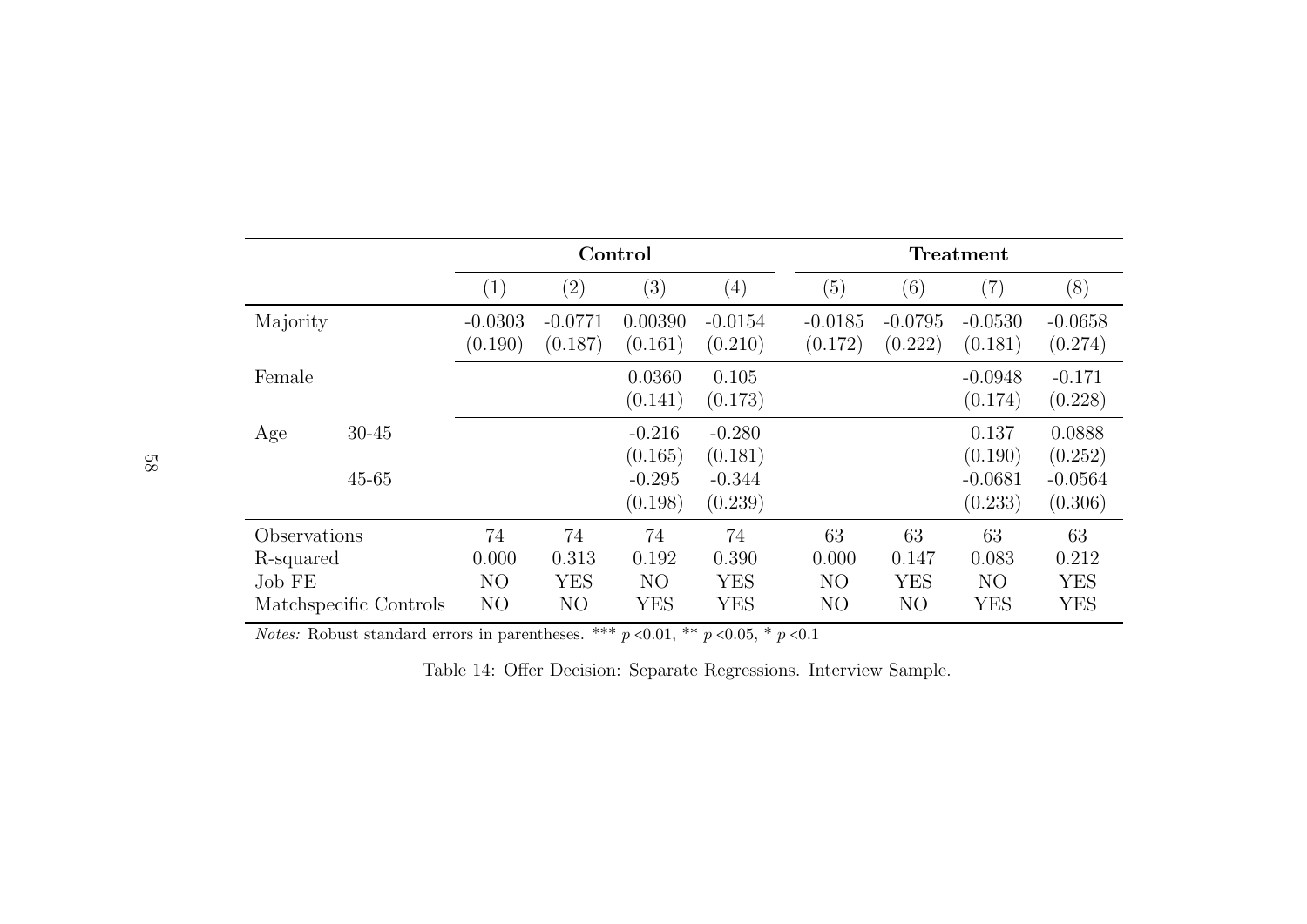|              |                        |                                  |                              | Control                      |                          |                                  |                              | Treatment                    |                          |
|--------------|------------------------|----------------------------------|------------------------------|------------------------------|--------------------------|----------------------------------|------------------------------|------------------------------|--------------------------|
|              |                        | $\left( 1\right)$                | (2)                          | $\left(3\right)$             | $\left( 4\right)$        | (5)                              | (6)                          | (7)                          | (8)                      |
| Majority     |                        | 0.0324<br>(0.0243)               | 0.0286<br>(0.0247)           | $0.0462*$<br>(0.0254)        | $0.0425*$<br>(0.0258)    | 0.00124<br>(0.0188)              | 0.000605<br>(0.0168)         | 0.00525<br>(0.0190)          | 0.00390<br>(0.0168)      |
| Female       |                        |                                  |                              | 0.0156<br>(0.0243)           | 0.0386<br>(0.0275)       |                                  |                              | $-0.00805$<br>(0.0153)       | $-0.0142$<br>(0.0156)    |
| Age          | $30 - 45$              |                                  |                              | $-0.0223$<br>(0.0294)        | $-0.0177$<br>(0.0288)    |                                  |                              | $0.0309*$<br>(0.0185)        | $0.0292*$<br>(0.0170)    |
|              | $45 - 65$              |                                  |                              | $-0.0340$<br>(0.0337)        | $-0.0321$<br>(0.0339)    |                                  |                              | $-0.0179$<br>(0.0153)        | $-0.0226$<br>(0.0176)    |
| Observations |                        | 511                              | 511                          | 511                          | 511                      | 638                              | 638                          | 638                          | 638                      |
|              | R-squared              |                                  | 0.086                        | 0.046                        | 0.113                    | 0.000                            | 0.059                        | 0.030                        | 0.083                    |
| Job FE       | Matchspecific Controls | N <sub>O</sub><br>N <sub>O</sub> | <b>YES</b><br>N <sub>O</sub> | N <sub>O</sub><br><b>YES</b> | <b>YES</b><br><b>YES</b> | N <sub>O</sub><br>N <sub>O</sub> | <b>YES</b><br>N <sub>O</sub> | N <sub>O</sub><br><b>YES</b> | <b>YES</b><br><b>YES</b> |

*Notes:* Robust standard errors in parentheses. \*\*\*  $p \le 0.01$ , \*\*  $p \le 0.05$ , \*  $p \le 0.1$ 

Table 15: Offer Decision: Separate Regressions. Full Sample.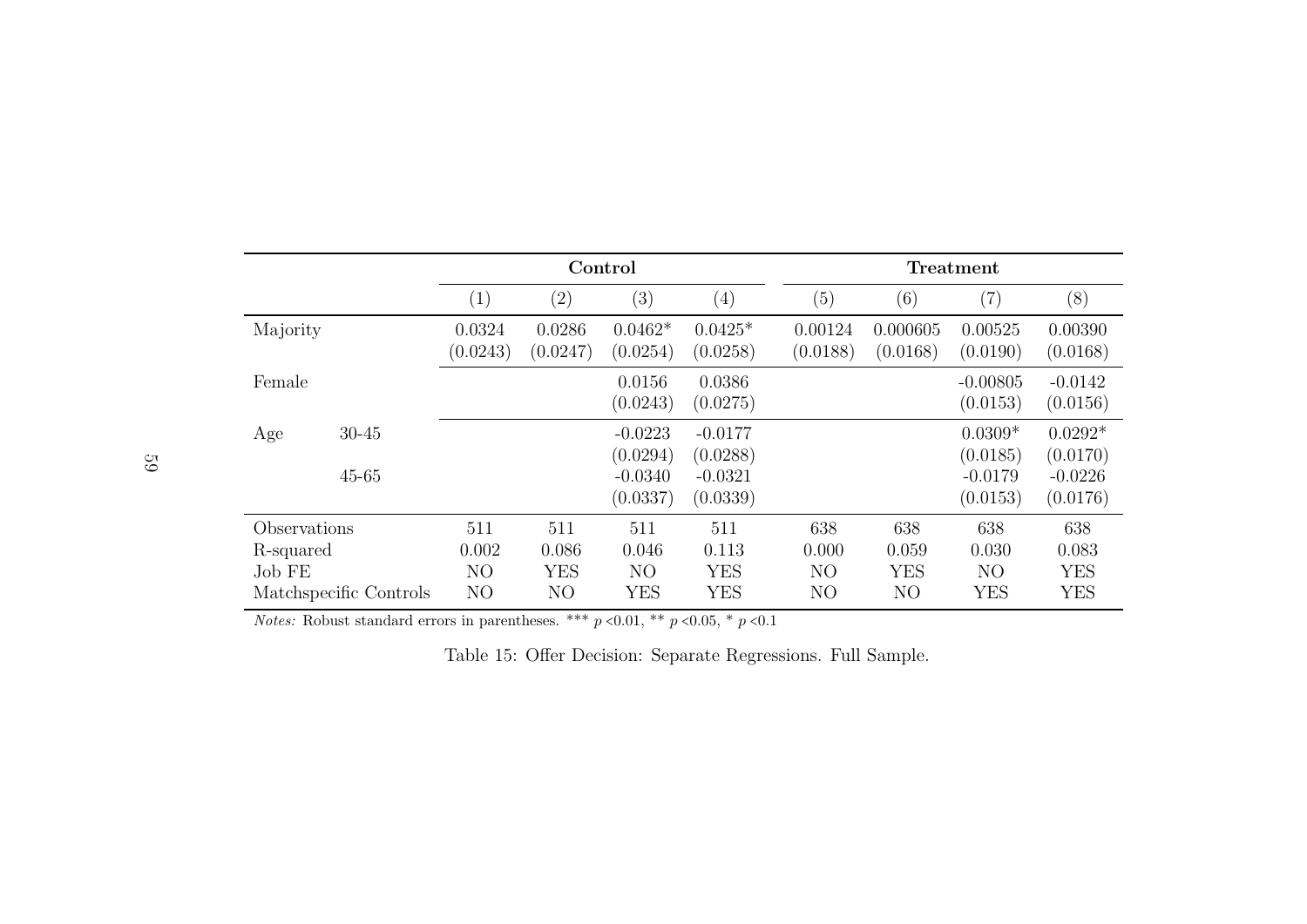|                                          |                        |           | Offer Decision |            |            |
|------------------------------------------|------------------------|-----------|----------------|------------|------------|
|                                          |                        | (1)       | (2)            | (3)        | (4)        |
| Majority                                 |                        | $-0.0303$ | $-0.0771$      | 0.0149     | $-0.0491$  |
|                                          |                        | (0.190)   | (0.187)        | (0.156)    | (0.194)    |
|                                          | Majority×Treatment     | 0.0118    | $-0.00238$     | $-0.0375$  | $-0.0390$  |
|                                          |                        | (0.256)   | (0.290)        | (0.232)    | (0.299)    |
| Female                                   |                        |           |                | $-0.0130$  | 0.0211     |
|                                          |                        |           |                | (0.0996)   | (0.130)    |
| Age                                      | $30 - 45$              |           |                | $-0.0662$  | $-0.0900$  |
|                                          |                        |           |                | (0.119)    | (0.153)    |
|                                          | $45 - 65$              |           |                | $-0.183$   | $-0.214$   |
|                                          |                        |           |                | (0.138)    | (0.188)    |
| Observations                             |                        | 137       | 137            | 137        | 137        |
| R-squared                                |                        | 0.025     | 0.261          | 0.092      | 0.304      |
| Job FE                                   |                        | NO        | YES            | NO         | <b>YES</b> |
|                                          | Matchspecific Controls | NO        | N <sub>O</sub> | <b>YES</b> | <b>YES</b> |
| $\delta + \tau_1 = 0$ ( <i>p</i> -value) |                        | 0.914     | 0.721          | 0.898      | 0.706      |

*Notes:* Robust standard errors in parentheses. \*\*\*  $p \le 0.01$ , \*\*  $p \le 0.05$ , \*  $p < 0.1$ 

Table 16: Offer Decision. Interview Sample.

# C Robustness

The choice of the linear probability model for estimation is a choice of convenience. This raises the question whether our estimates are robust to more standard approaches to discrete choice. In this section we show that our results are essentially robust to such alternative specifications. We present estimates from two different specifications. The first specification is standard probit without job level fixed effects. In the second specification we introduce job level fixed effects. No known consistent estimator exists in the latter case (Greene,  $2001)^{34}$ . This problems is the more serious the fewer applicants there are.

<sup>34</sup>Unlike the linear case de-meaning does not get rid of the fixed effects in the likelihood function. This method thus suffers from the incidental parameter problem since the number of parameters increase with the number of jobs.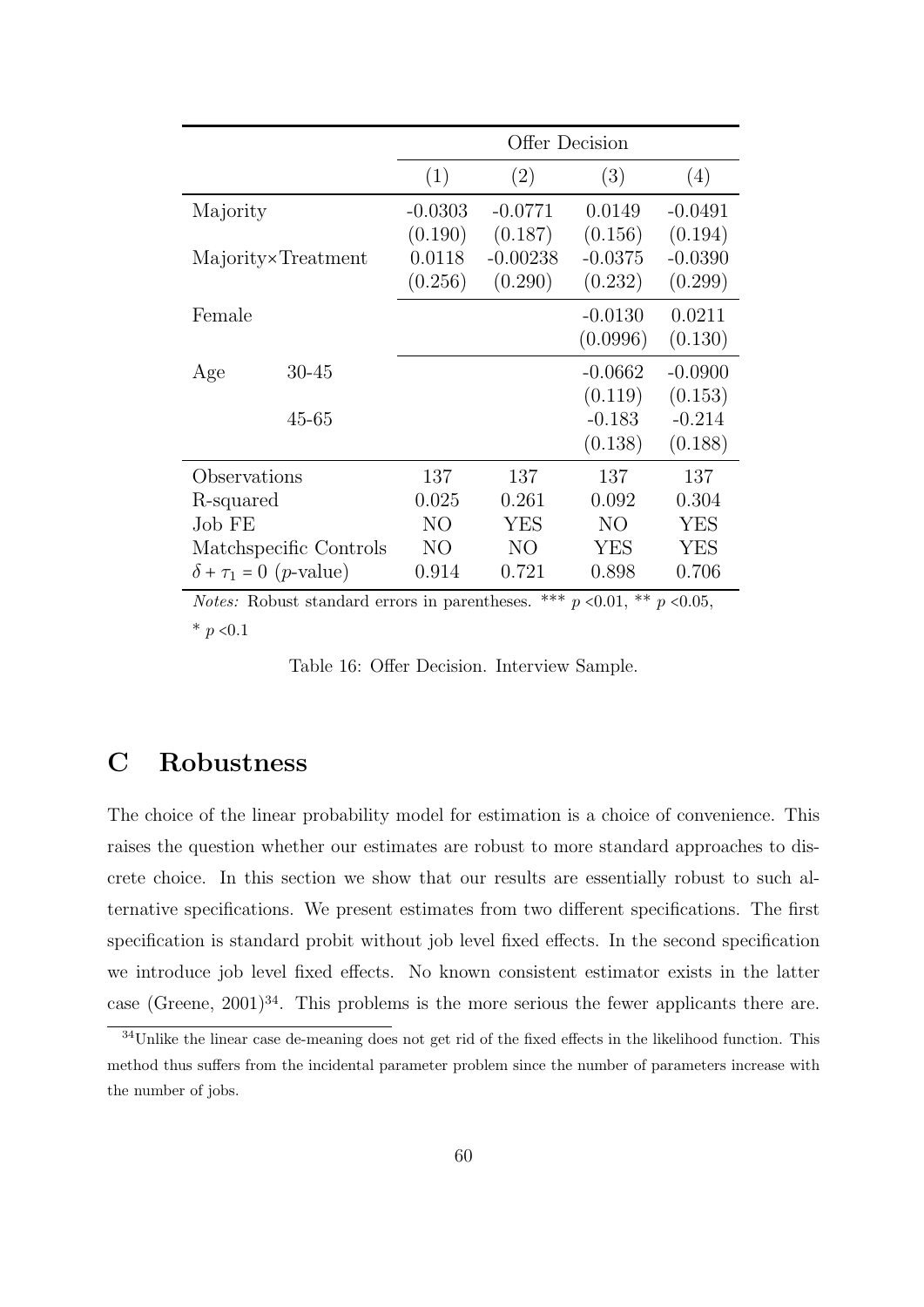Simulations reported in Greene (2001) suggest however that the problem is less severe for  $T_j > 10$ , and so for this specific application the problem seems to be less severe. Approaches exists that allow consistent estimates of the coefficients, but since these methods involves "averaging" out the fixed effects, the fixed effects are not estimated and we can accordingly not calculate marginal effects or average partial effects which are of great interest here. Alternatively we could opt for a random effects specification. Such estimates are only consistent if the effect is not correlated with the explanatory variables, something which does not seem plausible in our setting.

|                    |           |             |                | Invited for Interview |             |             |
|--------------------|-----------|-------------|----------------|-----------------------|-------------|-------------|
| Model              |           | $LPM (+FE)$ |                | Probit                |             | Probit FE   |
|                    |           |             | MЕ             | <b>APE</b>            | ME          | APE         |
| Majority           |           | $0.0873***$ | $0.0663***$    | $0.0808$ ***          | $0.0635***$ | $0.0849***$ |
|                    |           |             | (0.0209)       | (0.0308)              | (0.0164)    | (0.0290)    |
| Majority×Treatment |           | $-0.0556$   | $-0.0661*$     | $-0.0678*$            | $-0.0556$   | $-0.0593$   |
|                    |           | (0.0398)    | (0.0395)       | (0.0409)              | (0.0383)    | (0.0413)    |
| Female             |           | 0.0398      | 0.0229         | 0.0236                | $0.0367*$   | $0.0399*$   |
|                    |           | (0.0250)    | (0.0206)       | (0.0216)              | (0.0199)    | (0.0223)    |
| Age                | $30 - 45$ | 0.0328      | 0.0235         | 0.0236                | 0.0291      | 0.0303      |
|                    |           | (0.0244)    | (0.0247)       | (0.0247)              | (0.0232)    | (0.0239)    |
|                    | $45 - 65$ | $-0.0314$   | $-0.0458$      | $-0.0493$             | $-0.0276$   | $-0.0305$   |
|                    |           | (0.0319)    | (0.0319)       | (0.0364)              | (0.0304)    | (0.0353)    |
| Education          | Middle    | 0.0316      | 0.0473         | 0.0477                | 0.0413      | 0.0433      |
|                    |           | (0.0247)    | (0.0378)       | (0.0381)              | (0.0310)    | (0.0325)    |
|                    | High      | $-0.00496$  | 0.0468         | 0.0462                | 0.0149      | 0.0155      |
|                    |           | (0.0300)    | (0.0437)       | (0.0420)              | (0.0351)    | (0.0363)    |
| Observations       |           | 1,148       | 1,148          | 1,148                 | 1,148       | 1,148       |
| R-squared          |           | 0.146       |                |                       |             |             |
| Job FE             |           | <b>YES</b>  | N <sub>O</sub> | N <sub>O</sub>        | <b>YES</b>  | <b>YES</b>  |
| $\ln L_0$          |           |             | $-419.8$       | $-419.8$              | $-417.7$    | $-417.7$    |
| $\ln L$            |           |             | $-393.2$       | $-393.2$              | $-346.3$    | $-346.3$    |

Notes: Clustered standard errors (per vacancy) in parentheses. ME: Marginal Effects, APE: Average Partial Effects, \*\*\*  $p \le 0.01$ , \*\*  $p \le 0.05$ , \*  $p \le 0.1$ 

Table 17: Interview Decision. Full Sample.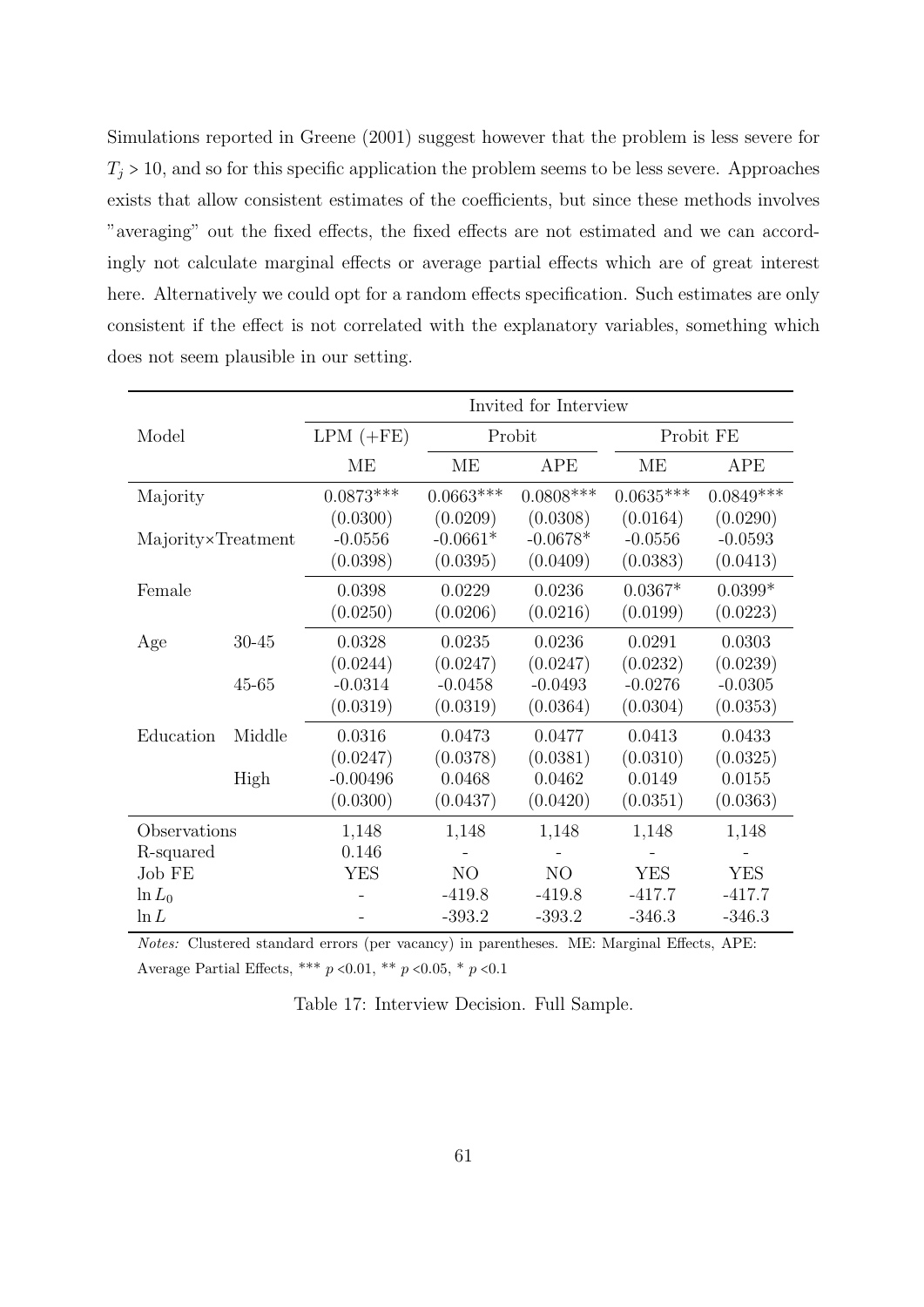|                    |           |             |                | Job Offer      |            |            |
|--------------------|-----------|-------------|----------------|----------------|------------|------------|
| Model              |           | $LPM (+FE)$ | Probit         |                | Probit FE  |            |
|                    |           | ME          | <b>ME</b>      | APE            | <b>ME</b>  | APE        |
| Majority           |           | 0.0365      | $0.0270**$     | $0.0385*$      | $0.0189*$  | 0.0308     |
|                    |           | (0.0239)    | (0.0113)       | (0.0200)       | (0.00986)  | (0.0204)   |
| Majority×Treatment |           | $-0.0279$   | $-0.0289$      | $-0.0326$      | $-0.0186$  | $-0.0244$  |
|                    |           | (0.0398)    | (0.0239)       | (0.0269)       | (0.0220)   | (0.0288)   |
| Female             |           | 0.0123      | 0.00804        | 0.00915        | 0.0105     | 0.0141     |
|                    |           | (0.0176)    | (0.0125)       | (0.0145)       | (0.0109)   | (0.0150)   |
| Age                | $30 - 45$ | 0.00778     | 0.00838        | 0.00928        | 0.00465    | 0.00602    |
|                    |           | (0.0147)    | (0.0126)       | (0.0139)       | (0.0114)   | (0.0147)   |
|                    | $45 - 65$ | $-0.0260$   | $-0.0237$      | $-0.0293$      | $-0.0201*$ | $-0.0294$  |
|                    |           | (0.0181)    | (0.0147)       | (0.0199)       | (0.0121)   | (0.0200)   |
| Education          | Middle    | $0.0233*$   | 0.0208         | 0.0230         | $0.0262*$  | $0.0333*$  |
|                    |           | (0.0134)    | (0.0197)       | (0.0216)       | (0.0151)   | (0.0187)   |
|                    | High      | $-0.0137$   | 0.00514        | 0.00570        | 0.0109     | 0.0137     |
|                    |           | (0.0175)    | (0.0210)       | (0.0231)       | (0.0177)   | (0.0218)   |
| Observations       |           | 1,148       | 1,148          | 1,148          | 1,148      | 1,148      |
| R-squared          |           | 0.086       |                |                |            |            |
| Job FE             |           | <b>YES</b>  | N <sub>O</sub> | N <sub>O</sub> | <b>YES</b> | <b>YES</b> |
| Clusters           |           | 36          | 36             | 36             | 36         | 36         |
| $\ln L_0$          |           |             | $-217.8$       | $-217.8$       | $-217.8$   | $-217.8$   |
| $\ln L$            |           |             | $-200.1$       | $-200.1$       | $-182.3$   | $-182.3$   |

Notes: Clustered standard errors (on job level) in parentheses. ME: Marginal Effects, APE: Average Partial Effects, \*\*\*  $p$  <0.01, \*\*  $p$  <0.05, \*  $p$  <0.1

Table 18: Offer Decision. Full Sample.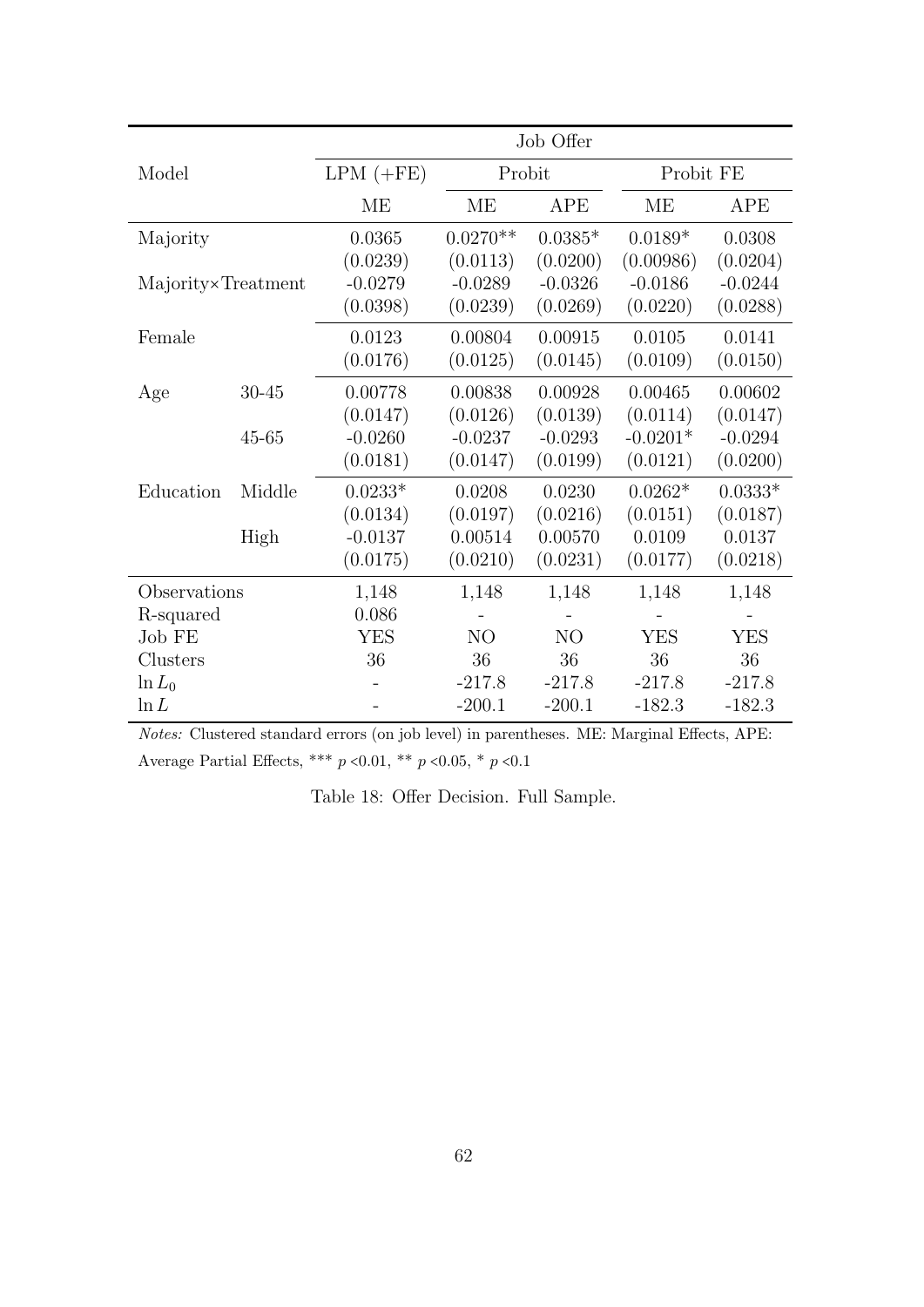|                    |           | Job Offer (Conditional on Interview) |                |                |
|--------------------|-----------|--------------------------------------|----------------|----------------|
| Model              |           | $LPM (+FE)$                          |                | Probit         |
|                    |           | MЕ                                   | MЕ             | APE            |
| Majority           |           | $-0.0491$                            | $-0.00116$     | $-0.00108$     |
|                    |           | (0.194)                              | (0.173)        | (0.161)        |
| Majority×Treatment |           | $-0.0390$                            | $-0.0287$      | $-0.0269$      |
|                    |           | (0.298)                              | (0.251)        | (0.236)        |
| Female             |           | 0.0211                               | 0.0262         | 0.0246         |
|                    |           | (0.130)                              | (0.0999)       | (0.0937)       |
| Age                | $30 - 45$ | $-0.0900$                            | $-0.0336$      | $-0.0313$      |
|                    |           | (0.152)                              | (0.119)        | (0.111)        |
|                    | 45-65     | $-0.214$                             | $-0.160$       | $-0.157$       |
|                    |           | (0.188)                              | (0.126)        | (0.131)        |
| Education          | Middle    | 0.187                                | 0.0243         | 0.0227         |
|                    |           | (0.192)                              | (0.204)        | (0.191)        |
|                    | High      | $-0.101$                             | $-0.163$       | $-0.154$       |
|                    |           | (0.309)                              | (0.225)        | (0.215)        |
| Observations       |           | 136                                  | 136            | 136            |
| R-squared          |           | 0.297                                |                |                |
| Job FE             |           | <b>YES</b>                           | N <sub>O</sub> | N <sub>O</sub> |
| $\ln L_0$          |           |                                      | $-91.36$       | $-91.36$       |
| $\ln L$            |           |                                      | $-85.53$       | $-85.53$       |

Notes: Robust standard errors in parentheses. ME: Marginal Effects, APE: Average Partial Effects, \*\*\*  $p$  <0.01, \*\*  $p$  <0.05, \*  $p$  <0.1

Table 19: Offer Decision. Interview Sample.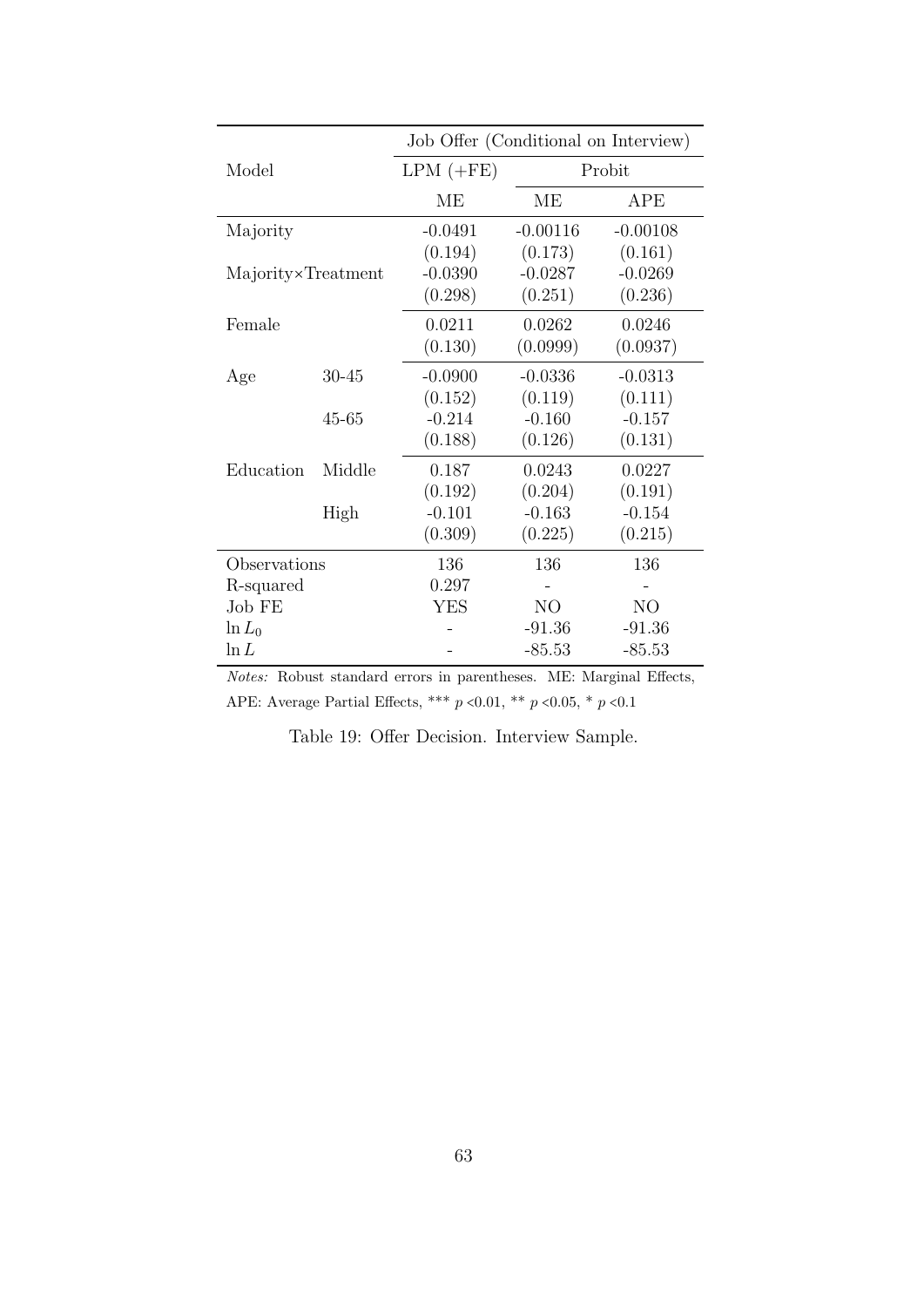# D The Follow Up Experiment

| Required        | <b>Number of Vacancies</b> |         |    | Number of Applicants |           |        |  |
|-----------------|----------------------------|---------|----|----------------------|-----------|--------|--|
| Education       | Treatment                  | Control |    | Total Treatment      | - Control | Total: |  |
| $_{\text{LOW}}$ |                            | 10      | 17 | 237                  | 421       | 658    |  |
| Medium          | 13                         | 6       | 19 | 319                  | 163       | 482    |  |
| High            |                            | x       | 12 | 81                   | 172       | 253    |  |
| Total           |                            |         | 48 | 637                  | 756       | 1393   |  |

# D.1 Descriptive Statistics

Table 20: Vacancies and Applicants by Required Education Level (Follow Up - Full Sample)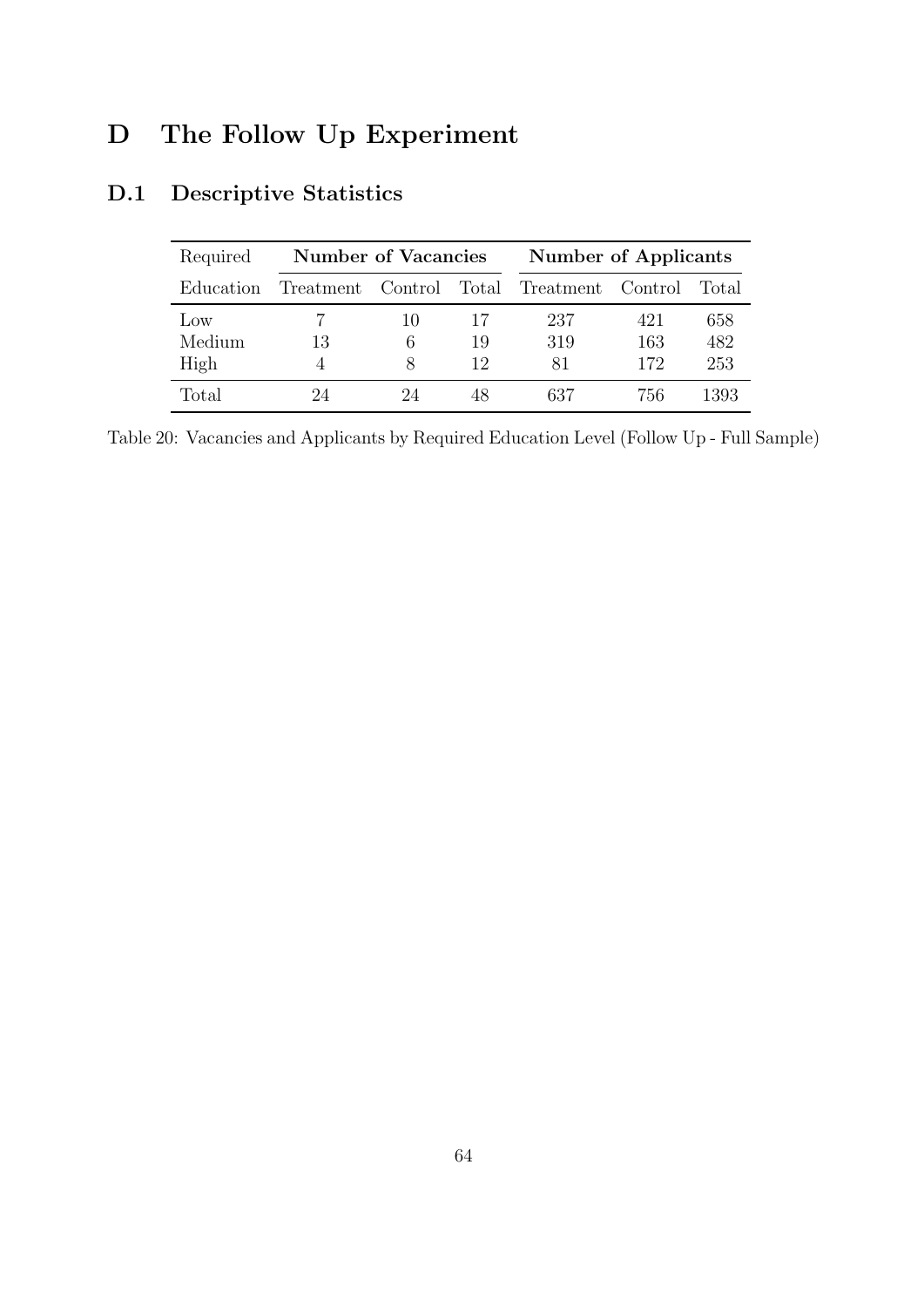| Required  |           |                    |                         | Age             |                 |                 |                  | Education       |                     |             |
|-----------|-----------|--------------------|-------------------------|-----------------|-----------------|-----------------|------------------|-----------------|---------------------|-------------|
| Education |           | Majority           | Female                  | <30             | $30 - 45$       | $45 - 65$       | Low              | Medium          | High                | $\mathbf N$ |
| Low       | Control   | .77<br>(.422)      | .587<br>(.493)          | .257<br>(.437)  | .385<br>(.487)  | .333<br>(.472)  | .23<br>(.422)    | .511<br>(.5)    | $.211***$<br>(.409) | 421         |
|           | Treatment | .781<br>(415)      | .62<br>(.486)           | .249<br>(.433)  | .384<br>(.487)  | .338<br>(.474)  | .0506<br>(.22)   | .738<br>(.44)   | .198<br>(.4)        | 237         |
| Middle    | Control   | $.92***$<br>(272)  | $.313***$<br>(.465)     | .245<br>(0.432) | .503<br>(.502)  | .252<br>(.435)  | .0245<br>(155)   | .245<br>(.432)  | .724<br>(.448)      | 163         |
|           | Treatment | .809<br>0.394)     | .632<br>.483)           | .229<br>(.421)  | .42<br>(0.494)  | .307<br>(0.462) | .0063<br>(.0791) | .295<br>(.457)  | .683<br>(0.466)     | 319         |
|           | Control   | $.959**$<br>(.198) | .471<br>(.501)          | .105<br>(.307)  | .547<br>(.499)  | .32<br>(.468)   | .0116<br>(.108)  | .0814<br>.274)  | .89<br>(.314)       | 172         |
| High      | Treatment | .877<br>(.331)     | .412<br>(.495)          | .0864<br>(.283) | .506<br>(.503)  | .358<br>(.482)  | 0<br>(0)         | .0617<br>(.242) | .938<br>(.242)      | 81          |
|           | Control   | $.845*$<br>.362)   | $.501***$<br>(.5)       | .22<br>(414)    | .447<br>(.498)  | .312<br>(.464)  | .136<br>(.343)   | .356<br>(.479)  | $.476***$<br>(.5)   | 756         |
| Total     | Treatment | .807<br>.395)      | $.6\phantom{0}$<br>(49) | .218<br>(.413)  | .418<br>(0.494) | .325<br>(0.469) | .022<br>(0.147)  | .43<br>(0.495)  | .535<br>(.499)      | 637         |

Notes: Variable means. Standard deviations in parenthesis. Mann-Whitney ranksum means test for majority andgender variables. Pearson's test for age and education categories. \*\*\*  $p \lt 0.01$ , \*\*  $p \lt 0.05$ , \*  $p \lt 0.1$ . 41 observations has missing age category. <sup>26</sup> observation has missing education category.

Table 21: Applicant Descriptive Statistics by Required Education Level (Means). Full Follow Up Sample.